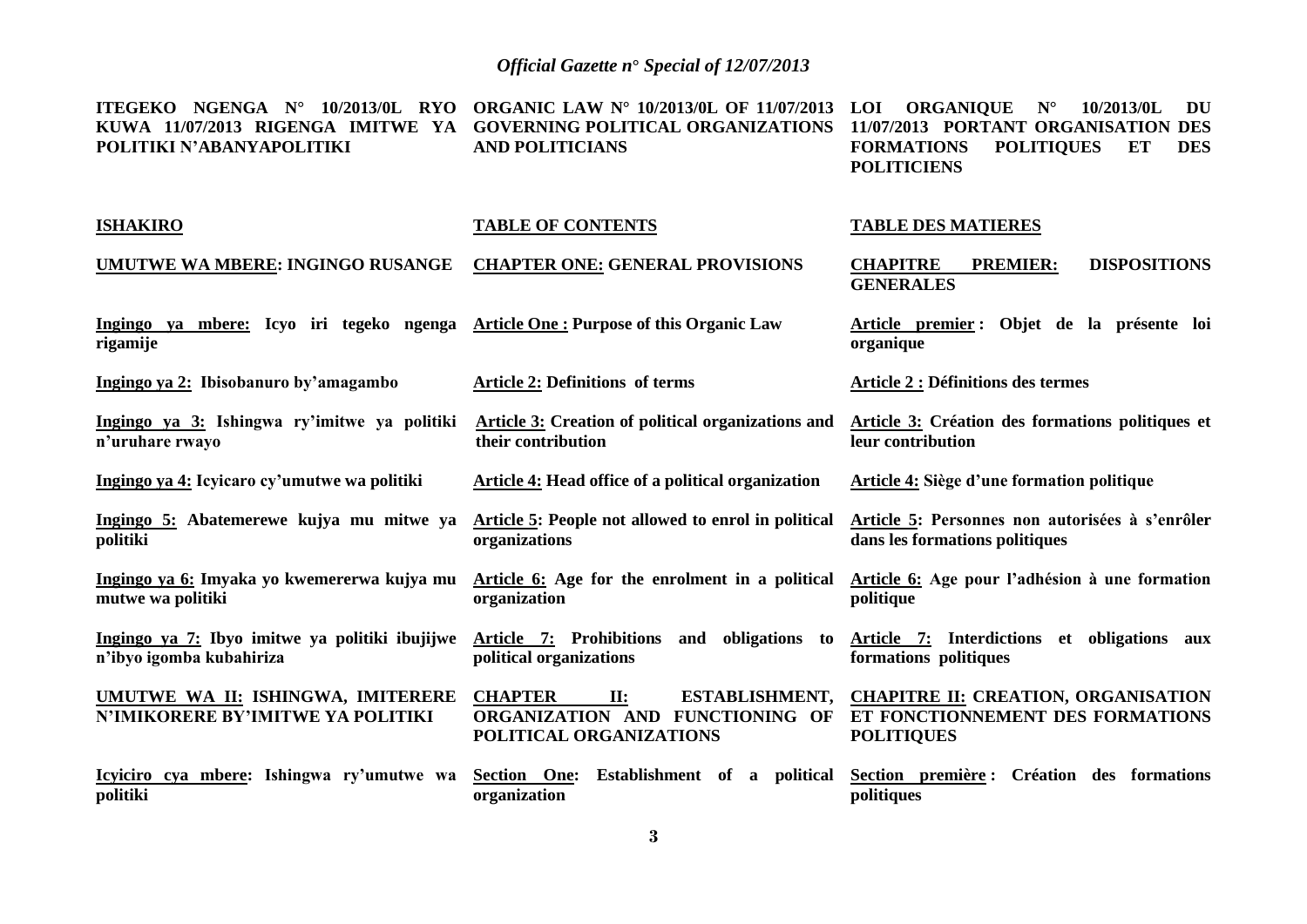| Ingingo ya 8: Ishingwa ry'umutwe wa politiki<br>ushingwa                              | <u>Article 8:</u><br>Establishment of<br>organization                                                                                                                     | a political Article 8: Création d'une formation politique                                                              |
|---------------------------------------------------------------------------------------|---------------------------------------------------------------------------------------------------------------------------------------------------------------------------|------------------------------------------------------------------------------------------------------------------------|
| politiki                                                                              | Ingingo ya 9: Ibibujijwe ku nyito y'umutwe wa Article 9: Prohibitions in the naming of a Article 9: Interdictions dans la dénomination<br>political organization          | d'une formation politique                                                                                              |
| ry'Umutwe wa politiki mu nshingano                                                    | Ingingo ya 10: Urwego rufite iyandikwa Article 10: Authority in charge of registration of<br>political organizations                                                      | Article 10: Autorité qui a l'enregistrement des<br>formations politiques dans ses attributions                         |
| wa politiki                                                                           | Ingingo ya 11: Isaba ry'iyandikwa ry'umutwe Article 11: Request for the registration of a<br>political organization                                                       | Article 11: Demande d'enregistrement d'une<br>formation politique                                                      |
| Ingingo ya 12: Ibiherekeza urwandiko rusaba<br>iyandikwa ry'umutwe wa politiki        | <b>Article 12: Documents supporting the request for</b><br>registration of a political organization                                                                       | Article 12:<br><b>Documents</b><br>accompagnant la<br>demande d'enregistrement d'une formation<br>politique            |
| z'ubuyobozi z'umutwe wa politiki                                                      | Ingingo ya 13: Ibisabwa umuntu ujya mu nzego Article 13: Requirements for being in the Article 13: Conditions pour être membre des<br>political organization's management | organes de direction d'une formation politique                                                                         |
| Ingingo ya 14: Ibyo amategeko shingiro agenga<br>umutwe wa politiki agomba kugaragaza | Article 14: Content of the statutes governing<br>political organization                                                                                                   | <b>Article 14: Contenu des statuts d'une formation</b><br>politique                                                    |
| wa politiki wanditswe                                                                 | Ingingo ya 15: Icyemezo kigaragaza ko umutwe Article 15: Certificate of registration of a Article 15: Certificat d'enregistrement d'une<br>political organization         | formation politique                                                                                                    |
| Ingingo ya 16: Uburenganzira bwo kuregera<br>icyemezo umutwe wa politiki utishimiye   | Article 16: Political organization's right to<br>appeal against the decision refusing registration                                                                        | Article 16: Droit de recours d'une formation<br>politique<br>contre<br>décision<br>refusant<br>une<br>l'enregistrement |
| Icyiciro cya 2: Imiterere n'imikorere by'umutwe<br>wa politiki                        | Section 2: Structure and functioning of a political<br>organization                                                                                                       | Section 2 : Organisation et fonctionnement d'une<br>formation politique                                                |
| Ingingo ya 17: Itangazwa ry'amategeko shingiro<br>agenga umutwe wa politiki           | Article 17: Publication of the statutes of a<br>political organization                                                                                                    | Article 17: Publication des statuts d'une<br>formation politique                                                       |
|                                                                                       | Ingingo ya 18: Imenyekanisha ry'ibihindutse mu Article 18: Communication of changes in the Article 18: Communication des changements                                      |                                                                                                                        |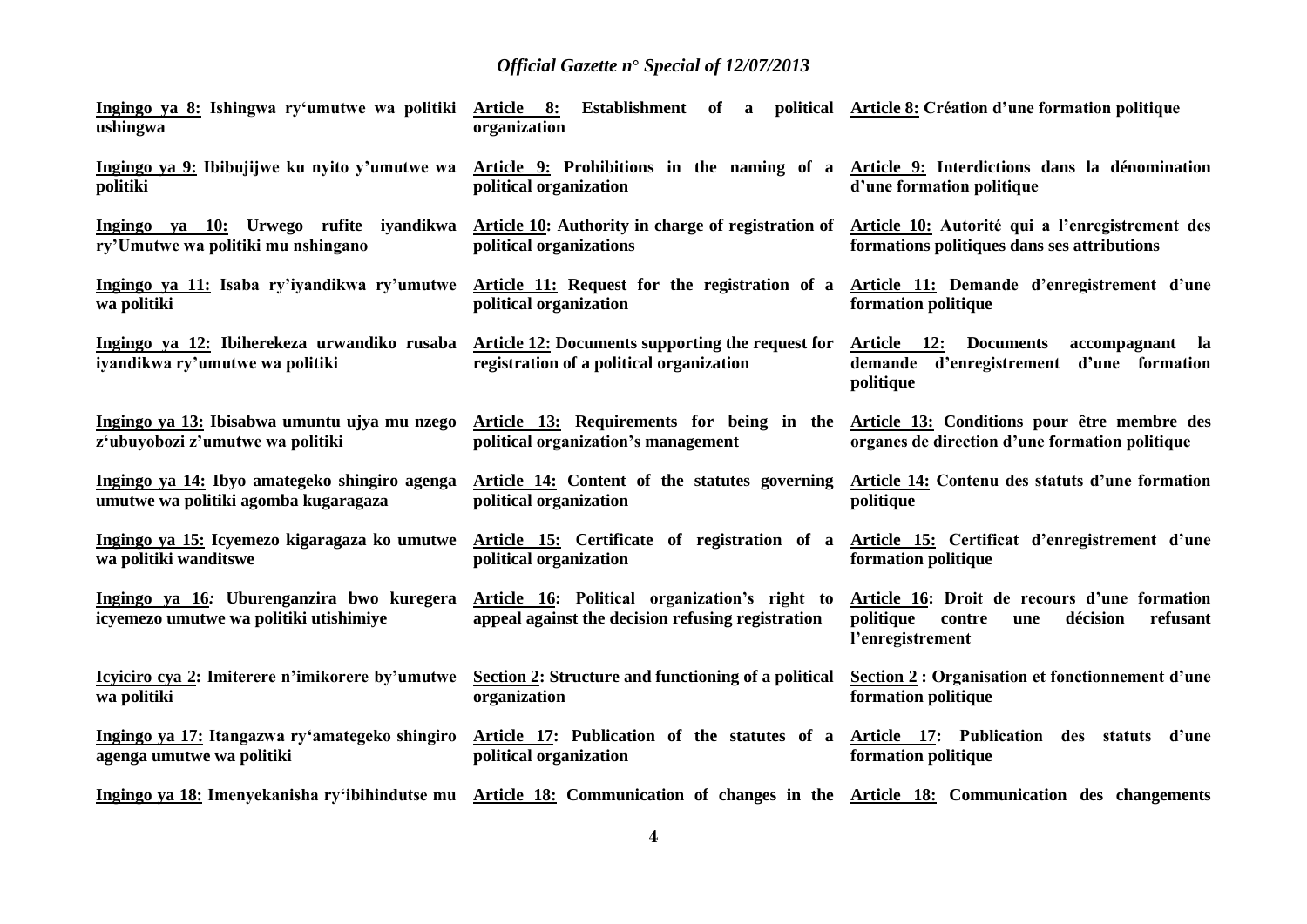| buyobozi bw'umutwe wa politiki                                                                         | management of a political organization                                                                                                                    | dans la direction d'une formation politique                                                                           |  |
|--------------------------------------------------------------------------------------------------------|-----------------------------------------------------------------------------------------------------------------------------------------------------------|-----------------------------------------------------------------------------------------------------------------------|--|
| Ingingo 19: Gukoresha inama mu ruhame                                                                  | <b>Article 19: Public meetings</b>                                                                                                                        | <b>Article 19: Réunions publiques</b>                                                                                 |  |
| Ingingo 20: Gukoresha imyigaragambyo                                                                   | <b>Article 20: Demonstrations</b>                                                                                                                         | <b>Article 20: Manifestations</b>                                                                                     |  |
| wateje imvururu cyangwa umwiryane                                                                      | Ingingo 21: Ihanwa ry'umutwe wa politiki Article 21: Sanctions taken against a political<br>organization causing trouble or carrying out<br>divisive acts | <b>Article 21: Sanctions prises contre une formation</b><br>politique auteur de troubles ou d'actes<br>divisionnistes |  |
| UMUTWE WA III: ITANGAZAMAKURU<br><b>RY'IMITWE YA POLITIKI</b>                                          | CHAPTER III: MEDIA OF POLITICAL<br><b>ORGANIZATIONS</b>                                                                                                   | <b>CHAPITRE III: MEDIAS DES FORMATIONS</b><br><b>POLITIQUES</b>                                                       |  |
| Ingingo ya 22: Uburenganzira bw'umutwe wa<br>politiki<br>gushyiraho ibitangazamakuru<br>bwo<br>byawo   | Article 22: Right of a political organization to<br>create its media                                                                                      | Article 22: Droit d'une formation politique de<br>créer des medias                                                    |  |
| <b>UMUTWE WA IV: UMUTUNGO W'UMUTWE</b><br><b>WA POLITIKI</b>                                           | <b>CHAPTER IV: PROEPRTY OF A POLITICAL</b><br><b>ORGANIZATIONS</b>                                                                                        | <b>CHAPITRE IV:</b><br><b>D'UNE</b><br><b>PATRIMOINE</b><br><b>FORMATION POLITIQUE</b>                                |  |
| Ingingo ya 23: Aho umutungo w'umutwe wa<br>politiki ukomoka                                            | <b>Article 23:</b> Sources of the property of political<br>organization                                                                                   | Article 23: source du patrimoine d'une formation<br>politique                                                         |  |
| Ingingo ya 24: Impano n'imirage by'Imitwe ya<br>Politiki                                               | <b>Article 24: Donations and bequests of political</b><br>organizations                                                                                   | Article 24: Dons et legs des formations politiques                                                                    |  |
| Ingingo ya 25: Ibibujwe gutangwa cyangwa<br>kwakirwa n'umutwe wa politiki<br>cyangwa<br>umunyapolitiki | Article 25: Items prohibited to be given or<br>received by a political organization or a<br>politician                                                    | Article 25: Eléments qui sont interdit à être<br>donné ou reçu par une formation politique ou un<br>politicien        |  |
| Ingingo ya 26: Ikorwa ry'ibaruramari                                                                   | <b>Article 26: Accounts keeping</b>                                                                                                                       | <b>Article 26 : Tenue des comptes</b>                                                                                 |  |
| Ingingo ya 27: Igenzura ry'ibitabo by'umutungo<br>w'umutwe wa Politiki                                 | Article 27: Audit of books of accounts of a<br>political organization                                                                                     | Article 27: Audit des livres comptables d'une<br>formation politique.                                                 |  |
| Ingingo ya 28: Ibibujijwe gukoresha umutungo<br>wa Leta                                                | <b>Article 28: Prohibited use of State property</b>                                                                                                       | Article 28: Utilisation interdite du patrimoine de<br>l'Etat                                                          |  |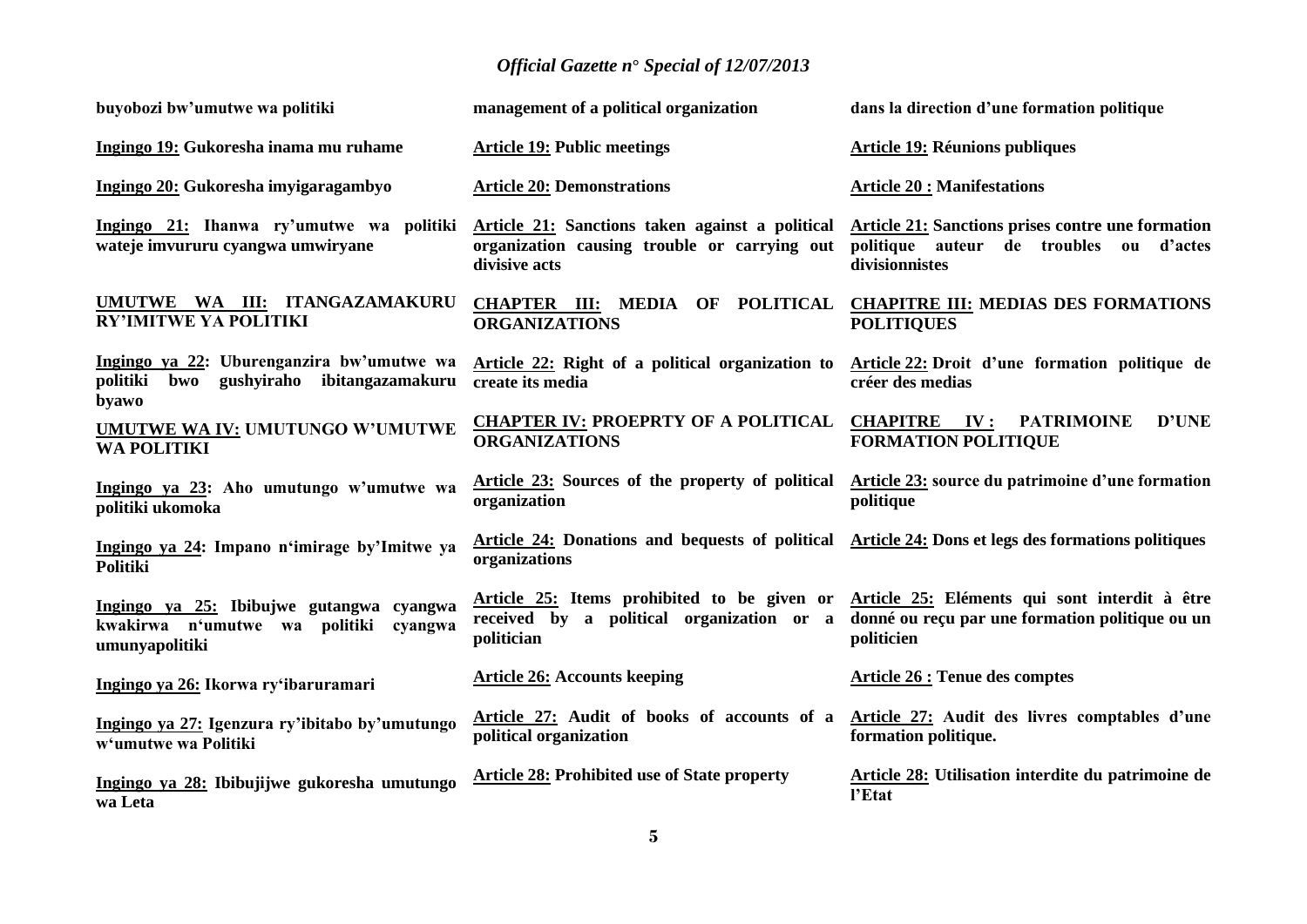| UMUTWE WA V: IMIKORANIRE HAGATI<br>Y'IMITWE YA POLITIKI CYANGWA IZINDI<br><b>NZEGO</b>                                       | <b>CHAPTER V: RELATIONSHIPS BETWEEN</b><br>POLITICAL ORGANIZATIONS OR OTHER<br><b>ORGANS</b>                                             | <b>CHAPITRE</b> V:<br><b>RAPPORTS ENTRE</b><br><b>LES</b><br><b>LES</b><br><b>FORMATIONS</b><br><b>POLITIQUES</b><br><b>OU</b><br><b>AUTRES INSTITUTIONS</b> |
|------------------------------------------------------------------------------------------------------------------------------|------------------------------------------------------------------------------------------------------------------------------------------|--------------------------------------------------------------------------------------------------------------------------------------------------------------|
| Ingingo ya 29: Umubano w'imitwe ya politiki                                                                                  | <b>Article 29: Cooperation of political organizations</b>                                                                                | <b>Article 29: Coopération des formations politiques</b>                                                                                                     |
| KWIBUMBIRA HAMWE KW'IMITWE YA<br><b>POLITIKI</b>                                                                             | UMUTWE WA VI: KWISHYIRA HAMWE NO CHAPTER VI: COALITION AND MERGER<br>OF POLITICAL ORGANIZATIONS                                          | <b>CHAPITRE VI: COALITION ET FUSION DES</b><br><b>FORMATIONS POLITIQUES</b>                                                                                  |
| 30:<br>Ingingo ya<br><b>Amaserano</b><br><b>VO</b><br>ishyirahamwe                                                           | gukora Article 30: Agreement to form a coalition                                                                                         | <b>Article 30 : Convention de coalition</b>                                                                                                                  |
| Ingingo ya 31: Kwibumbira hamwe kw'imitwe Article 31: Merging political organizations<br>ya politiki                         |                                                                                                                                          | <b>Article 31: Fusion des formations politiques</b>                                                                                                          |
| Ingingo ya 32: Igihe imitwe ya politiki ibujijwe<br>kwibumbira muri umwe                                                     | Article 32: Period during which political<br>organizations are prohibited to merge                                                       | Article 32: Période pendant laquelle il est interdit<br>aux formations politiques de fusionner                                                               |
| Ingingo ya 33: Ikemurwa ry'ibibazo mbere yo<br>guhuza imitwe ya politiki                                                     | Article 33: Settlement of issues before the<br>merging of political organizations                                                        | Article 33: Résolution des problèmes avant la<br>fusion des formations politiques                                                                            |
| <b>UMUTWE</b><br><b>IMYITWARIRE</b><br><b>WA</b><br>VII:<br>YA<br><b>Y'IMITWE</b><br><b>POLITIKI</b><br>N'IY'ABANYAPOLITIKI  | <b>CHAPTER VII: CODE OF CONDUCT FOR</b><br><b>ORGANIZATIONS</b><br><b>POLITICAL</b><br><b>AND</b><br><b>POLITICIANS</b>                  | <b>CHAPITRE</b><br>VII :<br><b>ETHIQUE</b><br><b>DES</b><br><b>FORMATIONS</b><br><b>POLITIQUES</b><br>ET<br><b>DES</b><br><b>POLITICIENS</b>                 |
| Ingingo ya 34: Imyitwarire muri rusange                                                                                      | Article 34: Conduct in general                                                                                                           | Article 34: Ethique en général                                                                                                                               |
| Ingingo ya 35: Imyitwarire y'umunyapolitiki<br>n'umutwe wa politiki mu bihe by'amage<br>cyangwa imidugararo                  | Article 35: Code of conduct of a politician and a<br>political organization during the period of state<br>of siege or state of emergency | Article 35: Code de conduite d'un politicien et<br>d'une formation politique ou durant l'état de<br>siège et l'état d'urgence                                |
| Ingingo ya 36:<br><b>Ibisabwa</b><br>umunyapolitiki<br>bihe by'amage<br>n'umutwe wa politiki<br>mu<br>cyangwa by'imidugararo | Article 36: Requirements to a politician and a<br>political organization during the state of siege or<br>state of emergency              | Article 36: Exigences au politicien et à une<br>formation politique durant l'état de siège et<br>d'urgence                                                   |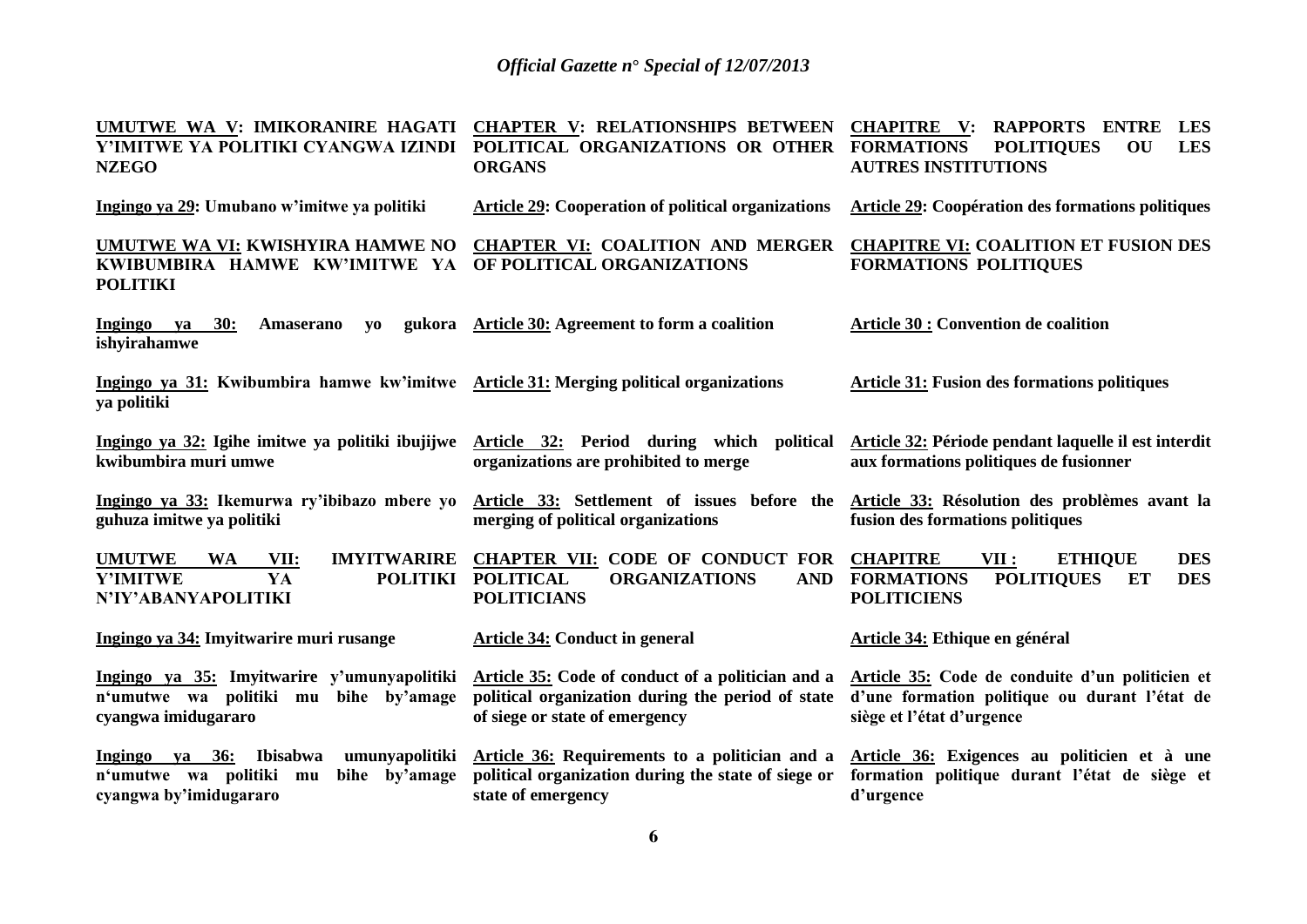| n'umutwe wa politiki mu bihe by'ihiganwa<br>n'amatora                                                                       | Ingingo ya 37: Ibitegetswe umunyapolitiki Article 37: Requirements for a politician and a Article 37: Exigences au politicien et à une<br>political organization during the period of<br>competition and elections | formation politique pendant la période de<br>compétition ou d'élection                                                                                                       |
|-----------------------------------------------------------------------------------------------------------------------------|--------------------------------------------------------------------------------------------------------------------------------------------------------------------------------------------------------------------|------------------------------------------------------------------------------------------------------------------------------------------------------------------------------|
| <b>38:</b><br><b>Ibigomba</b><br>Ingingo<br>ya<br>n'umunyapolitiki n'umutwe wa politiki mu bihe<br>bisanzwe                 | kubahirizwa Article 38: Issues to be respected by a politician<br>and a political organization during ordinary<br>times                                                                                            | Article 38: Exigences au politicien et à une<br>formation<br>politique pendant les périodes<br>ordinaires                                                                    |
| Ingingo ya 39: Ibibujijwe umunyapolitiki<br>n'umutwe wa politiki                                                            | Article 39: Prohibition to a politician and<br>political organization                                                                                                                                              | Article 39: Interdiction au politicien et à la<br>formation politique                                                                                                        |
| Ingingo ya 40: Ibindi umunyapolitiki abujijwe                                                                               | Article 40: Other prohibition to politician                                                                                                                                                                        | Article 40: Autres interdictions au politicien                                                                                                                               |
| UMUTWE WA VIII: IBIHANO N'IBYEMEZO<br><b>BIFATIRWA</b><br><b>UMUTWE</b><br><b>POLITIKI</b><br><b>WA</b><br>N'ABANYAPOLITIKI | <b>CHAPTER</b><br>VIII:<br><b>SANCTIONS</b><br><b>AND</b><br>DECISIONS TAKEN AGAINST A POLITICAL<br>ORGANISATION AND POLITICIANS                                                                                   | <b>CHAPITRE</b><br>VIII :<br><b>SANCTIONS</b><br>ET<br>DECISIONS PRISES A L'ENCONTRE D'UNE<br><b>FORMATION</b><br><b>POLITIQUE</b><br>ET<br><b>DES</b><br><b>POLITICIENS</b> |
| Ingingo ya 41: Urwego rushobora kurega<br>umutwe wa politiki                                                                | Article 41: Organ that can sue a political<br>organization                                                                                                                                                         | Article 41: Organe qui peut introduire une action<br>en justice contre une formation politique                                                                               |
| Ingingo ya 42: Ihanwa ry'umunyapolitiki                                                                                     | Article 42: Sanctions against a politician                                                                                                                                                                         | Article 42: Sanctions contre un politicien                                                                                                                                   |
| Ingingo ya 43: Isimburwa ry'Abadepite bo mu<br>mutwe wa politiki washeshwe                                                  | Article 43: Replacement of Deputies from a<br>dissolved political organization                                                                                                                                     | Article 43: Remplacement des Députés issus<br>d'une formation politique dissoute                                                                                             |
| Ingingo ya 44: Uburyo ibihano<br>byafatiwe<br>umutwe wa politiki biwumenyeshwa                                              | Article 44: Modalities of notifying a political<br>organization of sanctions taken against it                                                                                                                      | Article 44: Modalités de notifier une formation<br>politique des sanctions prises à son encontre                                                                             |
| Ingingo ya 45: Ibyemezo bifatirwa umutwe wa<br>Politiki ugaragayeho uburiganya mu gushaka<br>abayoboke                      | Article 45: Measures taken against a political<br>organization that shows irregularities in the<br>enrolment of members                                                                                            | Article 45: Mesures contre une formation<br>politique caractérisée par des irrégularités dans<br>le recrutement des membres                                                  |
| Ingingo ya 46: Ibihano bihabwa umutwe wa<br>politiki udashyikiriza<br>ibitabo by'umutungo<br>urwego rw'Umuvunyi             | Article 46: Sanctions to a political organization<br>that does not submit its financial statements to<br>the Office of the Ombudsman                                                                               | Article 46: Sanctions pour une formation<br>politique qui ne soumet pas ses états financiers à<br>l'Office de l'Ombudsman                                                    |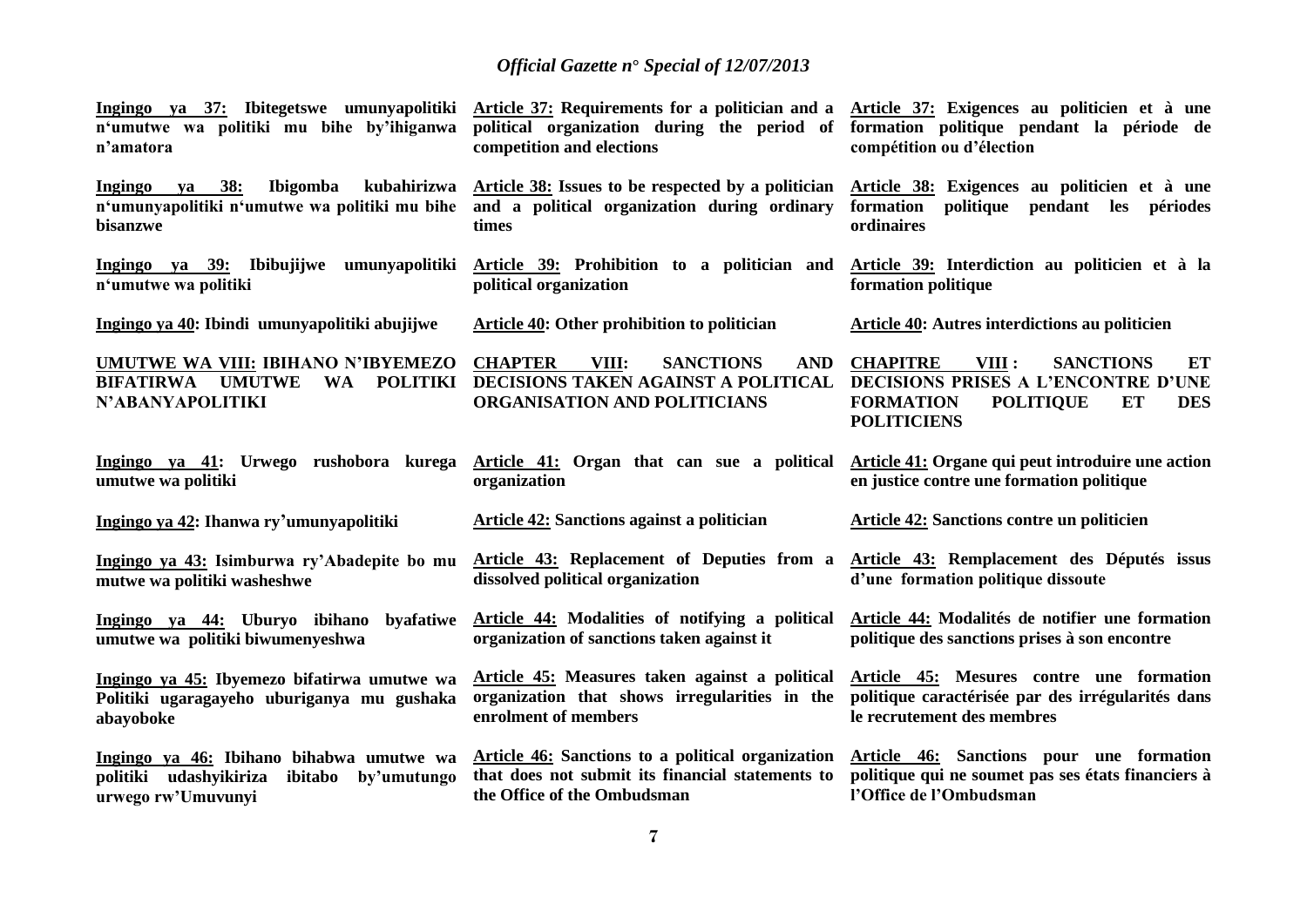**Ingingo ya 47: Uburyo umutungo w'umutwe wa politiki washeshwe ukoreshwa**

**Ingingo ya 48: Uburyo icyemezo cyafashwe Article 48: Cancellation of a decision taken by a n'umutwe wa politiki gishobora kuvaho**

**UMUTWE WA IX: IHURIRO RY'IGIHUGU NYUNGURANABITEKEREZO RY'IMITWE YA POLITIKI**

**Ingingo ya 49: Ubwigenge, ubwisanzure n'icyicaro by'Ihuriro ry'Igihugu Nyunguranabitekerezo ry'Imitwe ya Politiki** 

**Ingingo 50: Inshingano z'Ihuriro ry'Igihugu Nyunguranabitekerezo ry'Imitwe ya Politiki**

**Ingingo ya 51: Aho umutungo w'Ihuriro ry'Igihugu Nyunguranabitekerezo ry'Imitwe ya Politiki ukomoka**

**Ingingo ya 52: Igenzura ry'imikoreshereze y'inkunga igenerwa Ihuriro ry'Igihugu Nyunguranabitekerezo ry'Imitwe ya politiki**

**Ingingo ya 53: Ihagararirwa rya buri mutwe wa Politiki mu nama y'Inama rusange y'Ihuriro ry'Igihugu Nyunguranabitekerezo ry'imitwe ya Politiki**

**Ingingo ya 54***:* **Ubuyobozi bw'Ihuriro ry'Igihugu Nyungurabitekerezo ry'Imitwe ya Politiki**

**Article 47: Use of the property of a dissolved political organization**

**political organization**

**CHAPTER IX: THE NATIONAL CONSULTATIVE FORUM OF POLITICAL ORGANIZATIONS**

**Article 49: Independence, freedom and head office of the National Consultative Forum of Political organizations**

**Article 50: Responsibilities of the National Consultative Forum of Political Organizations**

**Article 51: Sources of the property of the Consultative Forum of Political organizations**

**Article 52: Audit of the use of grants given to the National Consultative Forum of Political Organizations**

**Article 53: Representation of each political organization in the General Assembly of the National Consultative Forum of Political Organizations**

**Article 54: Management of the National Consultative Forum of Political Organizations**

**Article 47: Utilisation du patrimoine d'une formation politique dissoute**

**Article 48: Annulation d'une décision prise par une formation politique**

**CHAPITRE IX : FORUM NATIONAL DE CONCERTATION DES FORMATIONS POLITIQUES**

**Article 49: Indépendance, liberté et siège du Forum de Concertation des Formations Politiques**

**Article 50: Responsabilités du Forum de Concertation des Formations Politiques**

**Article 51: Source du patrimoine du Forum de Concertation des Formations Politiques**

**Article 52: Audit de l'utilisation des subventions accordées au Forum National de Concertation des Formations Politiques**

**Article 53 : Représentation de chaque formation politique à l'assemblée générale du Forum National de Concertation des Formations Politiques**

**Article 54: Direction du Forum National de Concertation des Formations Politiques**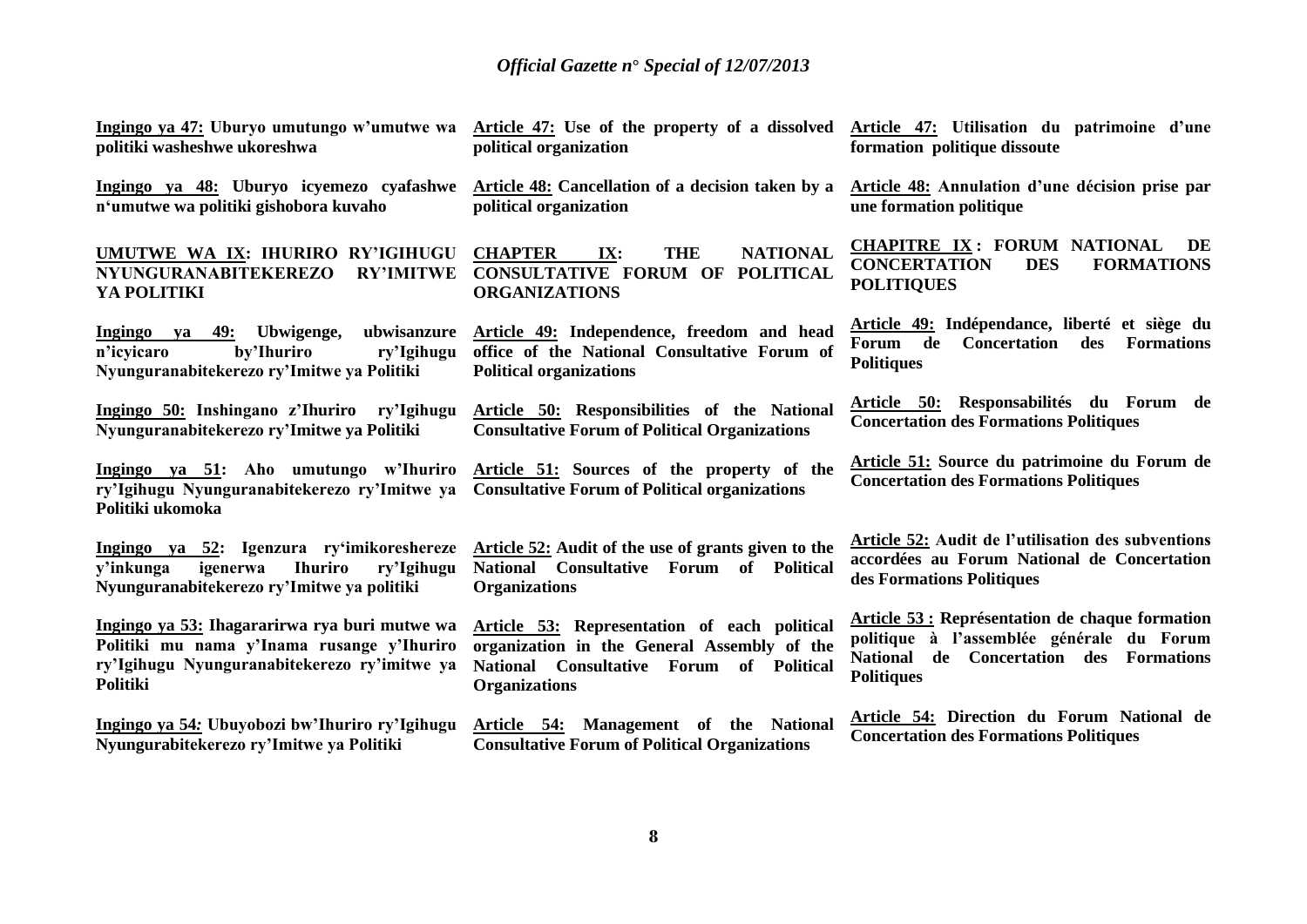| <b>UMUTWE</b><br>X:<br>WA<br><b>INGINGO</b>                                                                        | <b>CHAPTER</b><br>$\mathbf{X}$ :<br>TRANSITIONAL, CHAPITRE              | <b>DISPOSITIONS</b><br>$\mathbf{X}$ :                                      |
|--------------------------------------------------------------------------------------------------------------------|-------------------------------------------------------------------------|----------------------------------------------------------------------------|
| Z'INZIBACYUHO,<br><b>IZINYURANYE</b><br><b>N'IZISOZA</b>                                                           | MISCELLENEOUS AND FINAL PROVISIONS TRANSITOIRES, DIVERSES ET FINALES    |                                                                            |
| Ingingo ya 55: Imitwe ya politiki isanzwe<br>yemewe                                                                | Article 55:<br>Political<br>registered                                  | organizations already Article 55: Formations politiques déjà reconnues     |
| Ingingo ya 56: Amadosiye n'izindi nyandiko zari<br>zibitswe na Minisiteri                                          | Article 56: Files and other documents kept by the<br><b>Ministry</b>    | Article 56: Dossiers et autres documents gardés<br>par le Ministère        |
| Ingingo ya 57: Itegurwa, isuzumwa n'itorwa<br>ry'iri tegeko ngenga                                                 | Article 57: Drafting, consideration and adoption<br>of this organic law | Article 57: Initiation, examen et adoption de la<br>présente loi organique |
| Ingingo ya 58: Ivanwaho ry'ingingo z'amategeko Article 58: Repealing provision<br>zinyuranyije n'iri tegeko ngenga |                                                                         | <b>Article 58: Disposition abrogatoire</b>                                 |
| Ingingo ya 59: Igihe iri tegeko ngenga ritangira Article 59: Commencement<br>gukurikizwa                           |                                                                         | Article 59: Entrée en vigueur                                              |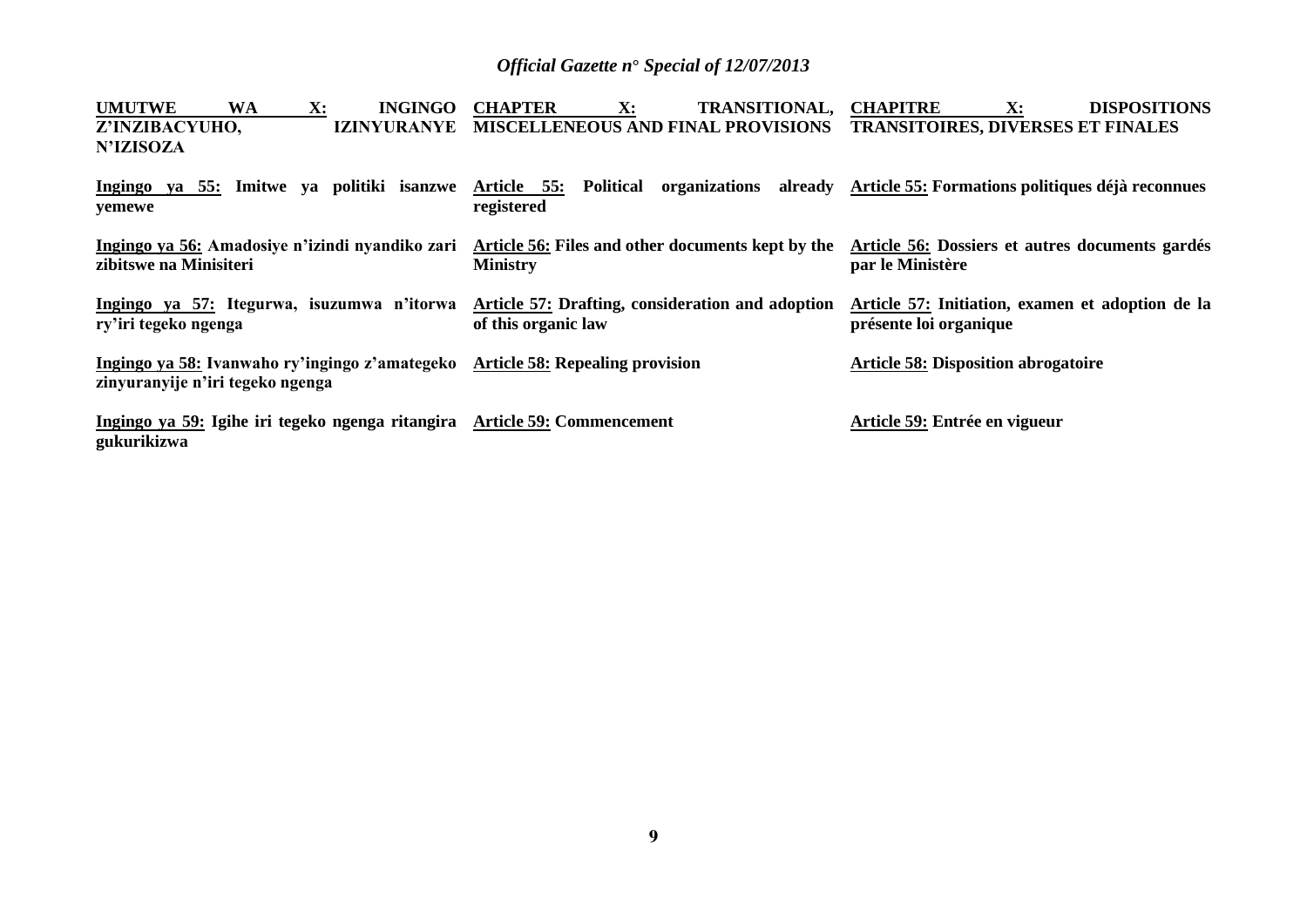**ITEGEKO NGENGA N° 10/2013/0L RYO KU WA 11/07/2013 RIGENGA IMITWE YA GOVERNING POLITICAL ORGANIZATIONS 11/07/2013 PORTANT ORGANISATION DES POLITIKI N'ABANYAPOLITIKI**

**ORGANIC LAW N° 10/2013/0L OF 11/07/2013 AND POLITICIANS**

**GAZETTE OF THE REPUBLIC OF RWANDA**

**LOI ORGANIQUE N° 10/2013/0L DU FORMATIONS POLITIQUES ET DES POLITICIENS**

**Twebwe, KAGAME Paul,** Perezida wa Repubulika;

**We, KAGAME Paul,** President of the Republic;

**THE PARLIAMENT:**

2013;

**SANCTION. PROMULGATE** 

**INTEKO ISHINGA AMATEGEKO YEMEJE, NONE NATWE DUHAMIJE, DUTANGAJE ITEGEKO NGENGA RITEYE RITYA KANDI DUTEGETSE KO RYANDIKWA MU GAZETI YA LETA YA REPUBULIKA Y'U RWANDA**

**INTEKO ISHINGA AMATEGEKO**:

Umutwe w'Abadepite, mu nama yawo yo kuwa 10 Kamena 2013;

Umutwe wa Sena, mu nama yawo yo kuwa 02 The Senate, in its session of 02 May 2013; Gicurasi 2013;

Ishingiye ku Itegeko Nshinga rya Repubulika y'u Rwanda ryo kuwa 04 Kamena 2003 nk'uko ryavuguruwe kugeza ubu, cyane cyane mu ngingo zaryo, iya 52, iya 53, iya 54, iya 55, iya 56, iya 57, iya 62, iya 66, iya 67, iya 88, iya 89, iya 90, iya 92, iya 93, iya 94, iya 95, iya 108 n'iya 201;

Pursuant to the Constitution of the Republic of Rwanda of 04 June 2003 as amended to date, especially in Articles 52, 53, 54, 55, 56, 57, 62, 66, 67, 88, 89, 90, 92, 93, 94, 95, 108 and 201;

**Nous, KAGAME Paul,** Président de la République ;

**THE PARLIAMENT HAS ADOPTED AND WE LE PARLEMENT A ADOPTE ET NOUS FOLLOWING ORGANIC LAW AND ORDER ORGANIQUE DONT LA TENEUR SUIT ET IT BE PUBLISHED IN THE OFFICIAL ORDONNONS QU'ELLE SOIT PUBLIEE AU**  THE SANCTIONNONS, PROMULGUONS LA LOI **JOURNAL OFFICIEL DE LA REPUBLIQUE DU RWANDA**

**LE PARLEMENT:**

The Chamber of Deputies, in its session of 10 June La Chambre des Députés, en sa séance du 10 juin 2013 ;

Le Sénat, en sa séance du 02 mai 2013;

Vu la Constitution de la République du Rwanda du 04 juin 2003 telle que révisée à ce jour, spécialement en ses articles 52, 53, 54, 55, 57, 62, 66, 67, 88, 89, 90, 92, 93, 94, 95, 108 et 201;

Isubiye ku Itegeko Ngenga n°16/2003 ryo kuwa Having reviewed the Organic Law n° 16/2003 of  $27/06/2003$  rigenga Imitwe ya n'abanyapolitiki nk'uko ryahinduwe ryujujwe kugeza ubu; 27/06/2003 governing Political Organizations and kandi Politicians as modified and complemented to date; Revu la Loi Organique n° 16/2003 du 27/06/2003 régissant les formations politiques et des politiciens telle que modifiée et complétée à ce jour ;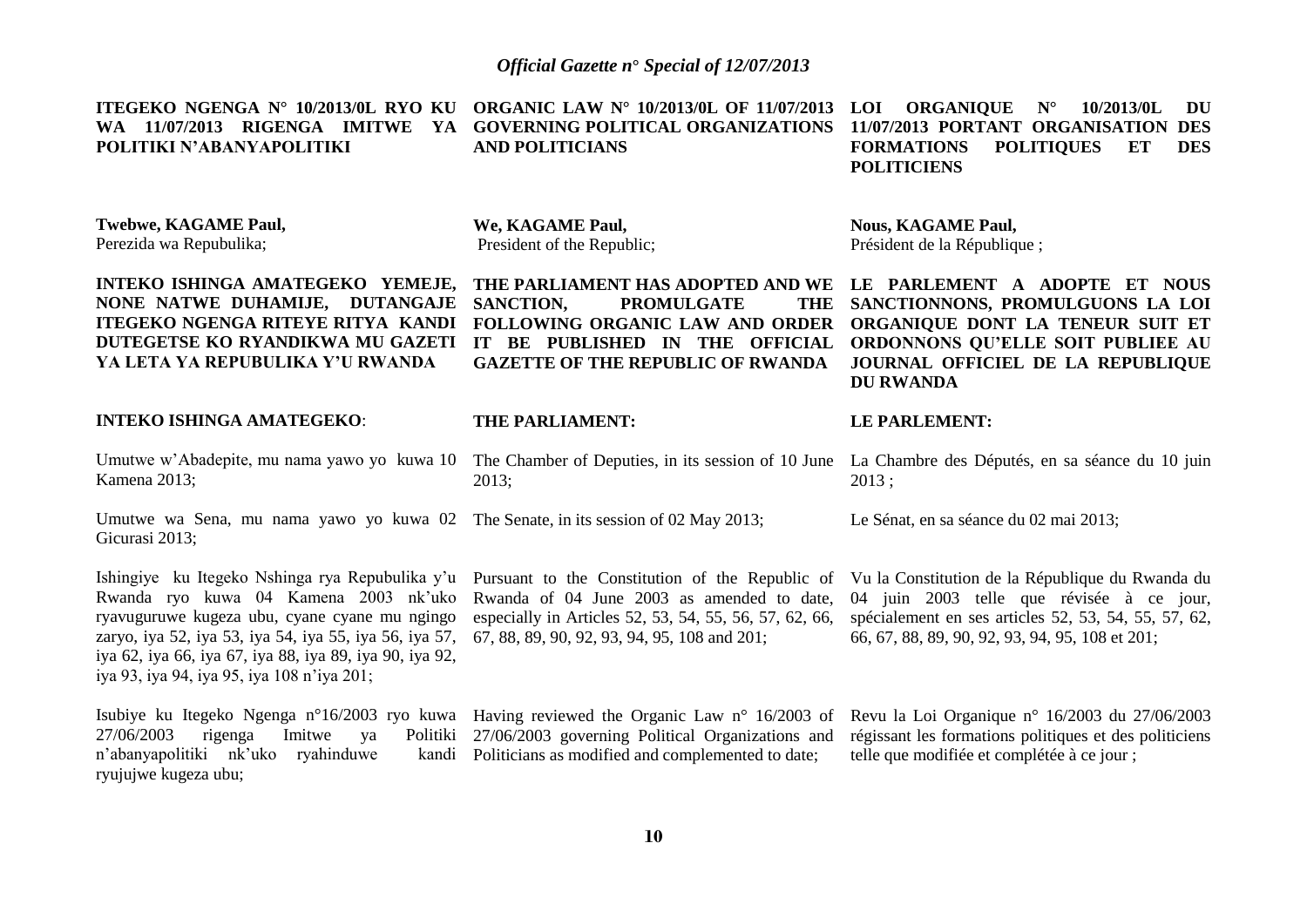#### **YEMEJE :**

### **ADOPTS:**

#### **UMUTWE WA MBERE: INGINGO RUSANGE CHAPTER ONE: GENERAL PROVISIONS**

### **Ingingo ya mbere: Icyo iri tegeko ngenga Article One : Purpose of this Organic Law**

**rigamije**

Iri tegeko ngenga rigenga imitwe ya politiki This Organic Law governs political organizations n'abanyapolitiki.

### **Ingingo ya 2: Ibisobanuro by'amagambo**

asobanurwa ku buryo bukurikira:

- 1° **igihe cy'amatora:** igihe kigenwa n'iteka rya Perezida kigaragaza gahunda y'amatora rusange uhereye ku munsi atangiriraho kugeza ku munsi w'itangazwa rya burundu ry'ibyavuye mu matora;
- 2° **igihe cy'ihiganwa:** igihe cyo kwiyamamaza mu gihe cy'amatora;
- 3° **ibihe bisanzwe muri politiki:** ibihe bitari iby'amage cyangwa iby'imidugararo, n'ibihe bitari iby'amatora;
- 4° **Ihuriro ry'Igihugu Nyunguranabitekerezo ry'Imitwe ya Politiki:** urubuga Imitwe ya politiki yemewe mu Rwanda yabisabye kandi ikabyemererwa ihuriramo igamije kungurana ibitekerezo kuri politiki y'Igihugu;

# and politicians.

### **Article 2: Definitions of terms**

Muri iri tegeko ngenga, amagambo akurikira In this Organic Law, the following terms shall have the following meanings:

- 1° **the period of elections:** the period determined by a presidential order specifying the schedule of general elections from the date of the beginning to the official announcement of final results;
- 2° **period of competition:** period of electoral campaign;
- 3° **ordinary times in politics:** times that are not a state of emergency or a state of siege, and times that are not for elections;
- 4° **National Consultative Forum of Political Organizations:** a platform where registered political organizations in Rwanda whose membership application has been agreed meet for consultation on the national policy;

### **ADOPTE :**

### **CHAPITRE PREMIER: DISPOSITIONS GENERALES**

**Article premier : Objet de la présente loi organique**

La présente loi organique porte organisation des formations politiques et des politiciens.

### **Article 2 : Définitions des termes**

Aux fins de la présente loi organique, les termes repris ci-après ont les significations suivantes :

- 1° **période des élections**: période prévue par un arrêté présidentiel précisant la date de début des élections générales jusqu'à la proclamation officielle des résultats**;**
- 2° **période de compétition:** période de la campagne électoral**e;**
- 3° **périodes ordinaires en politique** : périodes qui ne sont pas l'état d'urgence ou l'état de siège, et des périodes non électorales;
- 4° **Forum National de Concertation des Formations Politiques :** cadre dans lequel les formations politiques agréées au Rwanda dont la demande d'être membre a été acceptée se rencontrent pour consultation sur la politique nationale ;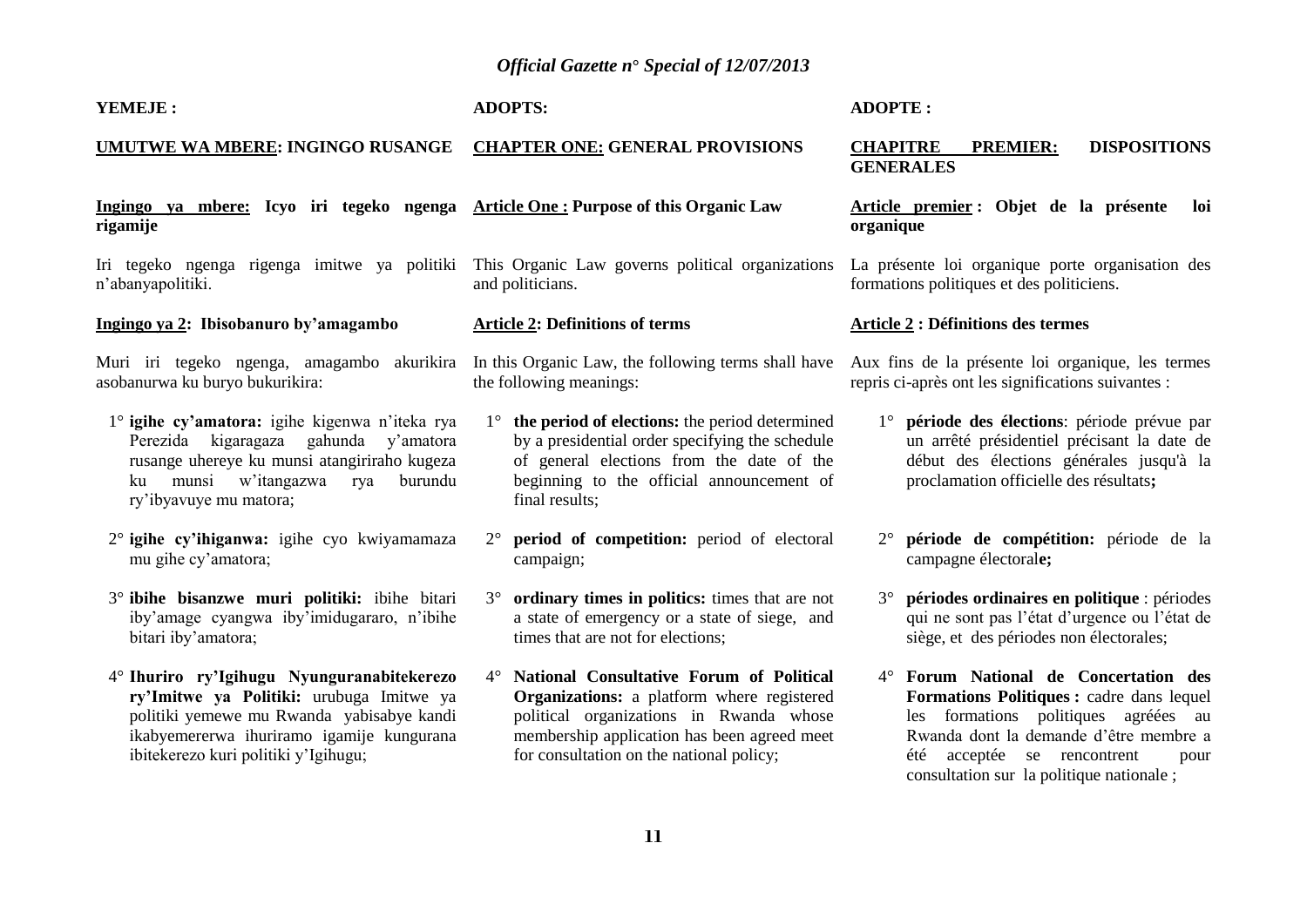- 5° **inama mu ruhame:** inama ishobora kwitabirwa n'umuntu ushatse wese ku buryo n'utayitumiwemo ashobora kuyijyamo;
- 6° **umutwe wa politiki***:* ihuriro ry'abenegihugu bahujwe n'ibitekerezo n'imyumvire imwe mu guteza imbere imibereho myiza y'abaturage bose n'amajyambere y'Igihugu, bagamije kugera ku butegetsi mu nzira za demokarasi n'amahoro, kugira ngo babashe kubishyira mu bikorwa;
- 7° **umunyapolitiki:** umuntu wese ukora ibikorwa bya politiki nk'uko biteganywa mu gace ka gatandatu (6) k'iyi ngingo yaba abikora ku giti cye cyangwa abinyujije mu mutwe wa politiki.

### **Ingingo ya 3: Ishingwa ry'imitwe ya politiki n'uruhare rwayo**

Imitwe ya Politiki yemerewe gushingwa no gukora mu bwisanzure. Igomba kubahiriza Itegeko Nshinga rya Repubulika y'u Rwanda ryo ku wa 04 Kamena 2003 nk'uko ryavuguruwe kugeza ubu, andi mategeko n'amahame ya demokarasi kandi ntihungabanye ubumwe bw'Abanyarwanda, ubusugire n'umutekano by'Igihugu.

Imitwe ya politiki igomba gufatwa kimwe imbere y'inzego za Leta. Imitwe ya politiki igomba kugira uruhare mu gufasha Leta kugera ku ntego ihoraho yo gukorera abaturage. Igomba kandi kwigisha abenegihugu gukora politiki igendera kuri demokarasi, gutora no gutorwa, ikanakora ku buryo

- 5° a public meeting: a meeting which can be attended by any person, whether invited or not;
- 6° **political organization:** an association of citizens sharing the same thinking and views on the development of social welfare of all the population and the development of the country, with the objective to accede to power through democratic and peaceful ways, to be able to put them in action;
- 7° **politician:** any person carrying out political activities as provided for in item six (6) of this Article, be it individually or through a political organization.

### **Article 3: Creation of political organizations and their contribution**

Political organizations shall be formed and allowed to operate freely. They must abide by the Constitution of the Republic of Rwanda of 04 June 2003 as amended to date, other laws and principles of democracy and shall not trouble the unity of Rwandans, the integrity and the security of the Country.

Political organizations shall be equal before Government Institutions. Political organizations must contribute to achieving the Government's permanent mission of serving the population. They must also contribute to educating the citizens on engaging in political activities based on democracy,

- 5° **une réunion publique:** une réunion à laquelle toute personne peut assister, qu'elle soit invitée ou non.
- 6° **formation politique :** une organisation de citoyens qui partagent des idées et points de vue communs sur le bien-être social de tous les citoyens et le développement du pays, avec comme objectif d'accéder au pouvoir par des voies démocratiques et pacifiques en vue de leur réalisation;
- 7° **politicien :** toute personne qui exerce une activité politique telle que définie au point six (6) du présent article, soit à titre individuel, soit par le biais d'une formation politique.

### **Article 3: Création des formations politiques et leur contribution**

Les formations politiques sont créées et sont autorisées à exercer leurs activités librement. Elles doivent respecter la Constitution de la République du Rwanda du 04 Juin 2003 telle que révisée à ce jour, les autres lois ainsi que les principes démocratiques. Elles ne doivent pas porter atteinte à l'unité nationale des Rwandais, à l'intégrité et à la sécurité du pays.

Les formations politiques sont traitées sur un même pied d'égalité devant les institutions de l'Etat. Les formations politiques doivent contribuer à la réalisation de la mission permanente de l'Etat d'être au service de la population. Elles doivent également concourir à l'éducation politique démocratique des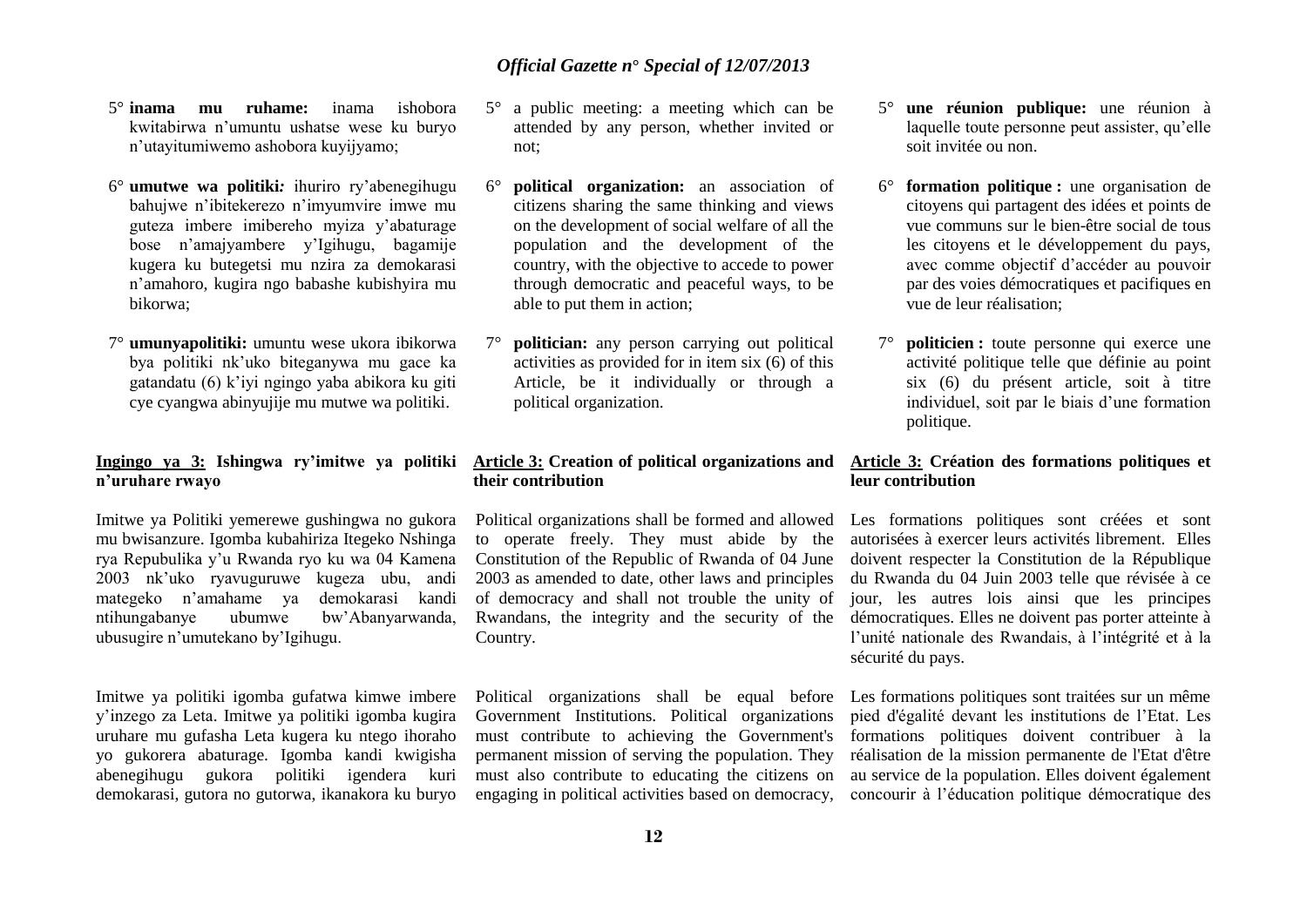abagore n'abagabo bagira amahirwe angana yo kugera ku myanya n'imirimo ya Leta itorerwa.

#### **Ingingo ya 4: Icyicaro cy'umutwe wa politiki**

Inzego z'ubuyobozi bw'imitwe ya politiki zigira icyicaro ku rwego rw'Igihugu.

Inzego z'ubuyobozi bw'imitwe ya politiki zemerewe kandi kugira icyicaro cy'ubuyobozi ku nzego zose z'imitegekere y'Igihugu.

### **Ingingo 5: Abatemerewe kujya mu mitwe ya politiki**

Abacamanza, abashinjacyaha, abasirikari, abapolisi n'abakozi bo mu rwego rw'Igihugu rushinzwe iperereza, ntibemerewe kujya mu mitwe ya politiki.

### **Ingingo ya 6: Imyaka yo kwemererwa kujya mu mutwe wa politiki**

Uretse ibiteganywa mu ngingo ya 5 y'iri tegeko ngenga, umunyarwanda wese ugejeje nibura ku myaka cumi n'umunani (18) y'amavuko afite uburenganzira bwo kujya cyangwa kutajya mu mutwe wa politiki. Icyakora, ntawe ushobora kuba, mu gihe kimwe, mu mitwe ya politiki irenze umwe (1).

electing and being elected and ensure that women and men get equal opportunity to get into elective mandates and government duties.

### **Article 4: Head office of a political organization**

The administrative organs of political organizations shall have a head office at the national level.

The administrative organs of Political organizations may also have an administrative office at all levels of administrative entities in the country.

### **Article 5: People not allowed to enrol in political organizations**

Judges, prosecutors, members of the Rwanda Defense Force, members of Rwanda National Police and members of National Intelligence and Security Service shall not be members of political organizations.

### **Article 6: Age for the enrolment in a political organization**

Except for persons referred to in Article 5 of this Organic Law, every Rwandan of at least eighteen (18) years old has the right to enrol or not in a political organization. However, nobody shall be allowed to be a member of more than one (1) political organization at the same time.

citoyens ainsi qu'à l'expression au suffrage et prennent les mesures nécessaires en vue d'assurer l'égal accès des femmes et des hommes aux mandats électoraux et aux fonctions électives de l'Etat.

### **Article 4: Siège d'une formation politique**

Les organes administratifs des formations politiques ont un siège au niveau national.

Les organes administratifs des formations politiques peuvent aussi avoir un siège administratif au niveau de toutes les entités administratives du pays.

### **Article 5: Personnes non autorisées à s'enrôler dans les formations politiques**

Les juges, les Officiers de Poursuite Judiciaire, les membres des Forces Rwandaises de Défense, les membres de la Police Nationale du Rwanda ainsi que les membres du Service Nationale de renseignement et de Sécurité ne peuvent adhérer à des formations politiques.

### **Article 6: Age pour l'adhésion à une formation politique**

A l'exception des personnes citées à l'article 5 de la présente loi organique, tout Rwandais âgé de 18 ans au moins est libre d'adhérer ou de ne pas adhérer à une formation politique. Toutefois, nul ne peut être à la fois membre de plus d'une (1) formation politique.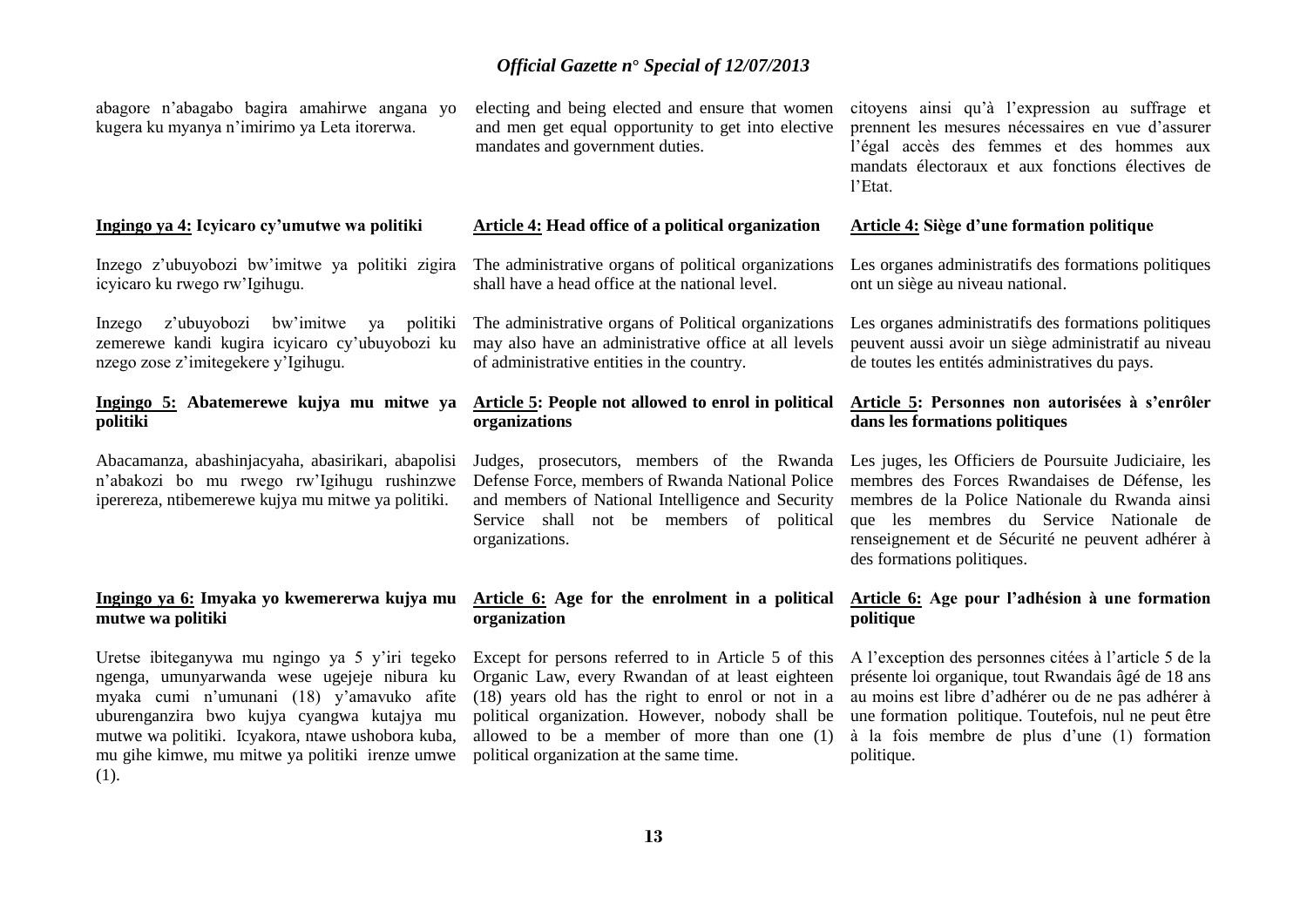Nta Munyarwanda ushobora kuzizwa ko ari mu mutwe wa politiki uyu n'uyu cyangwa ko nta mutwe wa politiki arimo.

### **Ingingo ya 7: Ibyo imitwe ya politiki ibujijwe n'ibyo igomba kubahiriza**

Imitwe ya politiki ibujijwe gushingira ku isano muzi, ku bwoko, ku muryango, ku nzu, ku gisekuru, ku karere, ku gitsina, ku idini cyangwa ku kindi kintu cyose cyatuma habaho ivangura.

Buri gihe umutwe wa politiki ugomba kugaragaramo ubumwe bw'Abanyarwanda, uburinganire n'ubwuzuzanye bw'abagore n'abagabo haba mu gushaka abayoboke, gushyiraho inzego z'ubuyobozi, mu mikorere no mu bikorwa byawo.

Buri mutwe wa politiki ugomba kugira abagore mu myanya y'inzego zifatirwamo ibyemezo bangana nibura na mirongo itatu ku ijana (30%).

Imyanya y'ubuyobozi mu nzego zose z'umutwe wa Politiki igomba gutorerwa.

No Rwandan shall be discriminated by reason of being a member of a given political organization or on account of not belonging to any political organization.

### **Article 7: Prohibitions and obligations to political organizations**

Political organizations are prohibited from basing themselves on race, ethnic group, tribe, lineage, region, sex, religion or any other division which may lead to discrimination.

Political organization must constantly reflect the unity of the people of Rwanda, gender equality and complementality, whether in the recruitment of members, putting in place organs of leadership and in their operations and activities.

Each political organization shall have at least thirty percent (30%) of posts in decision making organs awarded to women.

Management positions in all organs of a political organisation must be elected for.

Aucun Rwandais ne peut faire l'objet de discrimination du fait qu'il appartient à telle formation politique ou qu'il n'adhère à aucune formation politique.

### **Article 7: Interdictions et obligations aux formations politiques**

Il est interdit aux formations politiques de s'identifier à une race, une ethnie, une tribu, une lignée, une région, un sexe, une religion ou à tout autre élément pouvant servir de base de discrimination.

La formation politique doit constamment refléter l'unité du peuple rwandais et la promotion du « genre » dans le recrutement de leurs adhérents, la composition de leurs organes de direction et dans tout leur fonctionnement et leurs activités.

Au moins trente pourcent (30%) des postes de prise de décision de chaque formation politique doivent être attribués aux femmes.

Les postes de direction dans toutes les instances d'une formation politique doivent être soumis à l'élection.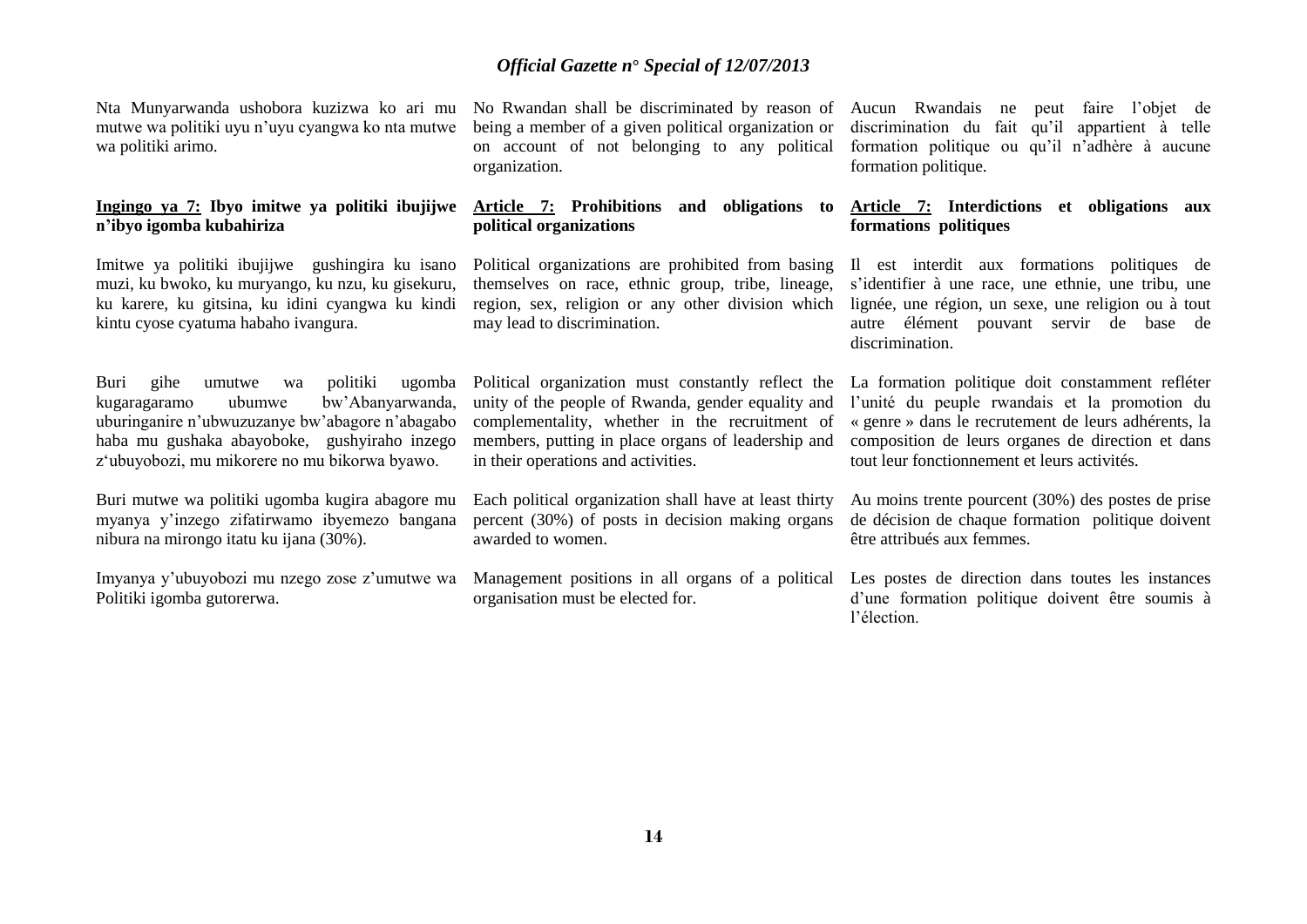| UMUTWE WA II: ISHINGWA, IMITERERE<br>N'IMIKORERE BY'IMITWE YA POLITIKI                                                                                                                                                                                                                                                                  | <b>CHAPTER</b><br>II:<br><b>ESTABLISHMENT,</b><br>ORGANIZATION AND FUNCTIONING OF<br>POLITICAL ORGANIZATIONS                                                                                                                                                                                                                                  | <b>CHAPITRE II: CREATION, ORGANISATION</b><br>ET FONCTIONNEMENT DES FORMATIONS<br><b>POLITIQUES</b>                                                                                                                                                                                                                             |
|-----------------------------------------------------------------------------------------------------------------------------------------------------------------------------------------------------------------------------------------------------------------------------------------------------------------------------------------|-----------------------------------------------------------------------------------------------------------------------------------------------------------------------------------------------------------------------------------------------------------------------------------------------------------------------------------------------|---------------------------------------------------------------------------------------------------------------------------------------------------------------------------------------------------------------------------------------------------------------------------------------------------------------------------------|
| Icyiciro cya mbere: Ishingwa ry'umutwe wa<br>politiki                                                                                                                                                                                                                                                                                   | Section One: Establishment of a political<br>organization                                                                                                                                                                                                                                                                                     | Section première : Création d'une formation<br>politique                                                                                                                                                                                                                                                                        |
| Ingingo ya 8: Ishingwa ry'umutwe wa politiki                                                                                                                                                                                                                                                                                            | Establishment<br>political<br><u>Article 8:</u><br>of<br><sub>a</sub><br>organization                                                                                                                                                                                                                                                         | <b>Article 8:</b> Création d'une formation politique                                                                                                                                                                                                                                                                            |
| Umutwe wa politiki ushingwa biturutse ku cyemezo<br>cy'urwego ruhuza abayoboke bawo bwa mbere<br>bakemeza amategeko shingiro awugenga hamwe<br>n'amategeko ngengamikorere yawo.<br>Inama zitegura cyangwa zemeza ishingwa<br>ry'umutwe wa politiki zubahiriza<br>amategeko<br>agenga amateraniro cyangwa inama ziteranira mu<br>ruhame. | A political organization shall be established upon<br>the decision of the first general assembly of its<br>members in which they approve its statutes and<br>internal rules and regulations.<br>Meetings preparing or deciding on the establishment<br>of a political organization shall comply with the<br>laws governing public gatherings. | Une formation politique est créée par la décision<br>prise par ses membres réunis dans une assemblée<br>constituante qui adopte ses statuts et son règlement<br>d'ordre intérieur.<br>Les réunions préparatoires de la création d'une<br>formation politique doivent se conformer aux lois<br>régissant les réunions publiques. |
|                                                                                                                                                                                                                                                                                                                                         |                                                                                                                                                                                                                                                                                                                                               |                                                                                                                                                                                                                                                                                                                                 |
| Ingingo ya 9: Ibibujijwe ku nyito y'umutwe wa<br>politiki                                                                                                                                                                                                                                                                               | Article 9: Prohibitions in the naming of a Article 9: Interdictions dans la dénomination<br>political organization                                                                                                                                                                                                                            | d'une formation politique                                                                                                                                                                                                                                                                                                       |
| Umutwe wa politiki ntushobora kugira izina<br>rirambuye cyangwa rihinnye n'ibindi bimenyetso<br>biwuranga bikoreshwa n'undi mutwe wa politiki na<br>Leta cyangwa se izindi nzego, zaba iza Leta,<br>iz'abikorera cyangwa iz'imiryango itari iya Leta.                                                                                   | No political organization shall have a full or<br>abbreviated name, acronym or other insignia that are<br>already used by another political organization, the<br>Government or other public or private organs or non<br>government organisations.                                                                                             | Aucune formation politique ne peut porter une<br>dénomination, un sigle et autres insignes utilisés par<br>autre formation politique, l'Etat ou autres<br>une<br>organes publics ou privés ou organisations non<br>gouvernementales.                                                                                            |
| Ingingo ya 10: Urwego rufite iyandikwa<br>ry'imitwe ya politiki mu nshingano zarwo                                                                                                                                                                                                                                                      | Article 10: Authority in charge of registration of<br>political organizations                                                                                                                                                                                                                                                                 | Article 10: Autorité qui a l'enregistrement des<br>formations politiques dans ses attributions                                                                                                                                                                                                                                  |
| Ikigo cy'Igihugu gishinzwe imiyoborere (RGB) ni<br>rwo rwego rufite iyandikwa ry'imitwe ya politiki<br>mu nshingano zacyo.                                                                                                                                                                                                              | The Rwanda Governance Board (RGB) shall be the<br>authority in charge of registration of political<br>organizations.                                                                                                                                                                                                                          | L'Office Rwandais de la Gouvernance (RGB) est<br>l'autorité qui a l'enregistrement des formations<br>politiques dans ses attributions.                                                                                                                                                                                          |
| Buri mutwe wa politiki umenyesha urwego rufite Each political organization shall inform in writing Chaque formation politique informe par écrit                                                                                                                                                                                         |                                                                                                                                                                                                                                                                                                                                               |                                                                                                                                                                                                                                                                                                                                 |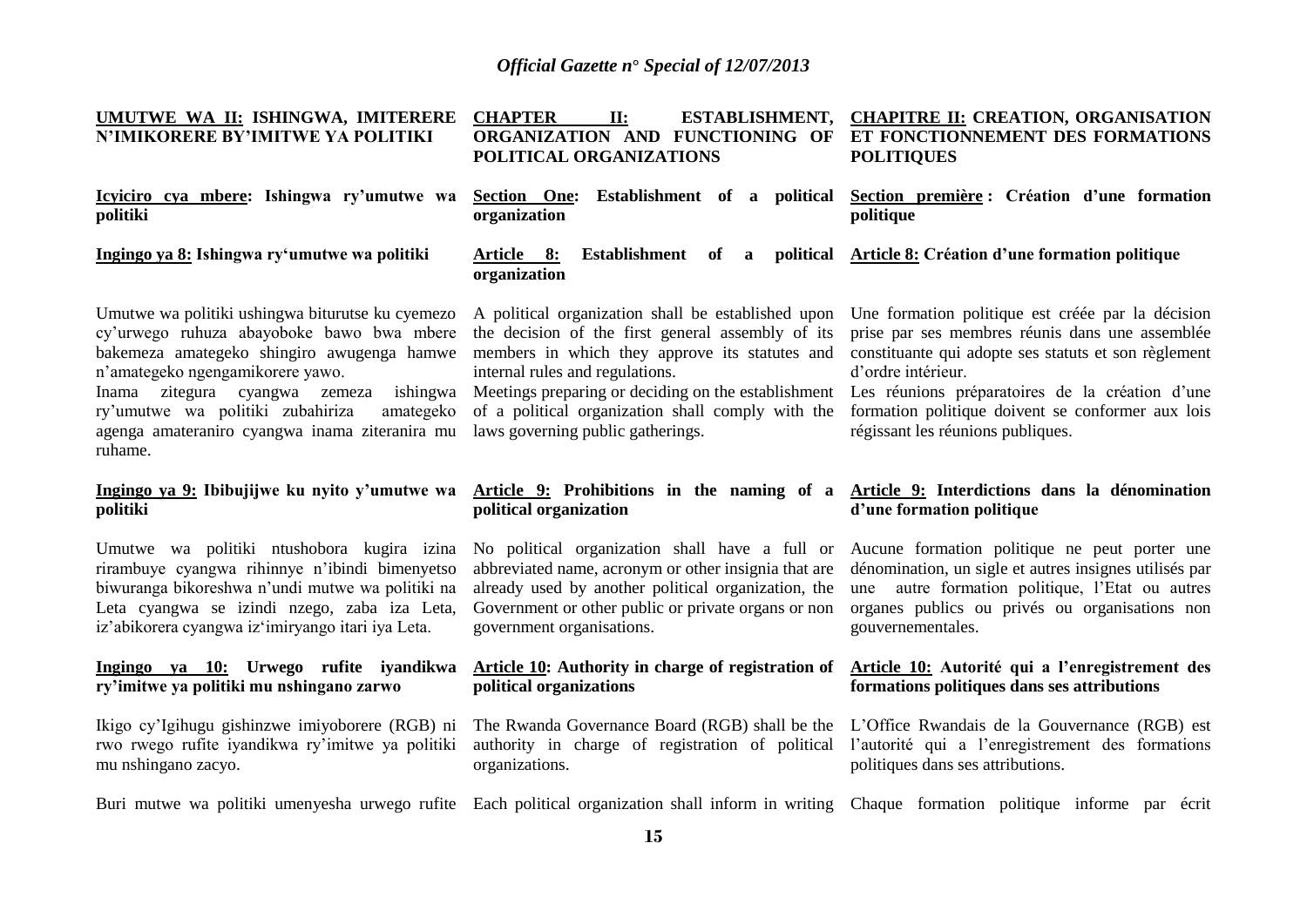iyandikwa ry'Imitwe ya Politiki mu nshingano zarwo, mu nyandiko, aho ufite icyicaro ku rwego rw'Igihugu no ku nzego z'imitegekere y'Igihugu n'amazina y'abawuhagarariye n'umwirondoro wabo.

### **Ingingo ya 11: Isaba ry'iyandikwa ry'umutwe wa politiki**

Abashinze imitwe ya politiki bagomba gushyikiriza Urwego rufite iyandikwa ry'imitwe ya politiki mu nshingano zarwo urwandiko rusaba ko umutwe wa politiki wandikwa kandi bagahabwa icyemezo ko rwakiriwe.

Umubare w'abashyize umukono ku mategeko shingiro agenga umutwe wa politiki ugomba kuba nibura magana abiri (200) mu gihugu cyose, barimo nibura abantu batanu (5) babarurirwa muri buri Karere.

Ibiteganywa mu gika cya mbere n'icya 2 by'iyi ngingo, ntibireba imitwe ya politiki yemewe mu Rwanda yagiyeho mbere yuko iri tegeko ngenga ritangazwa mu Igazeti ya Leta ya Repubulika y'u Rwanda.

### **Ingingo ya 12: Ibiherekeza urwandiko rusaba iyandikwa ry'umutwe wa politiki**

ruherekezwa n'ibi bikurikira:

the authority in charge of registration of political organizations of the location of its head office both at the national level and administrative entities and names of its representatives and their identities.

### **Article 11: Request for the registration of a political organization**

Founders of political organizations shall submit to the authority in charge of the registration of political organizations a letter requesting for their organization to be registered with acknowledgement for receipt.

The number of members who signed the statutes governing the political organization shall be at least two hundred (200) in the whole country, with at least five (5) people having their domicile in each district.

Paragraphs One and 2 of this Article shall not apply to political organizations officially recognised in Rwanda that were established before the publication of this Organic Law in the Official Gazette of the Republic of Rwanda.

### **Article 12: Documents supporting the request for registration of a political organization**

political organization shall be accompanied by the formation politique doit comprendre : following:

1° kopi eshatu (3) z'amategeko shingiro 1° three (3) certified copies of the statutes 1° trois (3) copies notariées des statuts de la

l'autorité ayant l'enregistrement des formations politiques dans ses attributions de l'adresse de son siège au niveau tant national que celui des entités administratives et des noms de ses représentants et de leur identification.

### **Article 11: Demande d'enregistrement d'une formation politique**

Les fondateurs d'une formation politique doivent déposer une demande d'enregistrement, avec accusé de réception, auprès de l'autorité chargée de l'enregistrement des formations politiques.

Le nombre des membres signataires des statuts d'une formation politique doit être au moins de deux cent (200) personnes dans tout le pays dont cinq (5) au moins domiciliés dans chaque district.

Les dispositions des alinéas premiers et 2 du présent article ne s'appliquent pas aux formations politiques officiellement reconnues au Rwanda qui ont été créées avant la publication de la présente loi organique dans le Journal Officiel de la République du Rwanda.

### **Article 12: Documents accompagnant la demande d'enregistrement d'une formation politique**

Urwandiko rusaba ko umutwe wa politiki wandikwa The letter requesting for the registration of a Le dossier de demande d'enregistrement d'une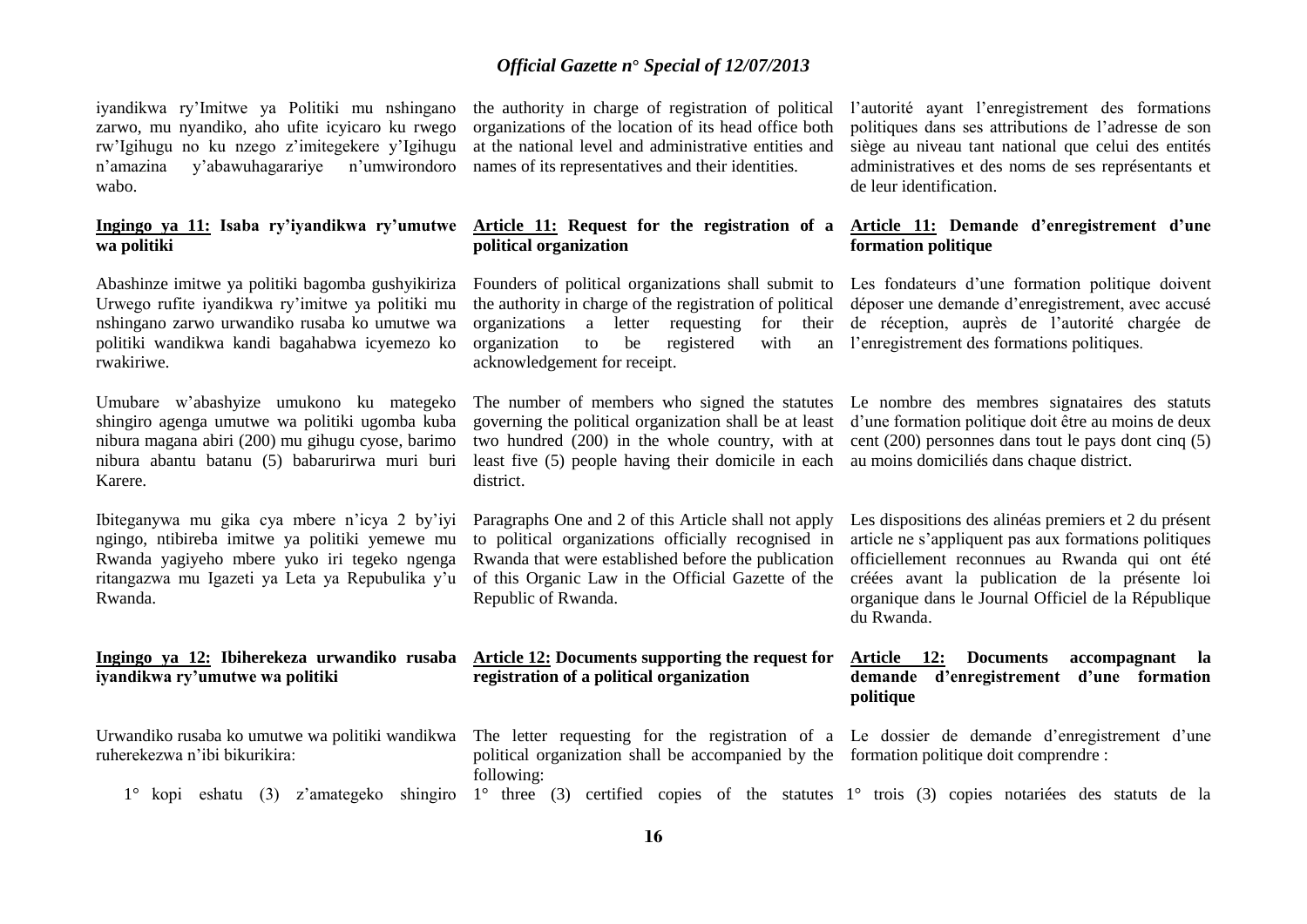agenga umutwe wa politiki ziriho umukono wa Noteri; governing the political organization; formation politique;

- 2° kopi eshatu (3) z'inyandikomvugo z'inteko rusange yashinze umutwe wa politiki ziriho umukono wa Noteri w'Akarere k'aho inama yabereye;
- 3° kopi eshatu (3) z'amategeko ngengamikorere yawo;
- 4° kuri buri wese mu bahagarariye umutwe wa politiki imbere y'amategeko:
	- a) icyemezo cy'umwirondoro wuzuye;
	- b) icyemezo cy'aho abarizwa gitangwa n'umuyobozi w'Akarere;
	- c) icyemezo cy'ubutabera kigaragaza ko atigeze akatirwa. Yaba yarakatiwe kikagaragaza icyaha yahaniwe n'igihano yahawe.

Umutwe wa politiki wanditswe ugomba kumenyesha urwego rushinzwe iyandikwa ry'imitwe ya politiki aho ufite ibiro mu gihe kitarenze ukwezi kumwe (1) wemerewe burundu.

### **Ingingo ya 13: Ibisabwa umuntu ujya mu nzego z'ubuyobozi z'umutwe wa politiki**

z'umutwe wa politiki agomba kuba yujuje ibi organization he/she shall fulfil the following: bikurikira:

- three (3) copies of the minutes of the general  $2^{\circ}$ assembly that established the political organization, certified by the notary of the District where the general assembly was held;
- $3^\circ$  three copies (3) of the internal rules and  $3^\circ$  trois (3) copies du règlement d'ordre regulations of the political organization;
- 4° for each legal representative of the political organization :
	- a) a full identification certificate ;
	- b) a certificate of residence which is issued by the Mayor of the District;
	- c) a criminal record showing that he/she has not been sentenced, and if sentenced the offence committed and the penalty pronounced.

A political organization registered shall, within a period not exceeding one (1) month after its final registration, inform the authority in charge of the registration of political organizations on the location of its offices.

### **Article 13: Requirements for being in the political organization's management**

Kugira ngo umuntu ajye mu nzego z'ubuyobozi For anyone to be in the management of a political

- 2° trois (3) copies du procès-verbal de l'assemblée constituante de la formation politique, certifiés par le notaire du District où l'assemblée constituante s'est tenue ;
- intérieur de la formation politique ;
	- 4° pour chaque représentant légal de la formation politique :
		- a) une attestation d'identité complète;
		- b) une attestation de résidence délivrée par le Maire de District;
		- c) un extrait du casier judiciaire indiquant qu'il n'a pas été condamné, et dans le cas contraire, l'infraction commise et la peine lui infligée.

Une formation politique dûment enregistrée doit informer l'autorité chargée de l'enregistrement des formations politiques où se trouvent ses bureaux dans un délai ne dépassant pas un (1) mois après son enregistrement définitif.

### **Article 13: Conditions pour être membre des organes de direction d'une formation politique**

Pour être membre des organes de direction d'une formation politique, il faut remplir les conditions suivantes :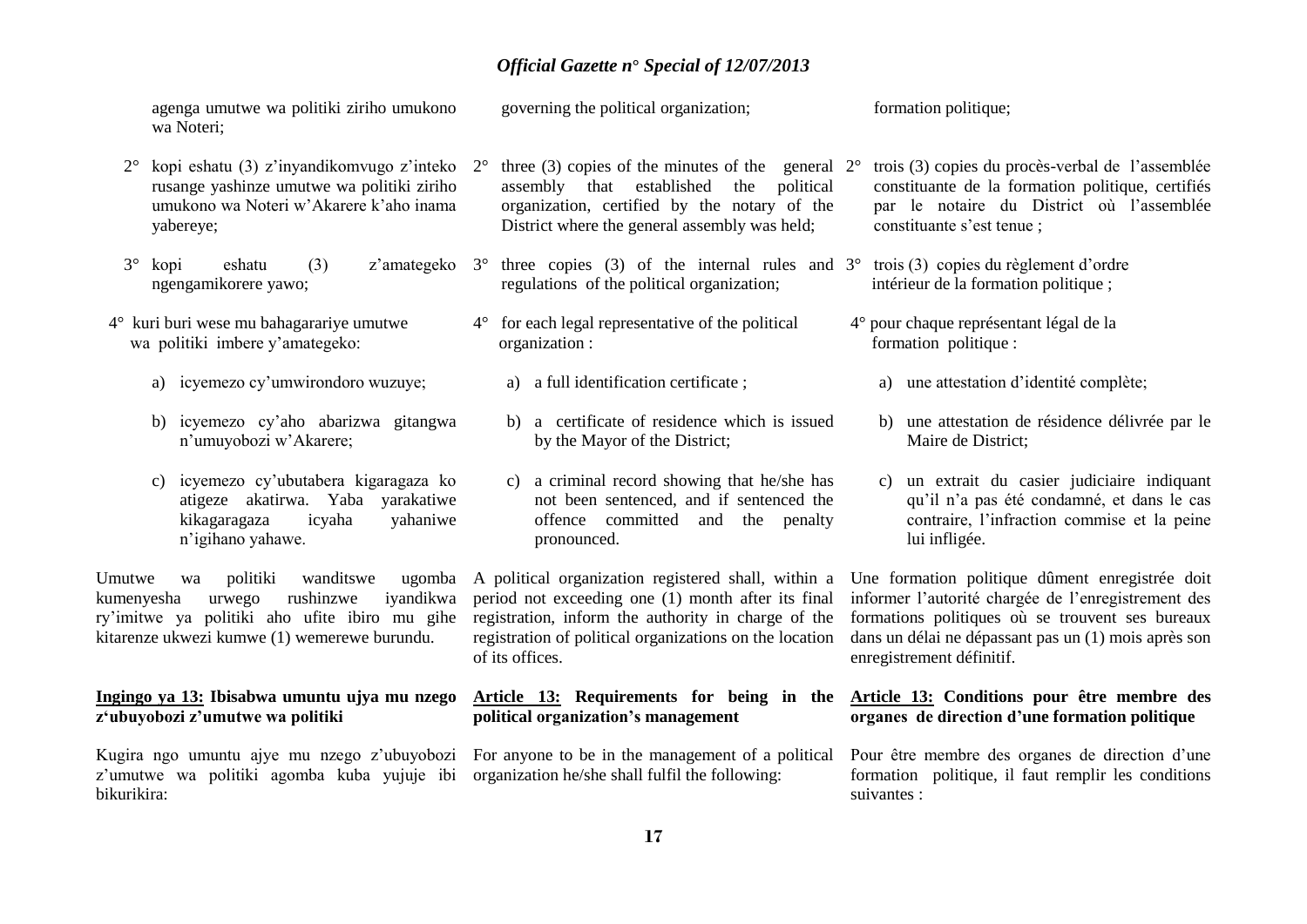|       | 1° kuba ari Umunyarwanda;                                                                                                          | 1° to be of Rwandan nationality;                                                                                                                                           | $1^{\circ}$ être de nationalité rwandaise;                                |
|-------|------------------------------------------------------------------------------------------------------------------------------------|----------------------------------------------------------------------------------------------------------------------------------------------------------------------------|---------------------------------------------------------------------------|
|       | $2^{\circ}$ kuba afite nibura imyaka makumyabiri n'umwe $2^{\circ}$ to be at least twenty one (21) years old;<br>$(21)$ y'amavuko; |                                                                                                                                                                            | $2^{\circ}$ être âgé de vingt-et-un (21) ans au moins;                    |
|       | mbonezamubano n'ubwa politiki;                                                                                                     | 3° kuba atarambuwe n'inkiko uburenganzira 3° not to have been deprived of his/her civil or 3° ne pas avoir été privé de ses droits civils et<br>political rights by court; | politiques par les juridictions;                                          |
|       | 4° kuba atuye mu Rwanda;                                                                                                           | $4^{\circ}$ to have his/her domicile in Rwanda;                                                                                                                            | avoir son domicile au Rwanda;<br>$4^{\circ}$                              |
|       | kingana cyangwa kirenze amezi atandatu (6);                                                                                        | 5° kuba atarakatiwe burundu igihano cy'igifungo 5° not to have been sentenced to an imprisonment 5° n'avoir pas été condamné<br>equal to or exceeding six (6) months;      | à une peine<br>d'emprisonnement égale ou supérieure à six<br>$(6)$ mois;  |
|       | $6^{\circ}$ kuba ari indakemwa mu myifatire no mu $6^{\circ}$ to have irreproachable morals and probity;<br>mibanire ye n'abandi;  |                                                                                                                                                                            | 6° être de bonne moralité et d'une grande probité;                        |
|       |                                                                                                                                    | $7^{\circ}$ kuba ataragize uruhare muri Jenoside yakorewe $7^{\circ}$ not to have committed crimes of Genocide $7^{\circ}$ n'avoir pas commis le crime de Génocide contre  |                                                                           |
|       | Abatutsi.                                                                                                                          | against the Tutsi.                                                                                                                                                         | les Tutsi.                                                                |
|       | Ingingo ya 14: Ibyo amategeko shingiro agenga<br>umutwe wa politiki agomba kugaragaza                                              | Article 14: Content of the statutes governing a Article 14: Contenu des statuts d'une formation<br>political organization                                                  | politique                                                                 |
| yawo. | Amategeko shingiro agenga umutwe wa politiki<br>agomba gutandukana n'amategeko ngengamikorere                                      | The statutes governing a political organization shall Les statuts d'une formation politique doivent être<br>be differentiated from its internal rules and<br>regulations.  | distincts de son règlement d'ordre intérieur.                             |
|       | Amategeko shingiro agenga umutwe wa politiki<br>agomba kugaragaza cyane cyane ibi bikurikira:                                      | The statutes of a political organization shall Les statuts d'une formation politique doivent<br>especially contain clearly the following:                                  | spécialement mentionner ce qui suit:                                      |
|       | $1^\circ$ invito yuzuye y'umutwe wa politiki;                                                                                      | $1^{\circ}$ the full name of the political organization;                                                                                                                   | $1^\circ$ dénomination<br>complète<br>de<br>formation<br>la<br>politique; |
|       | $2^{\circ}$ intego zawo;                                                                                                           | its objectives;<br>$2^{\circ}$                                                                                                                                             | $2^{\circ}$ ses objectifs;                                                |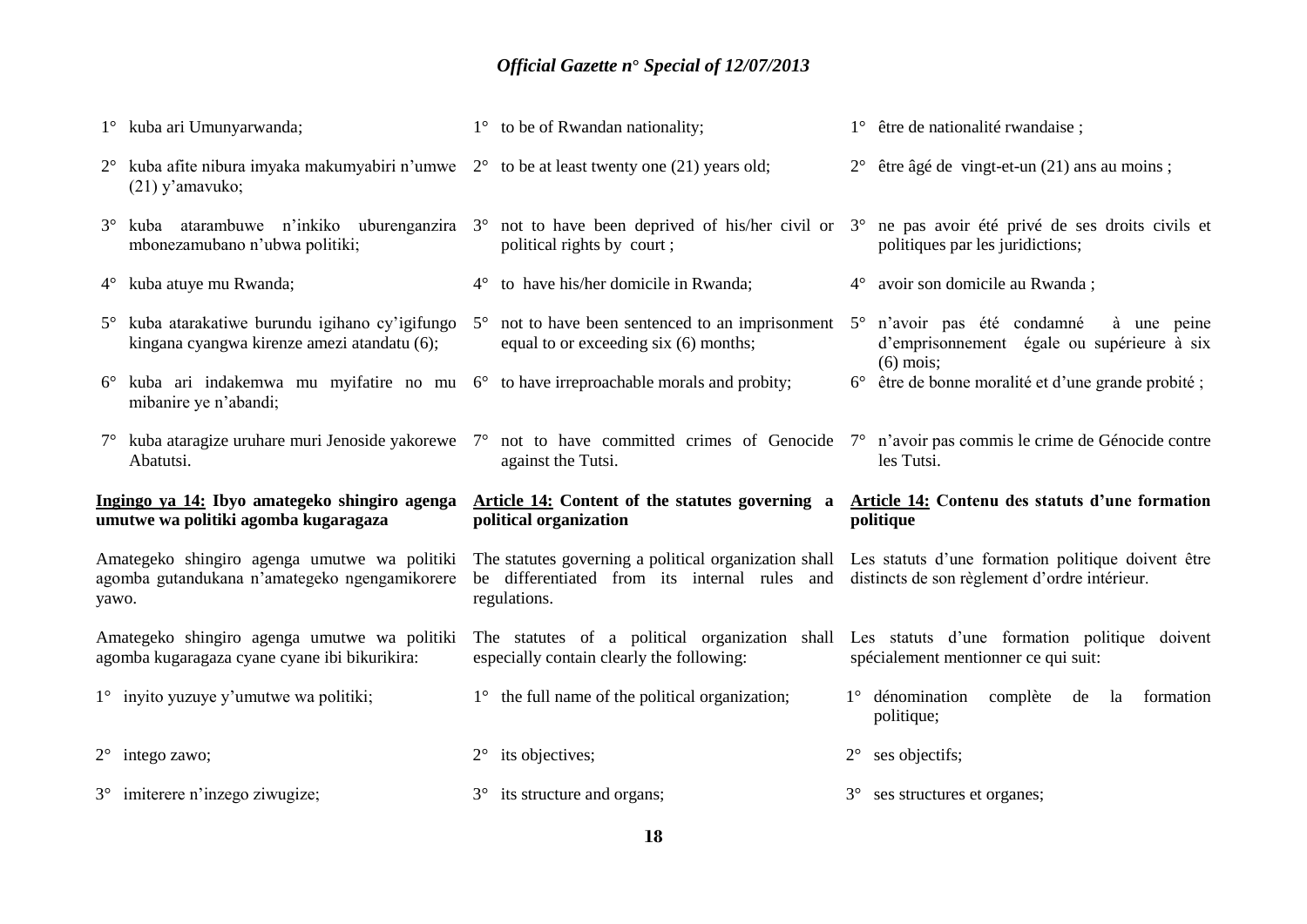|             | 4° icyicaro cyawo kigomba kuba kiri mu Rwanda;                                                                                                                                                                                                                                                                                                                       |             | $4^{\circ}$ its head office which shall be in Rwanda;                                                                                                                                                                                                                                                                                  |             | 4° son siège qui doit être au Rwanda;                                                                                                                                                                     |
|-------------|----------------------------------------------------------------------------------------------------------------------------------------------------------------------------------------------------------------------------------------------------------------------------------------------------------------------------------------------------------------------|-------------|----------------------------------------------------------------------------------------------------------------------------------------------------------------------------------------------------------------------------------------------------------------------------------------------------------------------------------------|-------------|-----------------------------------------------------------------------------------------------------------------------------------------------------------------------------------------------------------|
| $5^\circ$   | abagize inzego zawo, uburyo batorwa n'uburyo<br>basimburwa, n'igihe bamara<br>ku mirimo n'inshingano zabo;                                                                                                                                                                                                                                                           | $5^{\circ}$ | the members of its organs, modalities for their 5°<br>election and replacement, their term of office<br>and responsibilities;                                                                                                                                                                                                          |             | les membres de ses organes, les modalités de<br>leur élection et de leur remplacement, la durée de<br>leur mandat ainsi que leurs attributions;                                                           |
| $6^{\circ}$ | ibisabwa mu kwemererwa kuba umuyoboke, mu<br>gusezera no kwirukanwa kw'abayoboke;                                                                                                                                                                                                                                                                                    |             | $6^{\circ}$ the requirements for membership, resignation $6^{\circ}$ les conditions d'adhésion, de démission et<br>and dismissal of members;                                                                                                                                                                                           |             | d'exclusion des membres;                                                                                                                                                                                  |
| $7^{\circ}$ | abahagarariye umutwe wa politiki;                                                                                                                                                                                                                                                                                                                                    |             | $7^{\circ}$ the legal representatives of the political $7^{\circ}$ les représentants légaux de la formation<br>organization;                                                                                                                                                                                                           |             | politique;                                                                                                                                                                                                |
|             | 8° ingingo zerekeye umutungo;                                                                                                                                                                                                                                                                                                                                        |             | 8° the provisions related to the property;                                                                                                                                                                                                                                                                                             | $8^{\circ}$ | les dispositions relatives au patrimoine;                                                                                                                                                                 |
| $9^{\circ}$ | ingingo zerekeye guhindura amategeko shingiro<br>awugenga cyangwa kuwusesa;                                                                                                                                                                                                                                                                                          | $9^{\circ}$ | the provisions relating to the amendments of its $9^{\circ}$ les dispositions relatives à la modification des<br>statutes and its dissolution;                                                                                                                                                                                         |             | statuts ou à la dissolution de la formation<br>politique;                                                                                                                                                 |
|             | 10° icyo umutungo wawo ukoreshwa mu gihe $10^{\circ}$ the fate of its assets when the political $10^{\circ}$ l'affectation du patrimoine en cas de dissolution<br>usheshwe ku bushake bwawo cyangwa biturutse<br>ku cyemezo cy'urukiko.                                                                                                                              |             | organization is dissolved voluntarily or<br>following a court's decision.                                                                                                                                                                                                                                                              |             | volontaire ou sur décision judiciaire.                                                                                                                                                                    |
|             | Amategeko shingiro agenga umutwe wa politiki<br>agomba guteganya urwego rushinzwe kunga no<br>gukemura impaka, gusuzuma amakimbirane hagati<br>y'abayoboke no gusobanura amategeko awugenga.                                                                                                                                                                         | and         | The statutes governing the political organization Les statuts de la formation politique doivent prévoir<br>shall provide for an organ in charge of mediation<br>conflict<br>resolution,<br>examination<br>of<br>misunderstandings<br>members<br>between<br>and<br>interpretation of its statutes and internal rules and<br>regulation. |             | un organe chargé de la médiation et de la<br>résolution des conflits, de l'examen des différends<br>nés entre les membres ainsi que de l'interprétation<br>de ses statuts et règlement d'ordre intérieur. |
|             | Ingingo ya 15: Icyemezo kigaragaza ko umutwe<br>wa politiki wanditswe                                                                                                                                                                                                                                                                                                |             | Article 15: Certificate of registration of a<br>political organization                                                                                                                                                                                                                                                                 |             | Article 15: Certificat d'enregistrement d'une<br>formation politique                                                                                                                                      |
|             | Mu minsi mirongo itatu (30) ikurikira isaba Within thirty (30) days following the request for Dans les trente (30) jours qui suivent le dépôt de la<br>ry'iyandikwa, urwego rufite iyandikwa ry'Imitwe ya<br>Politiki rufata icyemezo kigaragaza ko umutwe wa registration of political organizations shall take l'enregistrement des formations politiques dans ses |             | registration, the authority in charge of the                                                                                                                                                                                                                                                                                           |             | d'enregistrement,<br>demande<br>l'autorité<br>ayant                                                                                                                                                       |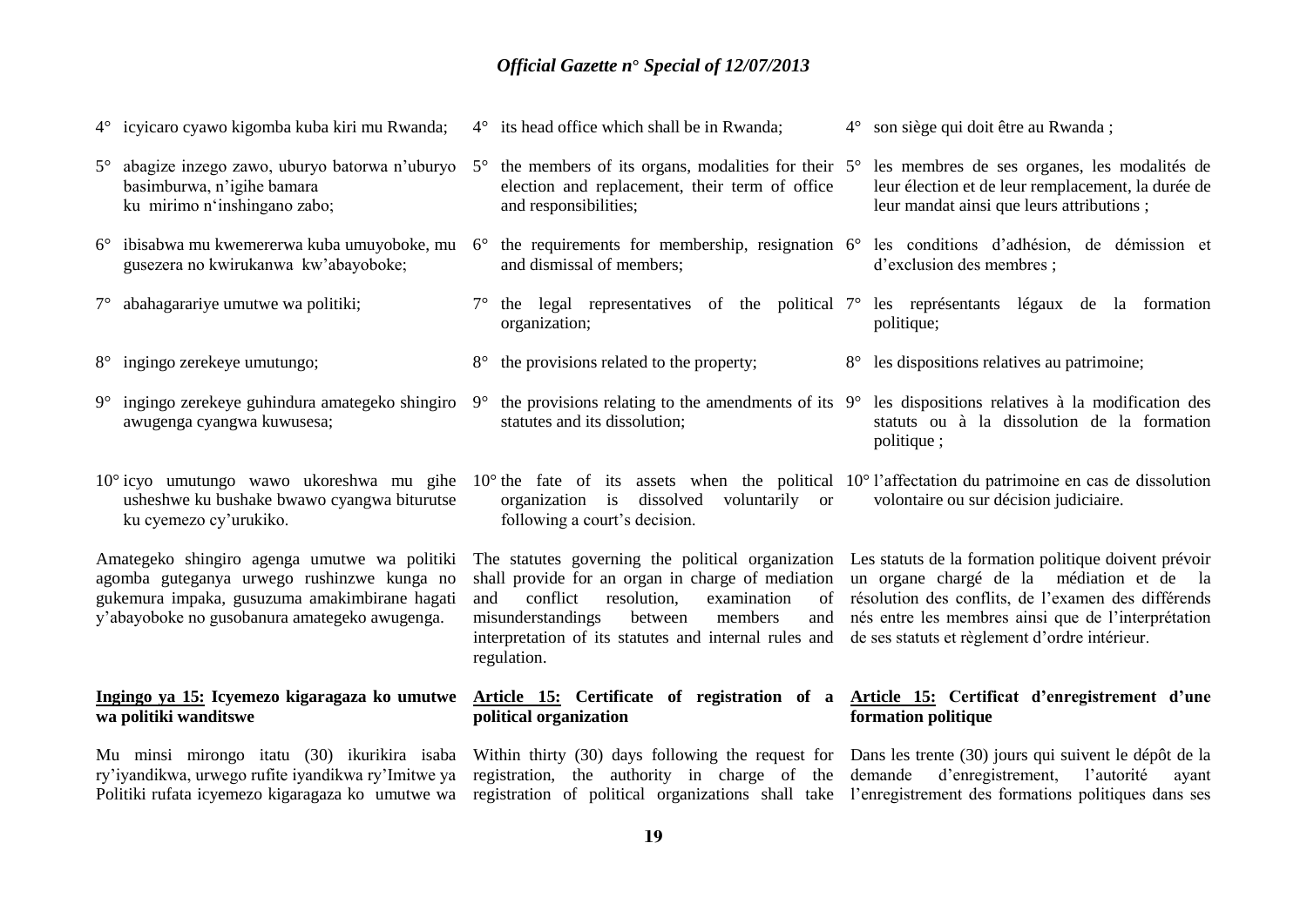politiki wanditswe iyo ibisabwa byose biteganywa mu ngingo ya 9, iya 11, iya 12, iya 13 n'iya 14 z'iri tegeko ngenga byuzuye, byaba bituzuye rugafata icyemezo giherekejwe n'ibisobanuro by'uko iyandikwa ryanzwe.

**Ingingo ya 16: Uburenganzira bwo kuregera icyemezo umutwe wa politiki utishimiye** 

Umutwe wa politiki utishimiye icyemezo cyafashwe, ushobora gutanga ikirego mu Rukiko Rukuru cy'uko wangiwe kwandikwa.

Urukiko Rukuru rugomba gufata icyemezo mu minsi mirongo itatu (30) uhereye igihe ikirego cyagereye mu bwanditsi bw'urukiko.

**Icyiciro cya 2: Imiterere n'imikorere by'umutwe wa politiki**

### **Ingingo ya 17: Itangazwa ry'amategeko shingiro agenga umutwe wa politiki**

Amategeko shingiro agenga umutwe wa politiki atangazwa mu Igazeti ya Leta ya Repubulika y'u Rwanda kandi amafaranga ajyanye n'iki gikorwa yishyurwa n'umutwe wa politiki bireba.

Mu gihe umutwe wa politiki wemerewe, ushobora gutangira gukora mu gihe ugitegereje ko amategeko shingiro yawo atangazwa mu Igazeti ya Leta ya Repubulika y'u Rwanda.

decision to register the political organization if all the requirements provided for in Articles 9, 11, 12, 13 and 14 of this Organic Law are fulfilled, and if not its decision shall be accompanied with explanations on the refusal.

**Article 16: Political organization's right to appeal against the decision refusing registration**

If it does not agree with the decision, the political organization may lodge a complaint with the High Court on the refusal for registration.

The High Court shall decide on the case within thirty (30) days from the date of submission of the complaint to the court's registrar.

**Section 2: Structure and functioning of a political organization**

**Article 17: Publication of the statutes of a political organization**

The statutes of a political organization shall be published in the Official Gazette of the Republic of Rwanda and the related fees paid by the concerned political organization.

When the political organization is approved, it can start to run its activities while waiting for its statutes to be published in the Official Gazette of the Republic of Rwanda.

attributions prend la décision d'enregistrer la formation politique lorsque les conditions prévues aux articles 9, 11, 12, 13 et 14 de la présente loi organique sont réunies. La décision est accompagnée des motifs du rejet d'enregistrement dans le cas contraire.

**Article 16: Droit de recours d'une formation politique contre une décision refusant l'enregistrement**

Une formation politique qui n'est pas satisfaite de la décision prise, peut déposer une plainte contre le refus de son enregistrement devant la Haute Cour.

La Haute Cour doit statuer dans les trente (30) jours à partir du dépôt de la plainte au greffe.

**Section 2 : Organisation et fonctionnement d'une formation politique**

**Article 17: Publication des statuts d'une formation politique**

Les statuts de la formation politique sont publiés au Journal Officiel de la République du Rwanda et les frais y afférents sont supportés par la formation politique concernée.

Dès que la formation politique est agréée, elle peut commencer à mener ses activités, en attendant que ses statuts soient publiés au Journal Officiel de la République du Rwanda.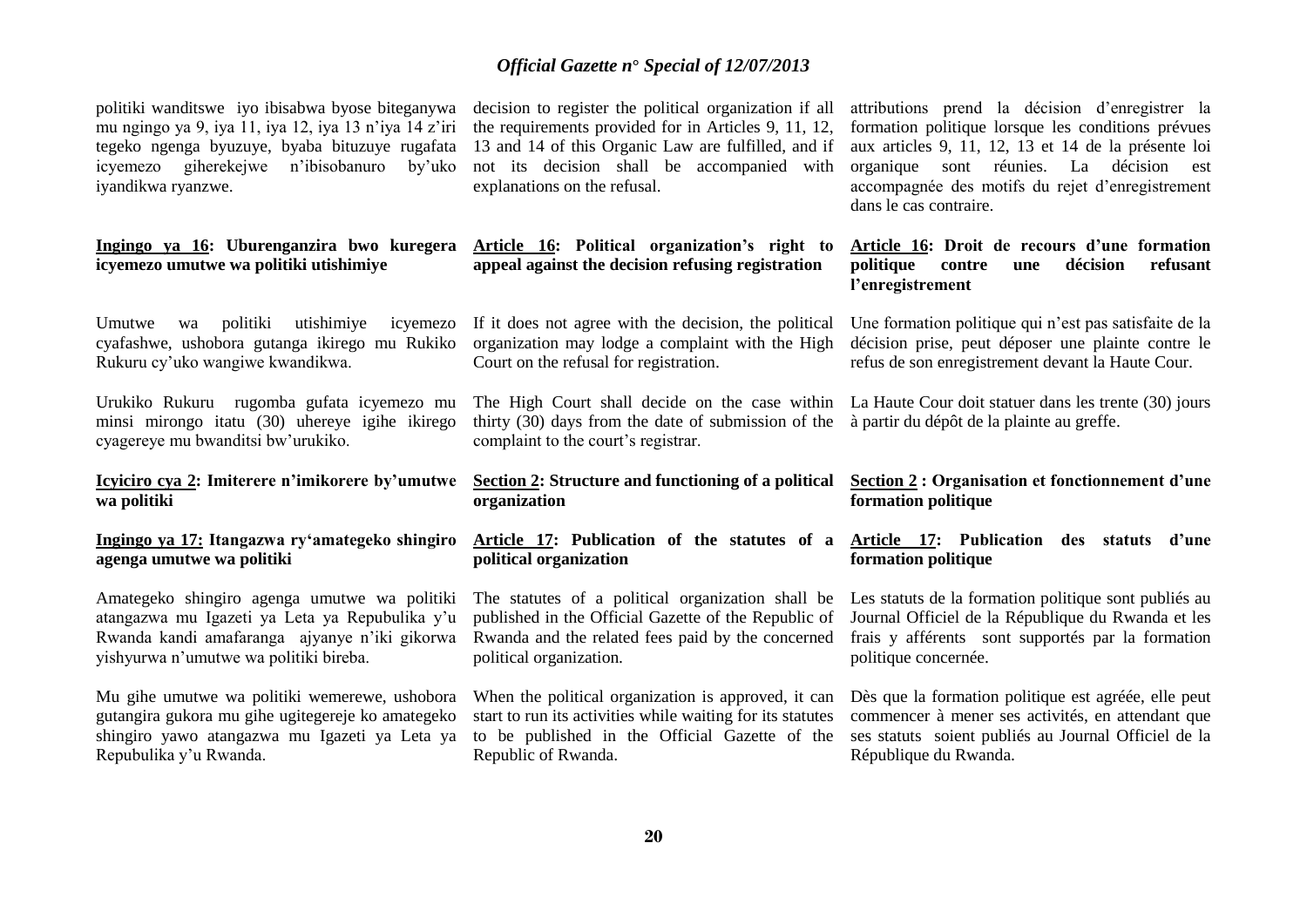#### **Ingingo ya 18: Imenyekanisha ry'ibihindutse mu buyobozi bw'umutwe wa politiki**

Igihindutse mu buyobozi bw'umutwe wa politiki kimwe n'ihindurwa iryo ari ryo ryose rikozwe mu mategeko shingiro agenga umutwe wa politiki bigomba kumenyeshwa urwego rufite iyandikwa ry'imitwe ya politiki mu nshingano zarwo, mu gihe kitarenze iminsi mirongo itatu (30) ikurikira umunsi habereye inama cyangwa hafatiwe icyemezo n'urwego rwakoze iryo hindurwa.

Ibyahinduwe mu mategeko shingiro agenga umutwe wa politiki na byo bitangazwa mu buryo buteganywa n'ingingo ya 17 y'iri tegeko ngenga.

#### **Ingingo 19: Gukoresha inama mu ruhame**

Umutwe wa politiki ushaka gukoresha abayoboke bawo inama mu ruhame ugomba kubimenyesha inzego z'ubuyobozi zibifitiye ububasha, nibura iminsi itanu (5) y'akazi mbere y'uko bikorwa. Kumenyekanisha ko inama izaba mu ruhame bigomba kubahiriza amategeko abigenga.

#### **Ingingo 20: Gukoresha imyigaragambyo**

Umutwe wa politiki ushaka gukoresha abayoboke bawo imyigaragambyo ugomba kubimenyesha, mu nyandiko, no kubisabira uruhushya inzego z'ubuyobozi zibifitiye ububasha, nibura iminsi itanu (5) y'akazi mbere y'uko bikorwa hubahirizwa amategeko abigenga.

### **Article 18: Communication of changes in the management of a political organization**

Any change made in the management of a political organization as well as any amendment to the statutes of a political organization shall be communicated to the authority in charge of registration of political organizations within a period not exceeding thirty (30) days following the date on which the political organization's meeting was held or the decision was taken by the appropriate organ.

Amendments in the statutes that govern the political organization shall also be published according to Article 17 of this Organic Law.

### **Article 19: Public meetings**

A political organization that wishes to hold a public meeting of its members shall inform the relevant administrative authorities at least five (5) working days before the meeting. Notification modalities must conform to the relevant laws.

### **Article 20: Demonstrations**

A political organization that wishes to hold demonstrations shall inform and seek the authorisation of the relevant administrative authorities at least five (5) working days before the event in respect of the provisions of the relevant laws.

### **Article 18: Communication des changements dans la direction d'une formation politique**

Tout changement survenu dans la direction d'une formation politique ainsi que toute modification apportée à ses statuts doivent, dans les trente (30) jours qui suivent la réunion ou la décision de l'organe qui les a effectués, faire l'objet de déclaration devant l'autorité ayant l'enregistrement des formations politiques dans ses attributions.

Les modifications apportées aux statuts de la formation politique sont également publiées conformément à l'article 17 de la présente loi organique.

### **Article 19: Réunions publiques**

Toute formation politique qui veut organiser une réunion publique de ses membres doit préalablement en informer les autorités compétentes au moins cinq (5) jours ouvrables avant la tenue de la réunion. La procédure à suivre doit être conforme aux dispositions légales en la matière.

#### **Article 20 : Manifestations**

Toute formation politique qui veut organiser des manifestations publiques doit préalablement informer et demander l'autorisation des autorités compétentes au moins cinq (5) jours ouvrables avant l'évènement dans le respect des dispositions légales en la matière.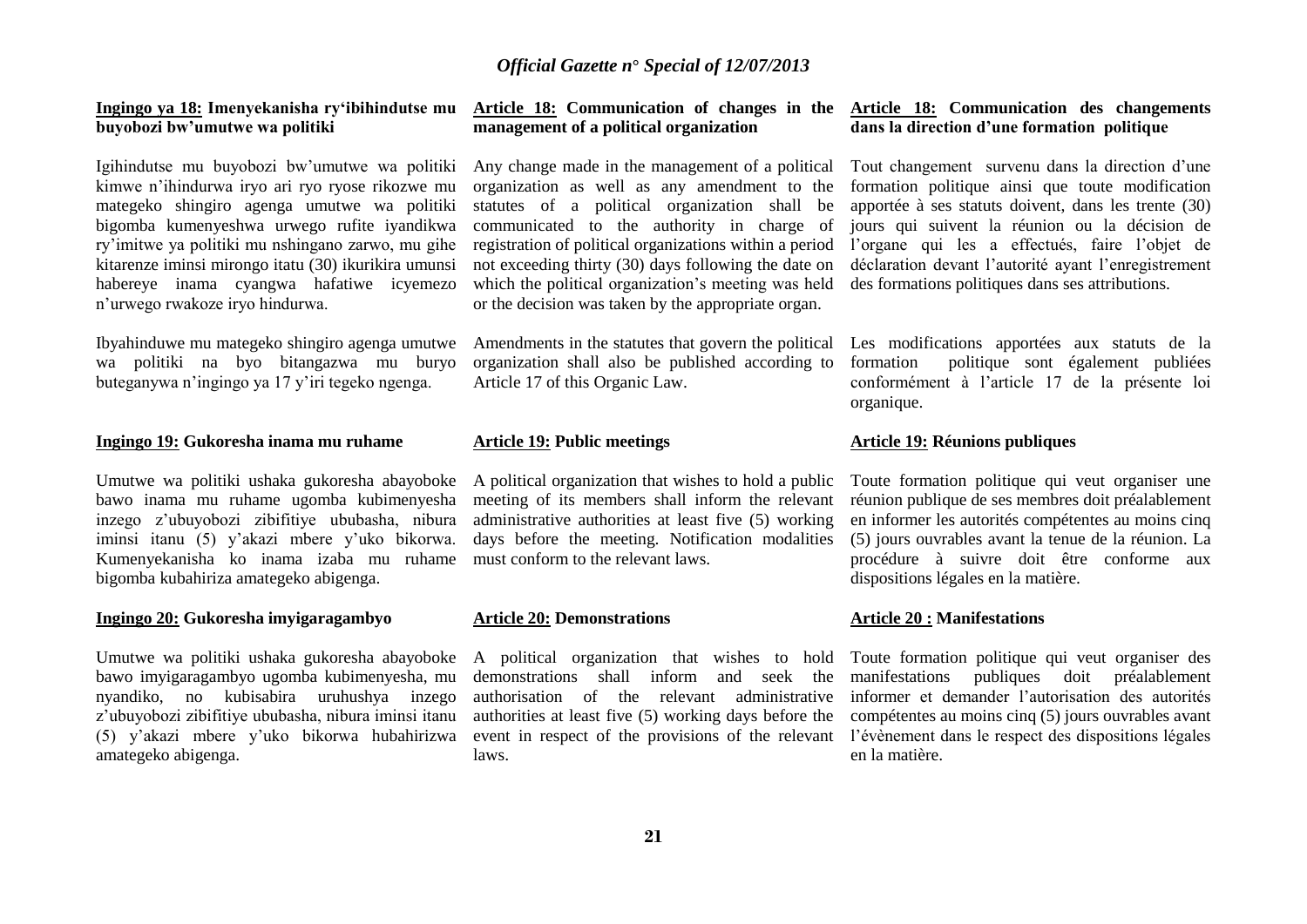| wateje imvururu cyangwa umwiryane                                                                                                                                                                                                                                           | Ingingo 21: Ihanwa ry'umutwe wa politiki Article 21: Sanctions taken against a political Article 21: Sanctions prises contre une formation<br>organization causing trouble or carrying out<br>divisive acts | politique ayant causé de troubles ou d'actes<br>divisionnistes                                                                                                                                                                                                         |
|-----------------------------------------------------------------------------------------------------------------------------------------------------------------------------------------------------------------------------------------------------------------------------|-------------------------------------------------------------------------------------------------------------------------------------------------------------------------------------------------------------|------------------------------------------------------------------------------------------------------------------------------------------------------------------------------------------------------------------------------------------------------------------------|
| Umutwe wa politiki wose uteje imvururu cyangwa<br>umwiryane uhanwa hakurikijwe amategeko.                                                                                                                                                                                   | Any political organization causing trouble or Toute formation politique auteur de troubles ou<br>carrying out divisive acts shall face the sanctions<br>determined by the law.                              | d'actes divisionnistes est sanctionnée conformément<br>à la loi.                                                                                                                                                                                                       |
| UMUTWE WA III: ITANGAZAMAKURU<br><b>RY'IMITWE YA POLITIKI</b>                                                                                                                                                                                                               | CHAPTER III: MEDIA OF POLITICAL CHAPITRE III : MEDIAS DES FORMATIONS<br><b>ORGANIZATIONS</b>                                                                                                                | <b>POLITIQUES</b>                                                                                                                                                                                                                                                      |
| gushyiraho ibitangazamakuru create its media<br>politiki<br>bwo<br>byawo                                                                                                                                                                                                    | Ingingo ya 22: Uburenganzira bw'umutwe wa Article 22: Right of a political organization to Article 22: Droit d'une formation politique de                                                                   | créer des medias                                                                                                                                                                                                                                                       |
| Umutwe wa politiki ufite uburenganzira bwo Political organization shall have the right to create<br>gushyiraho igitangazamakuru<br>cy'itangazamakuru cyawo no gusakaza inyandiko conformity with the existing laws and regulations.<br>zawo, mu buryo bukurikije amategeko. | cyangwa ikigo its own media and disseminate its publications in                                                                                                                                             | Toute formation politique peut créer librement ses<br>propres média et diffuser ses publications<br>conformément aux lois et aux règlements en<br>vigueur.                                                                                                             |
| Igitangazamakuru<br>ikigo<br>cyangwa<br>cy'itangazamakuru cy'umutwe wa politiki kibujijwe<br>gutangaza ibintu bisebanya cyangwa bishobora<br>gukurura umwiryane, guhungabanya umutekano,<br>bw'Igihugu<br>ubusugire<br>n'ubumwe<br>bw'Abanyarwanda.                         | Political organization media is prohibited from<br>disseminating information of libelling or divisive<br>nature likely to undermine national security,<br>territorial integrity and national unity.         | Il est interdit aux médias ou organe de média d'une<br>formation politique de publier des informations à<br>caractère diffamatoire ou pouvant inciter à la<br>division, porter atteinte à la sécurité, à l'intégrité du<br>territoire national et à l'unité nationale. |
| UMUTWE WA IV: UMUTUNGO W'UMUTWE<br><b>WA POLITIKI</b>                                                                                                                                                                                                                       | <b>CHAPTER IV: PROPERTY OF A POLITICAL</b><br><b>ORGANIZATION</b>                                                                                                                                           | IV:<br><b>D'UNE</b><br><b>CHAPITRE</b><br><b>PATRIMOINE</b><br><b>FORMATION POLITIQUE</b>                                                                                                                                                                              |
| Ingingo ya 23: Aho umutungo w'umutwe wa<br>politiki ukomoka                                                                                                                                                                                                                 | Article 23: Sources of the property of a political<br>organization                                                                                                                                          | Article 23:<br>Source du patrimoine d'une<br>formation politique                                                                                                                                                                                                       |
| Umutungo w'umutwe wa politiki ukomoka:                                                                                                                                                                                                                                      | The property of a political organization shall come Le patrimoine d'une formation politique provient :<br>from:                                                                                             |                                                                                                                                                                                                                                                                        |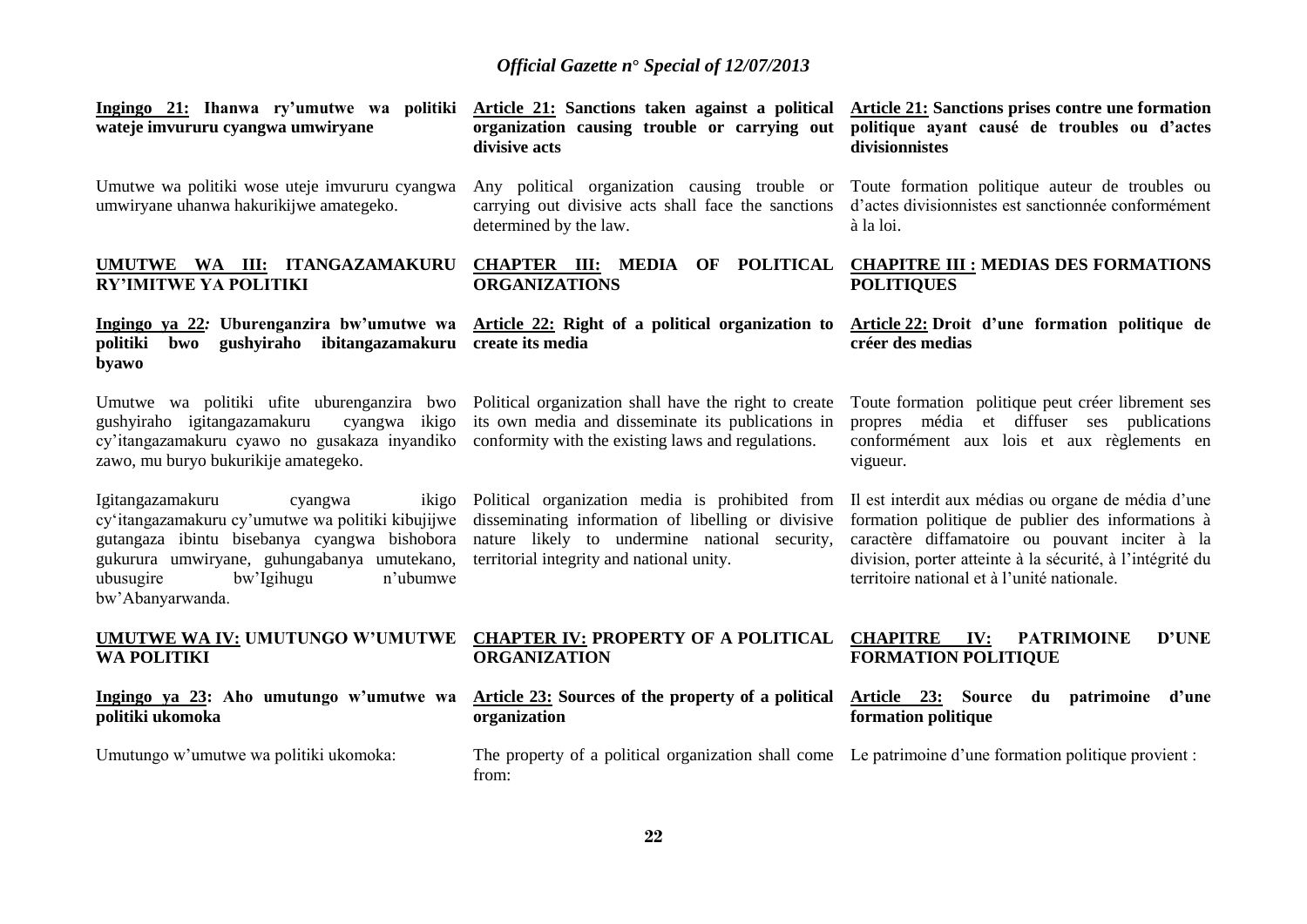| $1^{\circ}$ ku misanzu y'abayoboke bawo; | $1^{\circ}$ contributions from its members; | $1^{\circ}$ des cotisations de ses membres; |
|------------------------------------------|---------------------------------------------|---------------------------------------------|
| $2^{\circ}$ ku mpano n'imirage;          | $2^{\circ}$ donations and bequests;         | $2^{\circ}$ des dons et legs;               |
| $3^\circ$ ku bikorwa byawo;              | $3^\circ$ its activities;                   | $3^{\circ}$ de ses activités ;              |
| $4^{\circ}$ ku nkunga ya Leta.           | $4^{\circ}$ State grants.                   | 4° des subventions de l'Etat.               |

### **Ingingo ya 24: Impano n'imirage by'imitwe ya politiki**

Umutwe wa politiki ushobora kwakira impano n'imirage. Iyo bifite agaciro kangana nibura na miliyoni imwe y'amafaranga y'u Rwanda, (1.000.000 Frw) umutwe wa politiki ubimenyesha mu nyandiko urwego rufite iyandikwa ry'imitwe ya politiki mu nshingano zarwo mu gihe kitarenze iminsi mirongo itatu (30) byakiriwe, hakerekanwa uwabitanze, ubwoko n'agaciro kabyo, Urwego rw'Umuvunyi rukagenerwa kopi.

Umutwe wa politiki ntiwemerewe kwakira impano n'imirage bitanzwe n'abanyamahanga, amasosiyete y'ubucuruzi, inganda n'ibigo bikora indi mirimo by'abanyamahanga cyangwa birimo imigabane y'abanyamahanga.

Ibigo bya Leta cyangwa ibigo Leta ifitemo imigabane, imiryango itari iya Leta n'imiryango ishingiye ku idini ntibishobora kugira impano biha umutwe wa politiki cyangwa Abanyapolitiki.

### **Article 24: Donations and bequests of political organizations**

A political organization may receive donations and bequests. When the donations and bequests received have the value of at least one million Rwandan francs (1,000,000), the political organization shall inform in writing the authority in charge of registration of political organizations within a period not exceeding thirty (30) days from the date of reception, indicating the donor, the type and value of donations, with a copy to the Office of the l'Ombudsman. Ombudsman.

A political organization shall not be allowed to accept donations and bequests from foreigners, foreign business companies, industries and organisations involved in other activities or in which foreigners are shareholders.

Public institutions or Government parastatals, non government organizations and religious based organizations may not make any donation to a political organization or to politicians.

# Une formation politique peut recevoir des dons et

**Article 24: Dons et legs des formations politiques**

des legs. Lorsque les dons et les legs reçus ont la valeur d'au moins un million de francs rwandais (1.000.000), la formation politique doit le déclarer par écrit à l'autorité ayant l'enregistrement des formations politiques dans ses attributions endéans trente (30) jours à compter de la réception, en précisant le donateur, la nature et la valeur et réserver une copie de la déclaration à l'Office de

Il est interdit aux formations politiques de recevoir des dons ou des legs offerts par des étrangers, des sociétés commerciales ou industrielles étrangères ou d'autres entreprises étrangères ou des entreprises dans lesquelles les étrangers possèdent des parts sociales.

Les établissements publics, les institutions paraétatiques, les organisations non gouvernementales et les organisations basées sur la religion ne peuvent pas accorder des dons à une formation politique ou à des politiciens.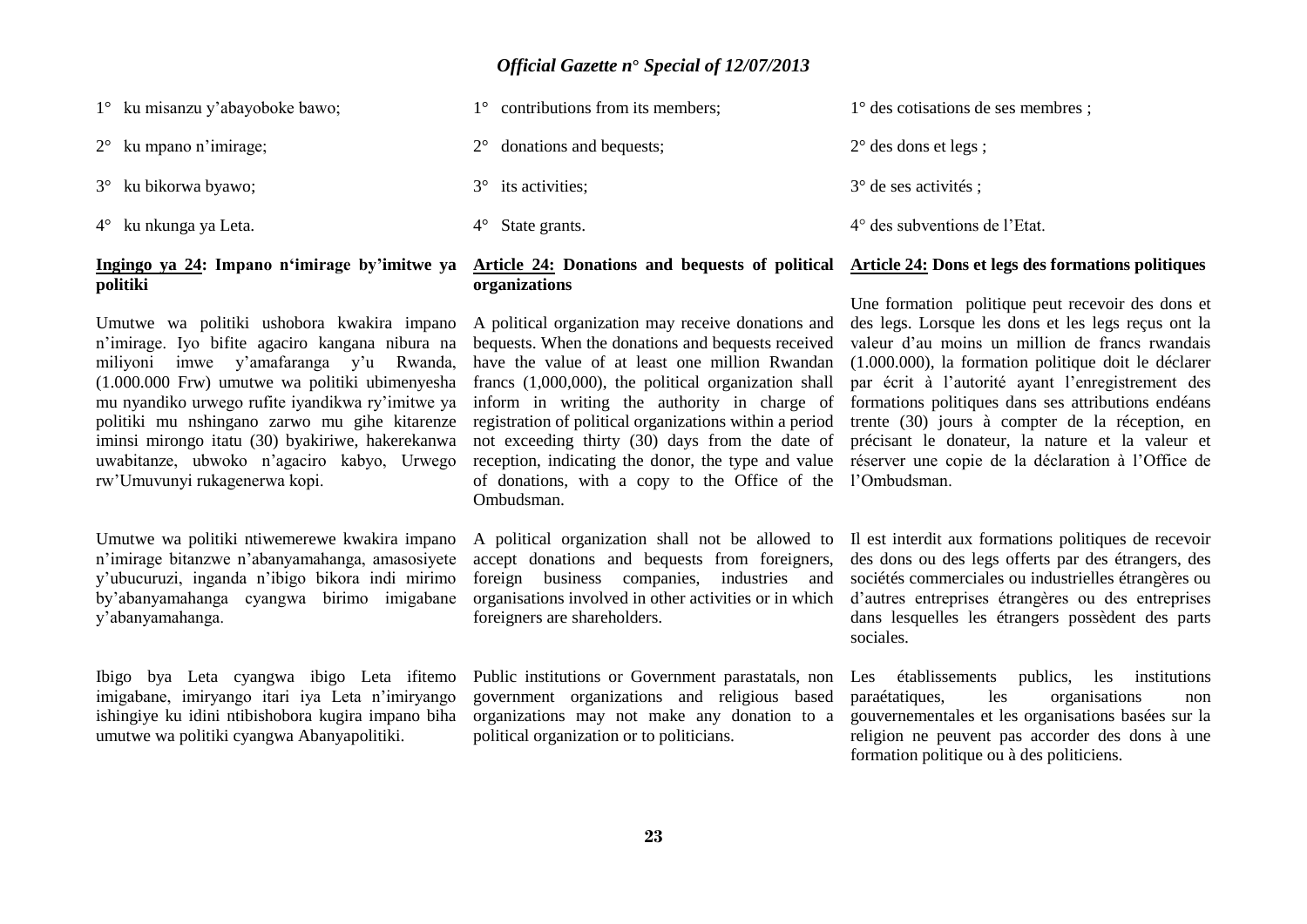**Ingingo ya 25: Ibibujwe gutangwa cyangwa Article 25: Items prohibited to be given or kwakirwa n'umutwe wa politiki cyangwa received by a political organization or a umunyapolitiki**

Birabujijwe ku mutwe wa politiki cyangwa umunyapolitiki gutanga cyangwa kwakira imisanzu, impano n'imirage bishobora guhungabanya ubwigenge n'ubusugire bw'Igihugu.

### **Ingingo ya 26: Ikorwa ry'ibaruramari**

Umutwe wa politiki ugomba gukora buri gihe ibaruramari rigaragaza uko ibyinjira n'ibisohoka bingana ukanakora ibarura ry'imitungo yimukanwa n'itimukanwa.

Umutwe wa politiki ugomba kugaragariza Urwego rufite iyandikwa ry'imitwe ya politiki mu nshingano zarwo uko umutungo wifashe buri mwaka bitarenze tariki ya 30 Nzeri z'umwaka w'ingengo y'imari ukurikira, ukagenera kopi Urwego rw'Umuvunyi.

Inyandiko n'impapuro zirebana n'ibaruramari zigomba kubikwa nibura mu gihe cy'imyaka itanu (5). Igihe cyo kuzibika gitangirana n'isozwa ry'imirimo y'ibaruramari.

### **Ingingo ya 27: Igenzura ry'ibitabo by'umutungo w'umutwe wa Politiki**

Buri mwaka, bitarenze tariki ya 30 Nzeri y'umwaka w'ingengo y'imari, imitwe ya politiki igomba gushyikiriza urwego rw'umuvunyi ibitabo by'umutungo.

**politician**

It is prohibited to a political organization or a politician to give or receive contributions, donations and bequests that are likely to undermine the independence and integrity of the Country.

### **Article 26: Accounts keeping**

A political organization shall always keep its books of accounts and carry out an inventory of movable and immovable assets.

A political organization shall submit, not later than the 30 September of the following fiscal year, to the authority in charge of the registration of political organizations its financial statements, with a copy to the Office of Ombudsman.

The accounting documents shall be kept for at least five (5) years. This period shall start from the end of the accounting year.

### **Article 27: Audit of books of accounts of a political organization**

Political organizations shall submit to the Office of Ombudsman their books of accounts not later than 30 September of each fiscal year.

### **Article 25: Eléments qui sont interdit à être donné ou reçu par une formation politique ou un politicien**

Il est interdit à une formation politique ou à un politicien de donner ou de recevoir des contributions, des dons et legs de nature à porter atteinte à l'indépendance et à la souveraineté nationale.

### **Article 26 : Tenue des comptes**

Toute formation politique doit tenir une comptabilité régulière des recettes et des dépenses ainsi qu'un inventaire de ses biens meubles et immeubles.

Toute formation politique est tenue de présenter ses comptes annuels à l'autorité ayant l'enregistrement des formations politiques dans ses attributions, au plus tard le 30 septembre de l'année fiscale qui suit. Une copie est réservée à l'Office de l'Ombudsman.

Les pièces comptables doivent être conservées pendant cinq (5) ans au moins. Le délai de conservation court à partir de la clôture de l'exercice comptable.

### **Article 27: Audit des livres comptables d'une formation politique**

Les formations politiques sont tenues de déposer les livres comptables auprès de l'Office de l'Ombudsman au plus tard le 30 septembre de chaque année fiscale.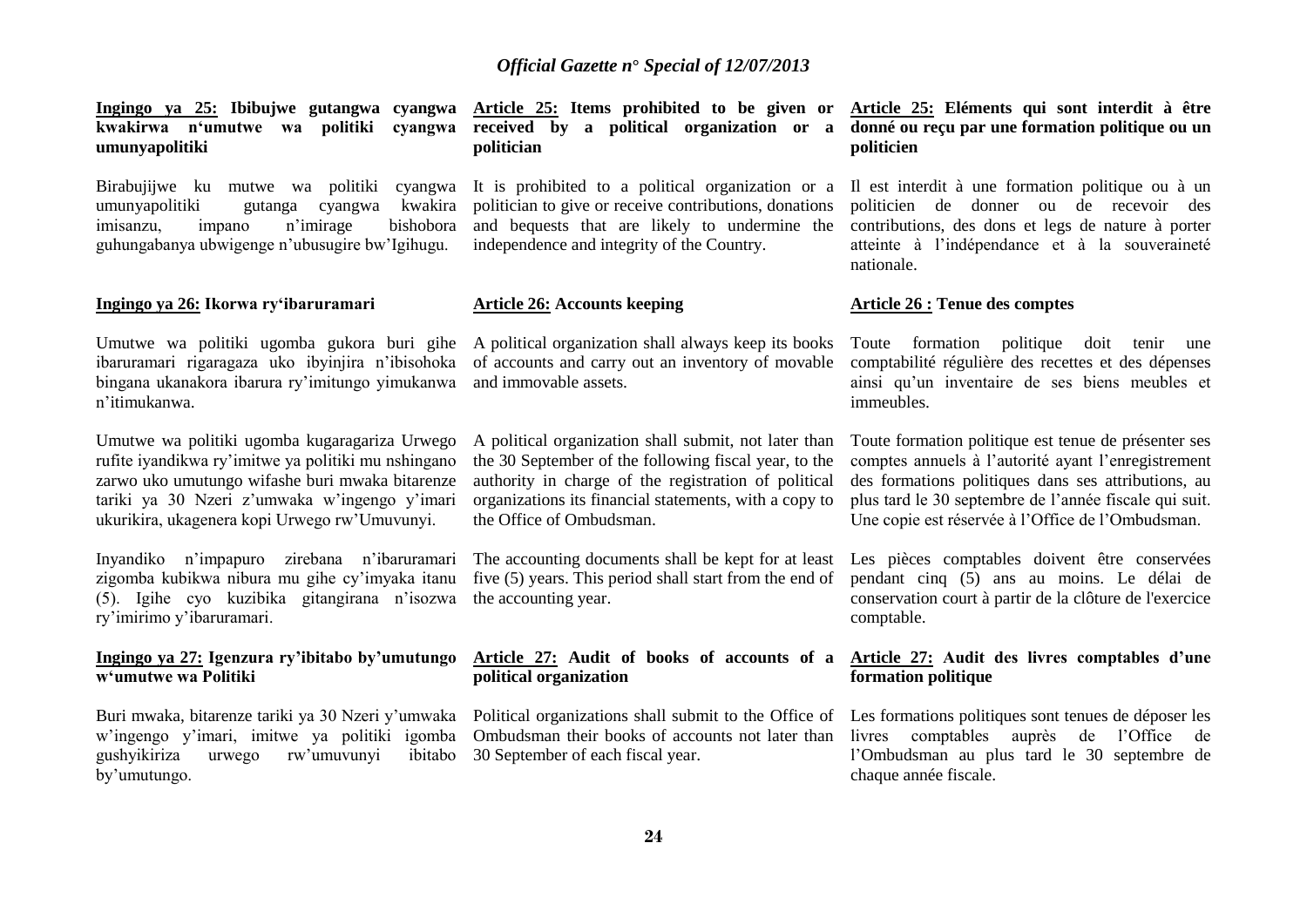Urwego rw'Umuvunyi rugenzura buri mwaka n'igihe cyose bibaye ngombwa rubyibwirije cyangwa rubisabwe n'urwego rufite iyandikwa ry'imitwe ya politiki mu nshingano zarwo, uko umutungo w'umutwe wa politiki wabonetse n'uko wakoreshejwe. Urwego rw'Umuvunyi rugenera kopi v'ibyavuye mu igenzura iyandikwa ry'imitwe ya politiki mu nshingano zarwo na Sena.

Mu gushyira mu bikorwa ibiteganywa n'igika cya kabiri cy'iyi ngingo, umutwe wa politiki ugomba guha Urwego rw'Umuvunyi ibimenyetso n'ibisobanuro bikenewe ku bijyanye n'igenzura rikorewe umutungo.

### **Ingingo ya 28: Ibibujijwe gukoresha umutungo wa Leta**

Umutungo wa Leta ntushobora gukoreshwa mu mikorere cyangwa mu nyungu z'umutwe wa politiki igihe bitateganyijwe n'itegeko.

Icyakora, iyo ari mu gihe cy'amatora, imitwe ya politiki igiramo uruhare mu kwamamaza abakandida bayo, Leta iteganya mu itegeko ry'ingengo y'imari inkunga igenewe gufasha imitwe ya politiki n'abakandida bigenga mu bikorwa byo kwiyamamaza. Umubare w'amafaranga ahabwa Imitwe ya politiki n'abakandida bigenga uba ungana.

cyangwa abiyamamaje ku giti cyabo babonye or independent candidates that have scored at least

The Office of Ombudsman shall each year and whenever necessary verify the accounts of political organizations, on its initiative or upon request by the authority in charge of registration of political organizations. The Office of Ombudsman shall submit a copy of the control of accounts to the authority in charge of registration of political organizations and the Senate.

To implement the provisions of the Paragraph 2 of this Article, the political organization under the verification shall give the Office of Ombudsman all the evidence and explanations necessary for the audit of the accounts.

### **Article 28: Prohibited use of State property**

No Government assets shall be used in the activities or interest of a political organization unless the law so provides.

However, during elections in which political organizations campaign for their candidates, the Government shall provide in its budget grants to political organizations and independent candidates for the campaign activities. The amount of money that shall be entitled to political organizations and independant candidates shall be equal.

Ayo mafaranga ahabwa gusa Imitwe ya politiki This money shall be given to political organizations

L'Office de l'Ombudsman procède chaque année et chaque fois que de besoin, de son initiative ou sur demande de l'autorité ayant l'enregistrement des formations politiques dans ses attributions, à la vérification de l'origine et de l'utilisation du patrimoine des formations politiques. L'Office de l'Ombudsman réserve une copie du rapport de vérification des comptes à l'autorité ayant l'enregistrement des formations politiques dans ses attributions et au Sénat.

Pour mettre en exécution les dispositions du paragraphe 2 du présent article, la formation politique auditée est tenue de fournir à l'Office de l'Ombudsman toutes justifications et explications nécessaires à l'audit des comptes .

### **Article 28: Utilisation interdite du patrimoine de l'Etat**

Le patrimoine de l'Etat ne peut être utilisé pour le fonctionnement ou les intérêts d'une formation politique que dans les cas prévus par la loi.

Toutefois, au cours des élections dans lesquelles les formations politiques participent à la campagne de leurs candidats, l'Etat prévoit dans la loi des finances une subvention destinée à permettre aux formations politiques et aux candidats indépendants de financer leur campagne électorale. Le montant du financement à accorder aux formations politiques et aux candidats indépendants est réparti en parts égales.

Ne bénéficient de ce montant que les formations politiques et les candidats indépendants ayant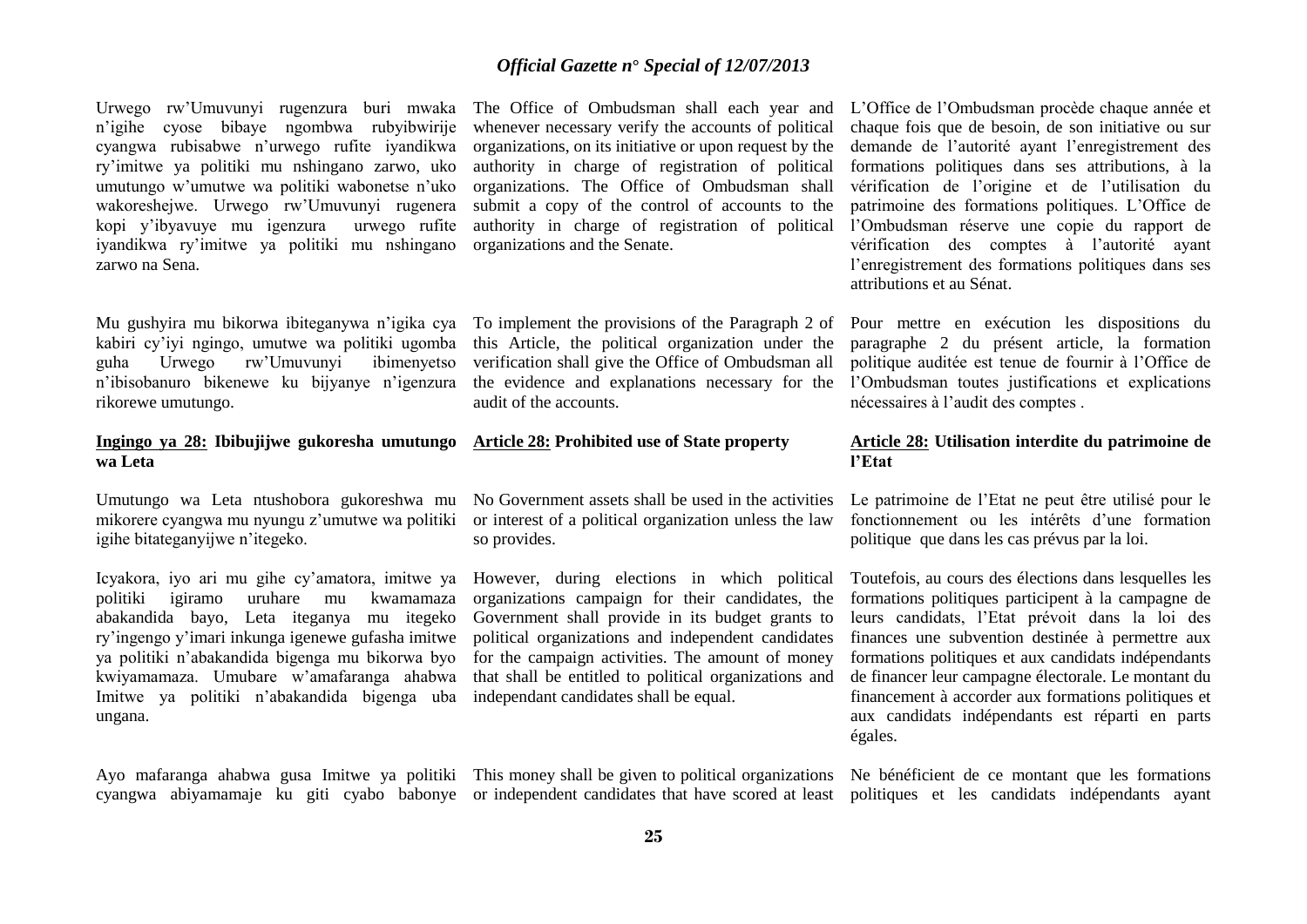amajwi angana nibura n'atanu ku ijana (5%) five per cent (5%) of the votes of all the electors. by'amajwi y'abatoye neza.

### **UMUTWE WA V**: **IMIKORANIRE HAGATI Y'IMITWE YA POLITIKI CYANGWA IZINDI NZEGO**

#### **Ingingo ya 29: Umubano w'imitwe ya politiki**

Imitwe ya politiki ishobora kugirana umubano n'indi mitwe ya politiki, imiryango cyangwa ingaga byo mu gihugu cyangwa byo hanze y'Igihugu.

Icyakora, imiterere y'uwo mubano ntishobora gutuma hafatwa ibyemezo binyuranije n'amategeko cyangwa bibangamiye ubusugire bw'Igihugu.

**UMUTWE WA VI: KWISHYIRA HAMWE NO KWIBUMBIRA HAMWE KW'IMITWE YA POLITIKI**

**Ingingo ya 30: Amaserano yo gukora ishyirahamwe** Imitwe ya politiki ishobora kugirana amasezerano yo gukora ishyirahamwe hagamijwe amatora mu power.

Iryo shyirahamwe ry'imitwe ya politiki ntirishobora A coalition of political organizations shall have no kugira ubuzimagatozi ubwaryo.

buryo bwo kugera ku butegetsi.

**Ingingo ya 31: Kwibumbira hamwe kw'imitwe Article 31: Merging political organizations ya politiki**

**CHAPTER V: RELATIONSHIPS BETWEEN POLITICAL ORGANIZATIONS OR OTHER ORGANS**

**Article 29: Cooperation of political organizations**

Political organizations may enter into cooperation with other political organizations, organizations or syndicates in the country or abroad.

However, no decision shall be taken through this cooperation contrary to the national laws or interfering with the country's integrity.

**CHAPTER VI: COALITION AND MERGER OF POLITICAL ORGANIZATIONS**

obtenu au moins cinq pour cent (5%) des suffrages exprimés.

### **CHAPITRE V: RAPPORTS ENTRE LES FORMATIONS POLITIQUES OU LES AUTRES INSTITUTIONS**

#### **Article 29: Coopération des formations politiques**

Une formation politique peut établir des liens de coopération avec d'autres formations politiques, associations ou organisations tant à l'intérieur qu'à l'extérieur du pays.

Toutefois, la nature de ses liens ne doit pas aboutir aux engagements contraires à la loi ou à la souveraineté nationale.

### **CHAPITRE VI: COALITION ET FUSION DES FORMATIONS POLITIQUES**

### **Article 30: Agreement to form a coalition** Political organizations may agree to form a coalition for the purpose of elections as a means of coming to **Article 30 : Convention de coalition** Les formations politiques peuvent conclure des conventions de coalition en vue des élections pour accéder au pouvoir.

Une coalition des formations politiques ne peut avoir de personnalité juridique propre.

### **Article 31: Fusion des formations politiques**

Kwibumbira hamwe kw'imitwe ya politiki ibiri (2) The merging of two (2) or more political La fusion de deux (2) ou plusieurs formations

legal status of its own.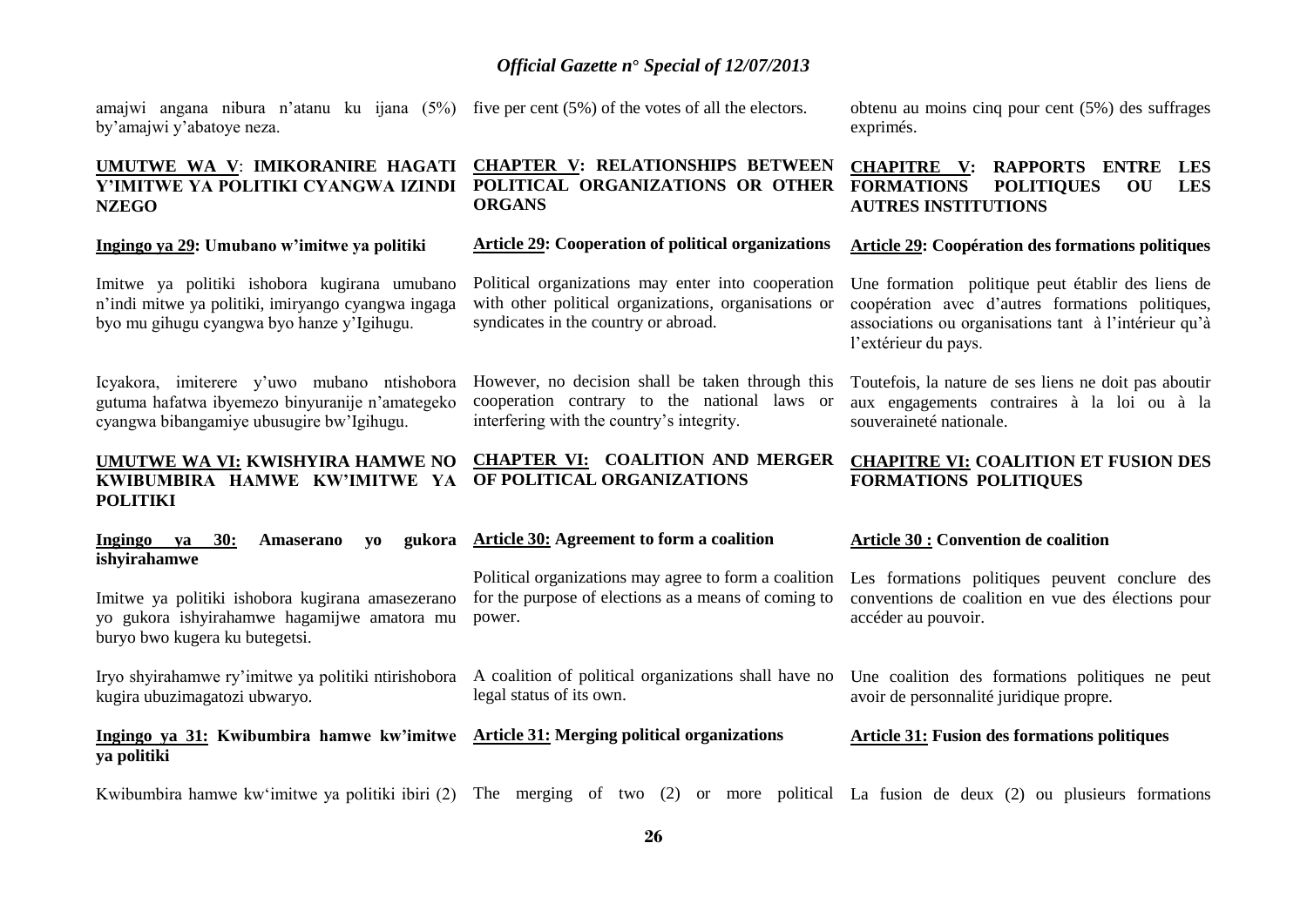cyangwa myinshi muri umwe (1) bigamije gukuraho ubuzima gatozi buri mutwe wa politiki wari ufite no gushinga umutwe wa politiki mushya ufite ubuzima gatozi biremewe.

Icyo gihe bimenyeshwa mu nyandiko urwego rufite iyandikwa ry'Imitwe ya politiki mu inshingano zarwo.

Icyemezo cyo kwibumbira hamwe kw'imitwe ya politiki muri umwe (1) kigomba kugira umukono w'abayobozi b'imitwe ya politiki yibumbiye muri umwe (1) no guherekezwa n'inyandikomvugo y'inama y'urwego rukuru rwa buri mutwe rwafashe icyo cyemezo, hamwe n'amategeko shingiro agenga uwo mutwe wa politiki mushya ndetse n'amategeko ngengamikorere yawo.

Ibyangombwa bisabwa kugira ngo uwo mutwe wa politiki mushya wandikwe ni bimwe n'ibisabwa umutwe wa politiki ugishingwa.

### **Ingingo ya 32: Igihe imitwe ya politiki ibujijwe kwibumbira muri umwe**

Imitwe ya politiki ntishobora kwibumbira muri umwe nk'uko biteganywa mu ngingo ya 31 y'iri itegeko ngenga mu gihe cy'amatora.

Ihuzwa ry'imitwe ya politiki rigomba kuba ryanditswe hasigaye nibura iminsi mirongo cyenda (90) mbere y'itangira ry'igihe cyo kwiyamamaza.

organizations with the intention of nullifying the legal status of each political organization and with the effect of forming a new political organization with its own legal status shall be allowed.

In that case, the authority in charge of the registration of political organization shall be notified in writing.

The decision to merge political organizations into one (1) shall bear the signatures by the leaders of the merged political organizations together with minutes of the meeting of each political organization's organ taking that decision and the statutes as well as internal rules of procedure of the new political organization.

In order to be registered, the new political organization shall be required to meet the same requirements as any new political organization applying for registration.

### **Article 32: Period during which political organizations are prohibited to merge**

The merging of political organisations provided for in Article 31 of this Organic Law shall not be allowed during the electoral period.

registered at least ninety (90) days before the start of the electoral campaign.

politiques ayant pour effet de faire disparaître la personnalité juridique de chaque formation politique et de créer une nouvelle formation politique ayant une personnalité juridique propre est permise.

Dans ce cas, il en est fait une déclaration écrite adressée à l'autorité ayant l'enregistrement des formations politiques dans ses attributions.

L'acte de fusion des formations politiques doit comporter la signature des dirigeants des formations politiques fusionnées et être accompagnée du procès-verbal de la réunion de l'organe suprême qui, pour chaque formation politique, a adopté cette décision ainsi que des statuts et règlement d'ordre intérieur de la nouvelle formation politique.

Les conditions requises pour l'enregistrement de la nouvelle formation politique sont celles exigées à toute formation politique qui est créée.

### **Article 32: Période pendant laquelle il est interdit aux formations politiques de fusionner**

Pendant la période électorale, les formations politiques ne peuvent pas fusionner de la manière prévue à l'article 31 de la présente loi organique.

The merging of political organizations shall be La fusion des formations politiques doit avoir été enregistrée quatre vingt dix (90) jours au moins avant le début de la campagne électorale.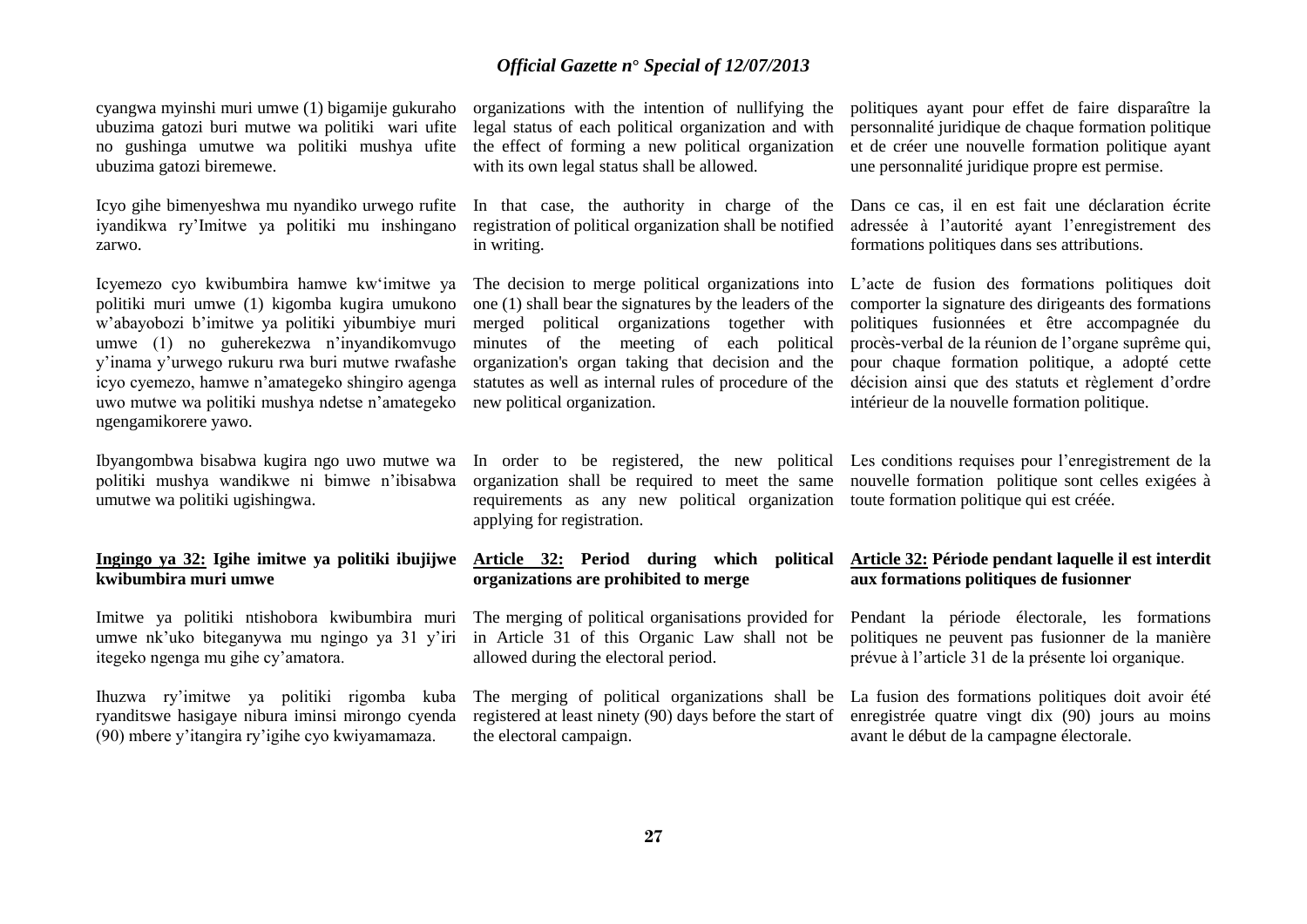### **Ingingo ya 33: Ikemurwa ry'ibibazo mbere yo guhuza imitwe ya politiki**

Mbere y'iyandikwa ry'ihuzwa ry'imitwe ya politiki, inzego nkuru z'iyo mitwe zikemura mu bwumvikane ibibazo byose byerekeye umutungo ushyizwe hamwe n'imyenda iyo mitwe ya politiki yari ifitiye abandi cyangwa abandi bari bayifitiye.

### **Y'IMITWE YA POLITIKI POLITICAL N'IY'ABANYAPOLITIKI**

### **Ingingo ya 34: Imyitwarire muri rusange**

Imyitwarire y'Imitwe ya politiki n'iy'abanyapolitiki ntigomba kubangamira umutuzo rusange wa rubanda n'uburenganzira n'ubwisanzure bwa buri muntu ku giti cye n'ubw'abantu muri rusange.

### **Ingingo ya 35: Imyitwarire y'umunyapolitiki n'umutwe wa politiki mu bihe by'amage cyangwa imidugararo**

Mu bihe by'amage cyangwa ibihe by'imidugararo, umunyapolitiki n'umutwe wa politiki birinda cyane cyane ibi bikurikira:

- 1° igikorwa, inyandiko cyangwa imvugo byongerera imbaraga umwanzi w'igihugu;
- 2° igikorwa, inyandiko cyangwa imvugo bigabanya cyangwa bitatanya imbaraga z'Igihugu;

## **merging of political organizations**

Before registration of the merging of political organizations, the leadership organs of the merged political organizations shall agree on how to settle out all issues concerning the merged assets as well as their debtors and creditors.

### **UMUTWE WA VII: IMYITWARIRE CHAPTER VII: CODE OF CONDUCT FOR PORGANIZATIONS POLITICIANS**

### **Article 34: Conduct in general**

the rights and freedoms of the individual in ni aux droits et libertés individuels et collectifs. particular and of the people in general.

### **Article 35: Conduct of a politician and a political organization during the period of state of siege or state of emergency**

In a state of siege or state of emergency, every politician and political organization shall particularly avoid :

- 1° any act, writing or speech likely to reinforce the enemy of the Country;
- 2° any act, writing or speech that lead to weakening or undermining the strength of the nation;

### **Article 33: Settlement of issues before the Article 33: Résolution des problèmes avant la fusion des formations politiques**

Avant l'enregistrement de toute fusion des formations politiques, les organes suprêmes de ces formations politiques règlent d'un commun accord les questions relatives au patrimoine mis en commun, leurs dettes et leurs créances.

### **CHAPITRE VII : ETHIQUE DES FORMATIONS POLITIQUES ET DES POLITICIENS**

### **Article 34: Ethique en général**

The conduct of political organizations and Le comportement des formations politiques et des politicians shall not undermine the public order or politiciens ne doit pas porter atteinte à l'ordre public

### **Article 35: Conduite d'un politicien et d'une formation politique ou durant l'état de siège ou l'état d'urgence**

Pendant l'état de siège ou l'état d'urgence, tout politicien et toute formation politique doivent particulièrement s'abstenir de :

- 1° tout acte, tout écrit ou toute déclaration de nature à prêter main forte à l'ennemi du pays ;
- 2° tout acte, tout écrit ou toute déclaration de nature à décourager ou à éparpiller les forces du pays ;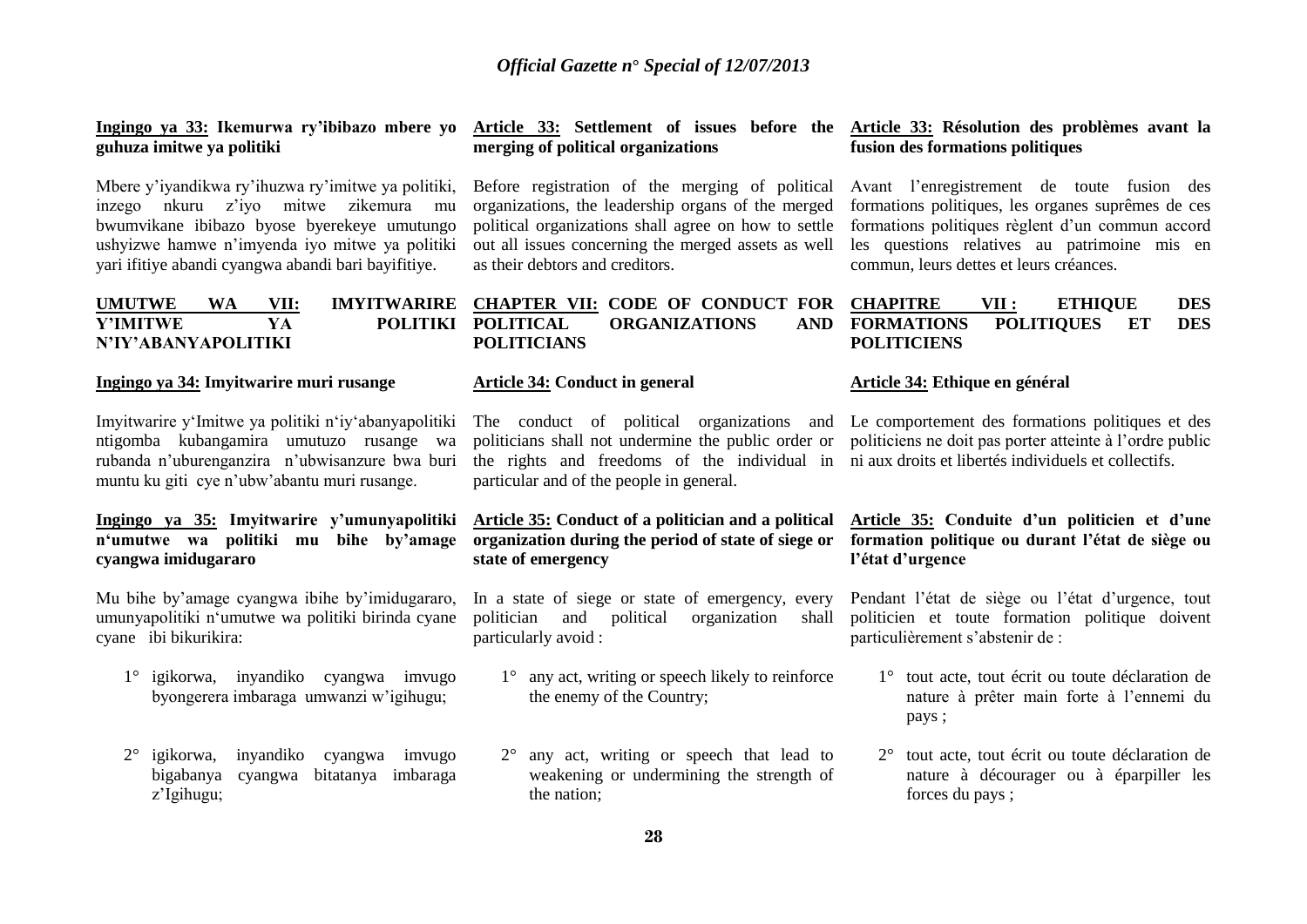- 3° gushakira inyungu zabo bwite muri ibyo bihe;
- 4° igikorwa, inyandiko cyangwa imvugo biteza imidugararo;
- 5° guteza ibibazo byatuma ibihe by'amage cyangwa ibihe by'imidugararo bitarangira;
- 6° kunyuranya n'amategeko y'Igihugu ateganya uko hashyirwaho Umukuru w'Igihugu.

**Ingingo ya 36: Ibisabwa umunyapolitiki n'umutwe wa politiki mu bihe by'amage cyangwa by'imidugararo**

Mu bihe by'amage cyangwa ibihe by'imidugararo, umunyapolitiki n'umutwe wa politiki basabwa gukora ku buryo ibyateje amage cyangwa ibihe by'imidugararo bibonerwa ibisubizo byatuma birangira vuba kandi neza.

### **Ingingo ya 37: Ibitegetswe umunyapolitiki n'umutwe wa politiki mu bihe by'ihiganwa n'amatora**

Mu bihe by'ihiganwa muri politiki n'ibihe by'amatora, umunyapolitiki n'umutwe wa politiki bategetswe cyane cyane ibi bikurikira:

1° kwirinda imvugo, inyandiko n'ibikorwa 1° to avoid any speeches, writings and actions ibyo ari byo byose bishingiye cyangwa biganisha ku ivangura n'amacakubiri;

- 3° seeking their own interest during such period ;
- 4° any act, writing or speech that may cause disturbances;
- 5° causing problems that may prolong the state of siege or the state of emergency;
- 6° acting contrary to the laws of the Country that relate to the appointment of the Head of State.

### **Article 36: Requirements to a politician and a political organization during the state of siege or state of emergency**

In a state of siege or state of emergency, every politician and political organization shall act as required to contribute to the quick and efficient solutions to the causes of the state of siege or the state of emergency.

### **Article 37: Requirements for a politician and a political organization during the period of competition and elections**

During political competition and elections, politicians and political organization are ordered especially to do the following:

based or leading to discrimination or divisionism;

- 3° profiter de ces périodes pour promouvoir ses intérêts propres ;
- 4° tout acte, tout écrit ou toute déclaration de nature à semer les troubles ;
- 5° provoquer des problèmes de nature à faire perdurer l'état de siège ou l'état d'urgence ;
- 6° contrevenir aux lois du pays prévoyant le mode de désignation du Chef de l'Etat.

### **Article 36: Exigences au politicien et à une formation politique durant l'état de siège ou d'urgence**

Pendant l'état de siège et l'état d'urgence, il est exigé à tout politicien et toute formation politique d'agir en sorte que les problèmes qui sont à l'origine de l'état de siège ou l'état d'urgence soient vite et bien résolus.

### **Article 37: Exigences au politicien et à une formation politique pendant la période de compétition ou d'élections**

Pendant les périodes de compétition politique et d'élection, tout politicien et toute formation politique doivent spécialement :

1° s'abstenir de toute déclaration, écrit ou acte basés sur ou visant la discrimination et les divisions;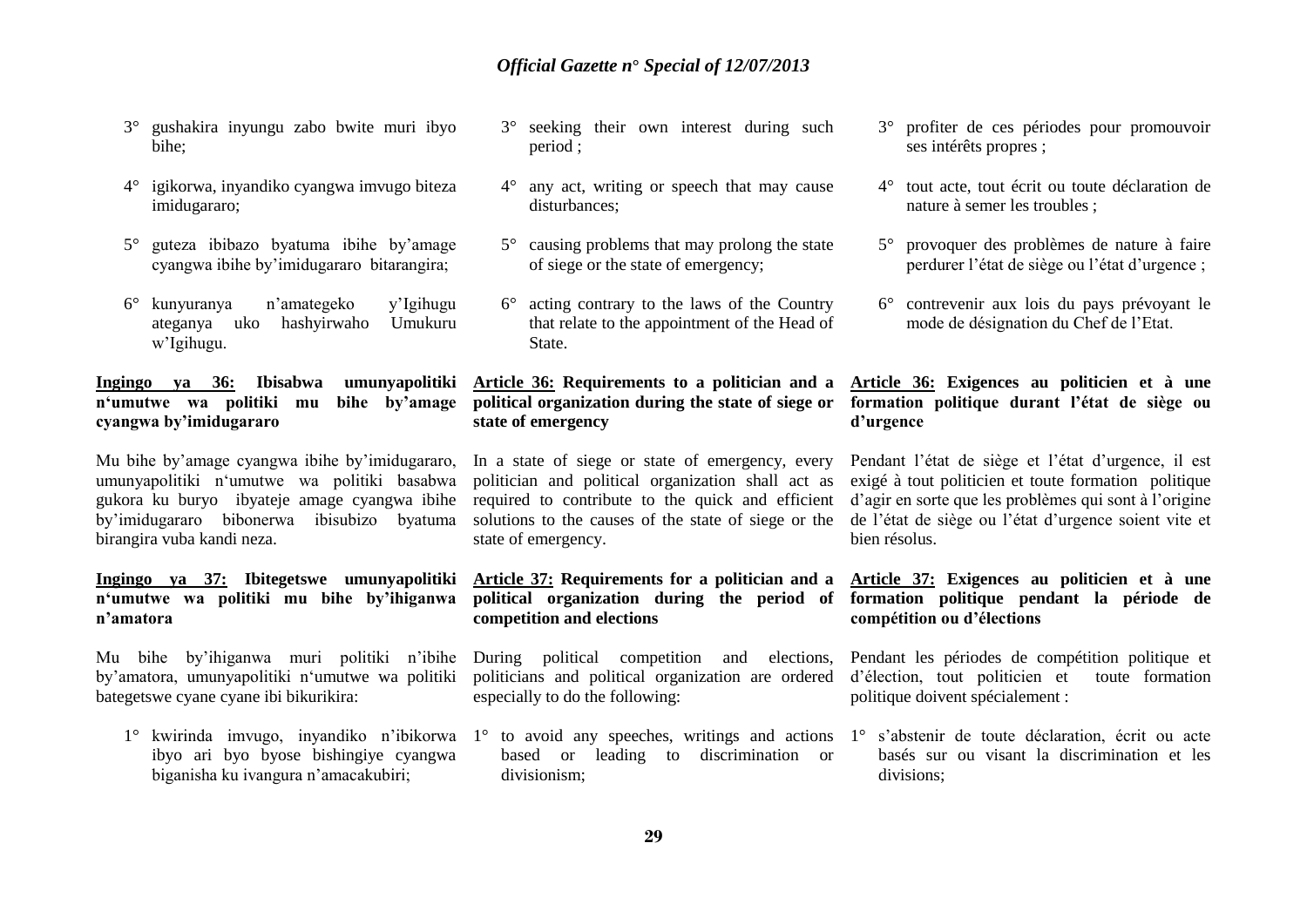- 2° gutoza abayoboke babo kujya mw'ihiganwa 2° to educate their members to participate in mu mahoro n'ubwubahane nta muvundo;
- 3° kubaha abo bahiganwa ntibabandagaze cyangwa ngo babasebye;
- 4° kuvugisha ukuri igihe cy'ihiganwa;
- 5° kumenyesha Abanyarwanda amahame remezo na gahunda by'umutwe wa politiki bigamije kubaka Igihugu;
- kwiba amajwi no guhungabanya igikorwa cy'itora cyangwa icy'ibarura ry'amajwi;
- gusebya igikorwa cyakozwe mu buryo bwubahirije amategeko;
- 8° kunyura mu nzira zateganyijwe n'amategeko no kubahiriza icyemezo ndakuka cy'urwego rubifiye ububasha igihe hari ingingimira zabonetse mu matora.

### **Ingingo ya 38: Ibigomba kubahirizwa n'umunyapolitiki n'umutwe wa politiki mu bihe bisanzwe**

Mu bihe bisanzwe, umunyapolitiki n'umutwe wa politiki bubahiriza cyane cyane ibi bikurikira:

- competition peacefully in mutual respect of and order;
- to respect their opponents and avoid disparaging  $3^\circ$ or defaming them;
- 4° to tell the truth during political competition;
- 5° to inform Rwandans of the objectives and program of the political organization aiming at building the nation;
- 6° kwirinda kwangiza impapuro z'amatora, 6° to avoid spoiling ballot papers, cheating in the ballots and disturbing election activities or the counting of votes;
	- an election that were conducted in respect of the law;
	- to use the already established legal procedures 8° and abide by the final decision made by the authorized institution where election results are being challenged.

**Article 38: Issues to be respected by a politician and a political organization during ordinary times**

During ordinary times, a politician and a political organization shall especially:

- 2° éduquer leurs membres à la compétition pacifique dans le respect mutuel et dans la tranquillité ;
- 3° respecter leurs adversaires et éviter toute calomnie ou toute diffamation envers eux ;
- 4° dire la vérité pendant la compétition électorale ;
- 5° informer les Rwandais des principes fondamentaux et du programme politique de la formation politique en vue de l'édification du pays ;<br>s'abstenir
- d'endommager les bulletins électoraux, de frauder les suffrages et de troubler les opérations de vote et de dépouillement ;
- 7° kwirinda kuburana amahugu cyangwa 7° to avoid unsound legal disputes or disparaging 7° éviter de créer de faux contentieux ou de dénigrer l'activité accomplie conformément à la loi ;
	- suivre les voies légales et se conformer à la décision définitive de l'organe compétent en cas de contestation des élections.

### **Article 38: Exigences au politicien et à une formation politique pendant les périodes ordinaires**

Pendant les périodes ordinaires, tout politicien et toute formation politique se conforment spécialement aux exigences suivantes :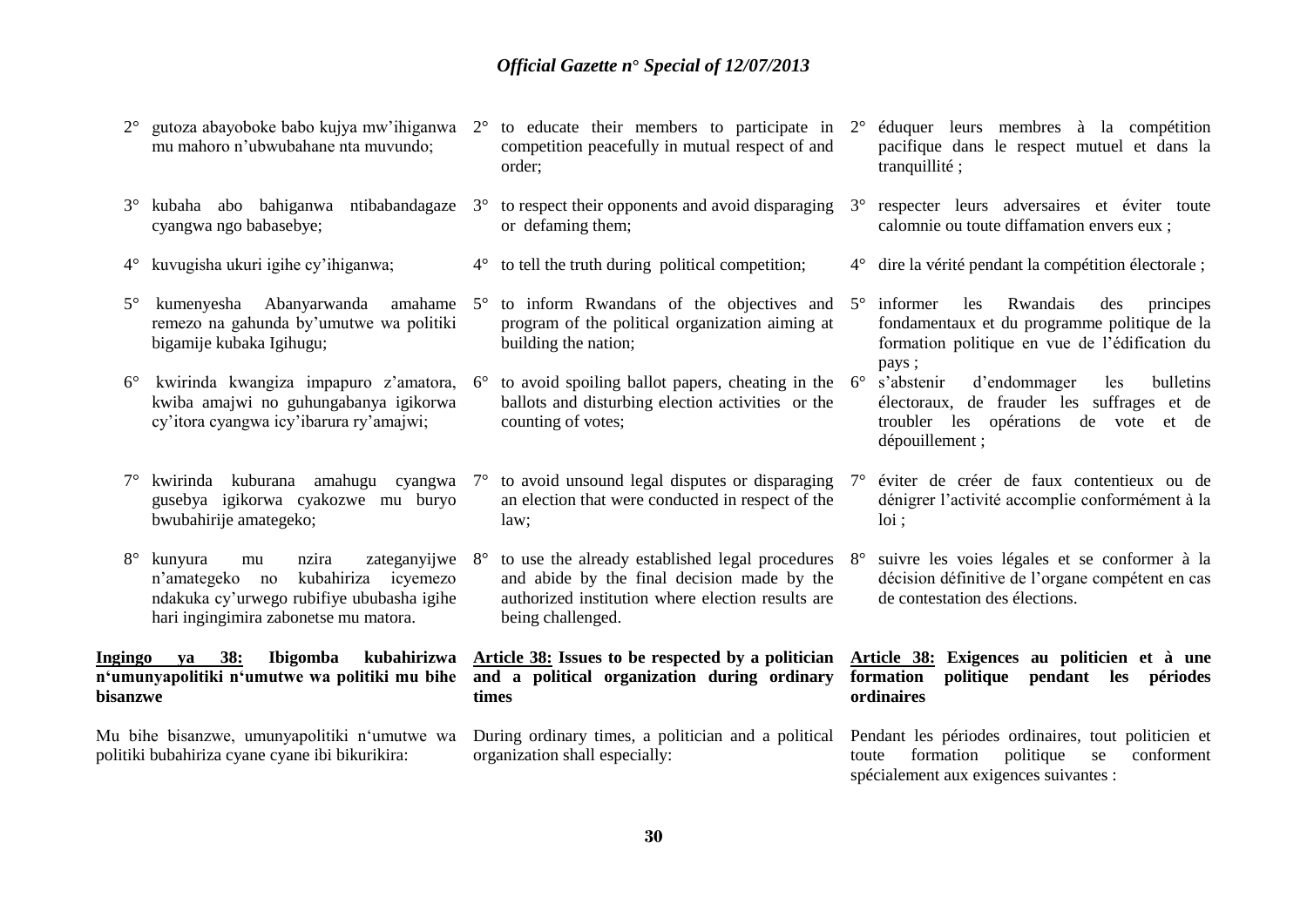- 1° amategeko n'amabwiriza;
- 2° kugirana inama n'abagize inzego z'umutwe wa 2° hold meetings with leaders of the organs of the 2° tenir des réunions avec les dirigeants des politiki;
- 3° gutegura no gushyira ahagaragara amahame remezo na gahunda y'ibyo bakora bageze ku butegetsi;
- 4° kumenyekanisha ibitagenda neza mu gihugu no 4° denounce whatever is not going well in the 4° formuler des critiques et des propositions sur la gutanga ibitekerezo ku byakorwa;
- 5° guharanira ubumwe n'ubwiyunge 5° promote unity and reconciliation of Rwandans; bw'Abanyarwanda;
- 6° gukangurira abaturage kwitabira ibikorwa biteza 6° sensitize the citizens to peacefully take part in imbere demokarasi mu mahoro no kwirinda ivangura n'amacakubiri ayo ari yo yose;
- 7° gutoza abaturage kutemera, kudashyigikira no kurwanya ubutegetsi bwajyaho buhiritse ubwashyizweho mu buryo bwubahirije amategeko.

**Ingingo ya 39: Ibibujijwe umunyapolitiki Article 39: Prohibition to a politician and Article 39: Interdiction au politicien et à la n'umutwe wa politiki**

cyane cyane ibi bikurikira:

1° gushyigikira cyangwa gukora ikintu icyo ari cyo cyose cyatuma haba intambara, imidugararo n'ibindi byose bituma Igihugu kijya mu bihe bidasanzwe;

2° gutesha u Rwanda n'Abanyarwanda agaciro;

- 1° respect laws and regulations;
	- political organization;
	- 3° prepare and publish their fundamental principles and programs if they had to accede to power;
	- Country and suggest possible solutions;
	-
	- activities that promote democracy and avoid all kinds of discrimination and divisionism;
	- educate the population to refuse, not to support  $7^\circ$ and to fight any government established through coups d'état that would overthrow a legitimate government.

**political organization**

- especially be prohibited to:
- 1° support or commit any act that could lead to war, troubles and any other acts that may lead the country to the exceptional periods;
- 2° tarnish the image of Rwanda and Rwandans;
- 1° respecter les lois et les règlements ;
- organes de la formations politiques;
- 3° préparer et publier les principes fondamentaux et le programme politique s'ils devaient accéder au pouvoir;
- politique générale du pays;
- 5° promouvoir l'unité et la réconciliation des Rwandais ;

6° sensibiliser la population à participer pacifiquement aux activités visant la promotion de la démocratie et à éviter toute sorte de discrimination et de division;

7° éduquer la population à combattre, à ne pas reconnaître et à ne pas soutenir l'autorité qui prendrait le pouvoir après avoir renversé l'autorité légalement instituée.

# **formation politique**

Umunyapolitiki n'umutwe wa politiki babujijwe A politician and political organization shall Ilest interdit au politicien et à la formation politique spécialement de:

- 1° soutenir ou poser tout acte pouvant provoquer la guerre, les troubles et tout autre acte qui peut entraîner le pays dans les périodes exceptionnelles ;
- 2° ternir l'image du Rwanda et des Rwandais;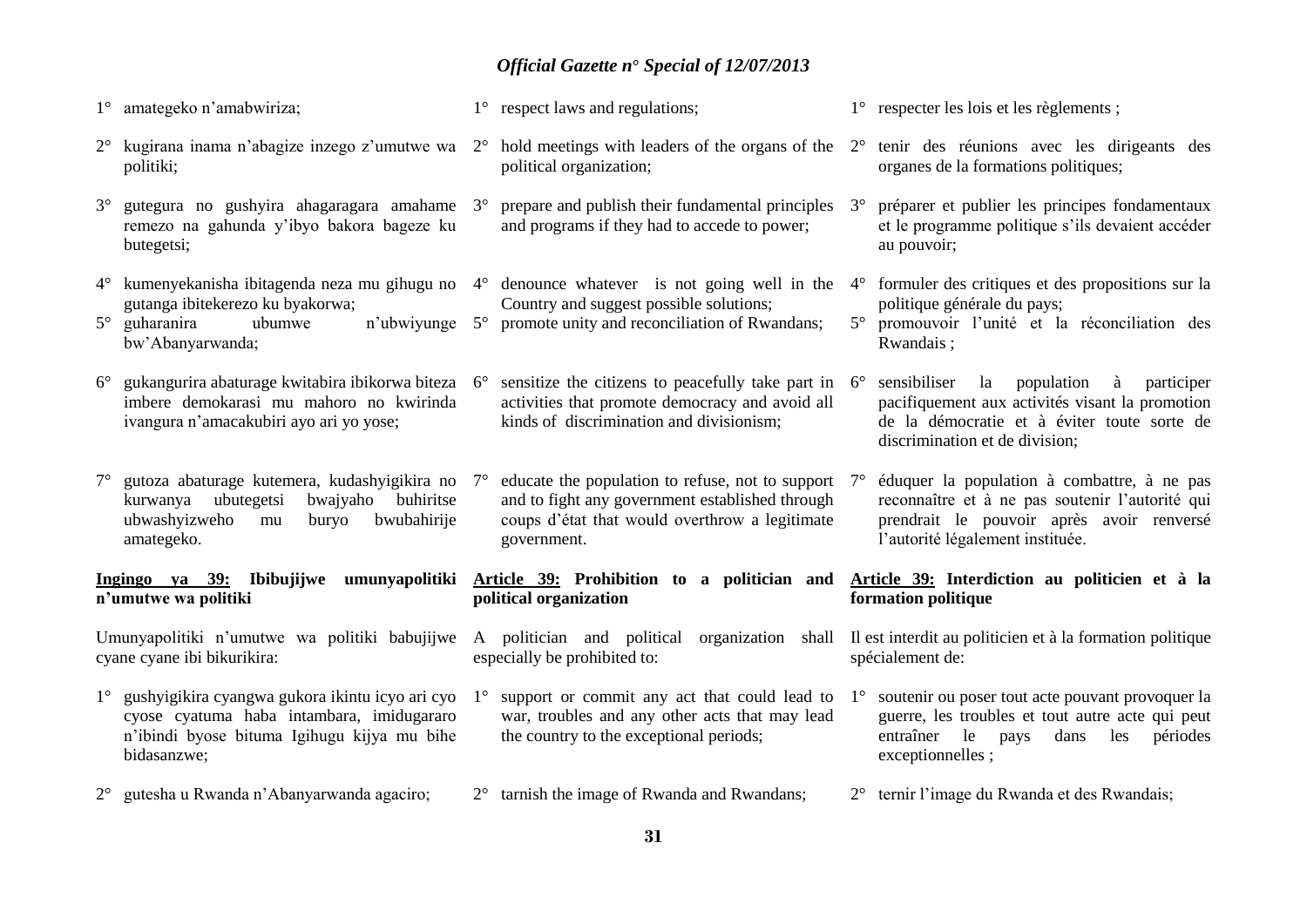- 3° kugira igikorwa icyo ari cyo cyose cyahungabanya ubusugire bw'Igihugu, uburenganzira bwa muntu, demokarasi n'ubutabera;
- 4° kugira ibikorwa, imvugo cyangwa inyandiko zikurura ivangura iryo ari ryo ryose n'amacakubiri mu banyarwanda;
- 5° gucisha ukubiri n'amategeko muri rusange 5° act contrary to the laws governing political agenga imitwe ya politiki;
- 6° kugira igikorwa icyo ari cyose kibangamira 6° carry out any act that may hinder or prevent 6° s'engager dans des activités visant à entraver ou cyangwa kibuza indi mitwe ya politiki yemewe gukora mu buryo bwemewe n'amategeko;
- 7° guhatira umuntu kujya mu mutwe wa politiki;
- 8° gushora abayoboke b'umutwe wa politiki n'abaturage muri rusange mu bikorwa by'iterabwoba cyangwa kubatoza umuco wo kutihanganirana;
- 9° guhisha inkomoko y'umutungo w'umutwe wa politiki cyangwa se kuwushaka ku buryo bunyuranije n'amategeko;
- 10° gukoresha amagambo n'ibikorwa bigamije 10° use words and acts that intend to denigrate, gusebanya, gutesha umuntu agaciro, kumwambura umwanya afite mu buyobozi bw'Igihugu mu buryo bunyuranyije n'amategeko cyangwa se kumuvutsa imirimo yikorera ku giti cye;
- engage in any activity that may destabilise or  $3^\circ$ hinder the country's sovereignty, human rights, democracy and justice;
	- carry out acts, to deliver speeches or writings 4° that cause any form of discrimination and divisions among Rwandans;
	- organizations;
	- other legally political organizations instituted to operate according to the laws;
	- 7° force someone to enrol in a political 7° forcer quelqu'un à adhérer à une formation organization;
	- drag members of a political organization and  $8^\circ$ population in general into terrorist activities or inculcate into them the culture of intolerance;
	- refuse to disclose the source of the political  $9^\circ$ organization's property or acquire them illegally;
	- harm the image of someone, remove him/her from the position he/she holds in the administration of the country illegally, or to ruin his/her personal activities;
- 3° poser tout acte de nature à troubler ou porter atteinte à la souveraineté nationale, aux droits de la personne, à la démocratie et à la justice;
- 4° poser des actes, faire des déclarations ou des écrits pouvant entraîner toute sorte de discrimination et de division parmi les Rwandais;
- agir contrairement aux lois et aux règlements régissant les formations politiques;
- à empêcher les activités légales des autres formations politiques agrées;
- politique;
- entraîner les membres d'une formation politique et la population en général, dans des activités terroristes et à la pratique de non tolérance;
- 9° dissimuler l'origine du patrimoine de la formation politique ou chercher à l'acquérir de façon illégale ;
- 10° user d'un langage ou des actes visant la diffamation, la calomnie, le dénigrement visant à évincer illégalement quelqu'un de son poste de responsabilité dans la gestion du pays ou de l'écarter de ses activités privées;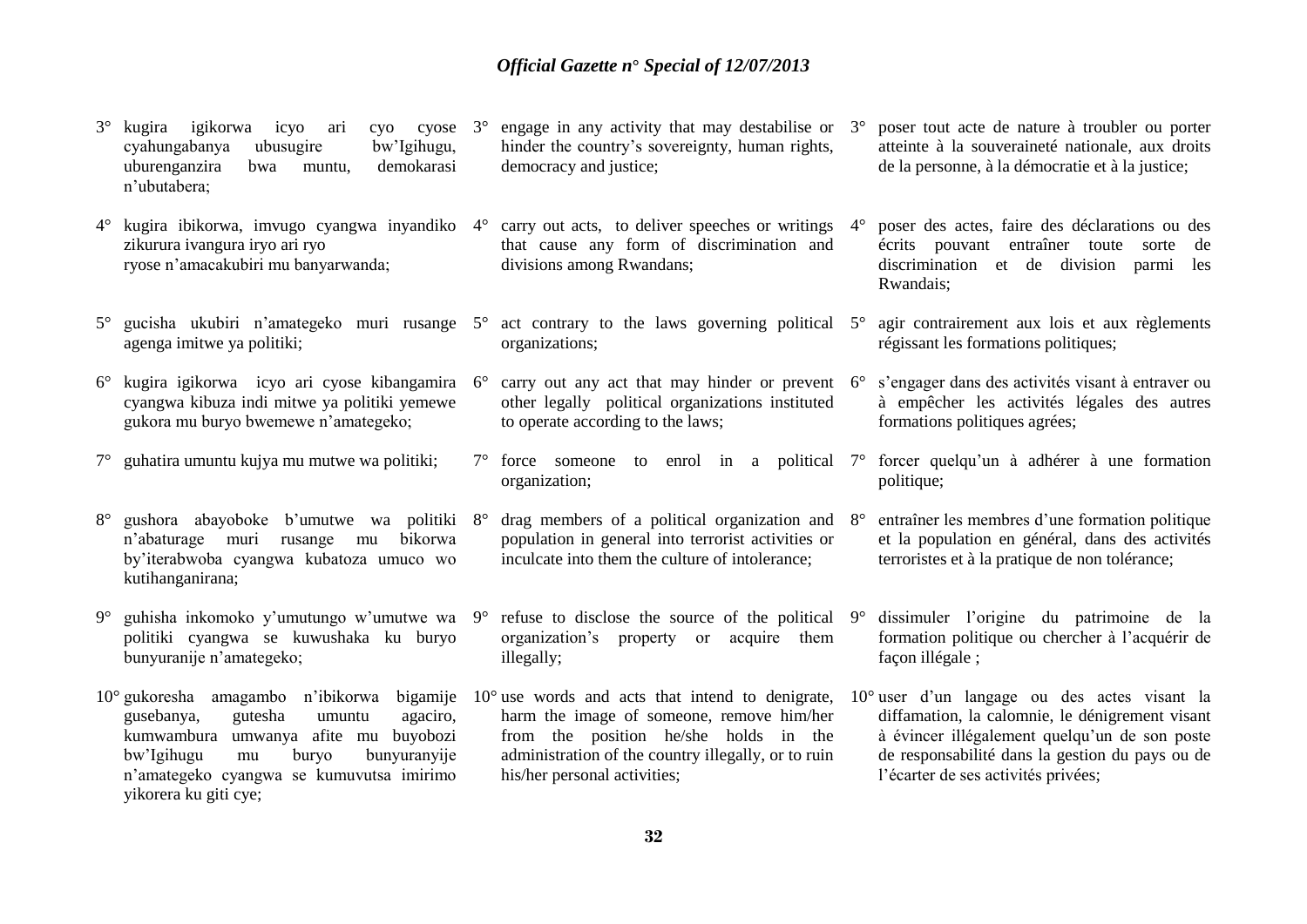| cyangwa utimukanwa wa Leta cyangwa w'undi<br>mutwe wa politiki;               | 11° gushyira ibibaranga ku mutungo wimukanwa 11° tag with their own signs on movable or 11° mettre ses propres symboles sur les biens<br>immovable assets belonging to the Government<br>or to any other political organization; | mobiliers ou immobiliers de l'Etat ou d'une<br>autre formation politique;                 |
|-------------------------------------------------------------------------------|----------------------------------------------------------------------------------------------------------------------------------------------------------------------------------------------------------------------------------|-------------------------------------------------------------------------------------------|
| cyangwa bari bashinzwe;                                                       | 12° kumena ibanga ry'umurimo wa Leta bashinzwe 12° disclose the secrets of Government activities 12° divulguer le secret de l'Etat dont on est ou fut<br>which he/she is or was entrusted with;                                  | dépositaire;                                                                              |
| ukutihanganira ibitekerezo binyuranye n'ibye;                                 | 13° kugira ibikorwa cyangwa imvugo bigaragaza 13° carry out acts or deliver speeches characterised 13° poser des actes ou faire des déclarations<br>by intolerance to different opinions;                                        | caractérisés par l'intolérance aux opinions<br>contraires aux siens;                      |
| 14° guhakana<br>cyangwa<br>gupfobya<br>yakorewe abatutsi mu mwaka wa 1994;    | Jenoside 14° negate or denigrate the 1994 Genocide against 14° nier ou banaliser le Génocide contre les Tutsis<br>the Tutsi;                                                                                                     | de 1994;                                                                                  |
| 15° kugira ingengabitekerezo ya jenoside.                                     | $15^{\circ}$ have a genocide ideology.                                                                                                                                                                                           | 15° avoir l'idéologie du génocide.                                                        |
| Ingingo ya 40: Ibindi umunyapolitiki abujijwe                                 | Article 40: Other prohibition to a politician                                                                                                                                                                                    | Article 40: Autres interdictions au politicien                                            |
|                                                                               |                                                                                                                                                                                                                                  |                                                                                           |
| by'umwihariko<br>Umunyapolitiki<br>abujijwe                                   | ibi A politician shall especially be prohibited to:                                                                                                                                                                              | Il est particulièrement interdit au politicien de:                                        |
| bikurikira:<br>1° kugira imyitwarire imutesha agaciro;                        | $1^{\circ}$ have a degrading behaviour;                                                                                                                                                                                          | 1° avoir un comportement dégradant ;                                                      |
| 2° gukoresha igitugu n'iterabwoba;                                            | use dictatorship and intimidation;<br>$2^{\circ}$                                                                                                                                                                                | 2° se comporter en dictateur et intimidateur;                                             |
| 3° kwitwaza umwanya afite ngo arenganye abandi<br>cyangwa ngo yice amategeko; | use his/her position to practise unfairness and<br>$3^\circ$<br>violation of the law;                                                                                                                                            | se servir de son poste pour pratiquer l'injustice<br>$3^\circ$<br>ou transgresser la loi; |
| 4° kugambanira abandi banyapolitiki n'Igihugu;                                | 4° betray other politicians and the Country;                                                                                                                                                                                     | 4° comploter contre les autres politiciens et l'Etat;                                     |
| 5° kurya ruswa no gukora ibyaha bifitanye isano<br>nayo;                      | 5° commit acts of corruption and other related 5° se rendre coupable de corruption et des<br>offences;                                                                                                                           | infractions connexes;                                                                     |
| gucunga nabi ibyo ashinzwe;<br>$6^{\circ}$                                    | mismanage the properties he/she is in charge of; 6° mal gérer les affaires dont il a la charge;<br>$6^{\circ}$                                                                                                                   |                                                                                           |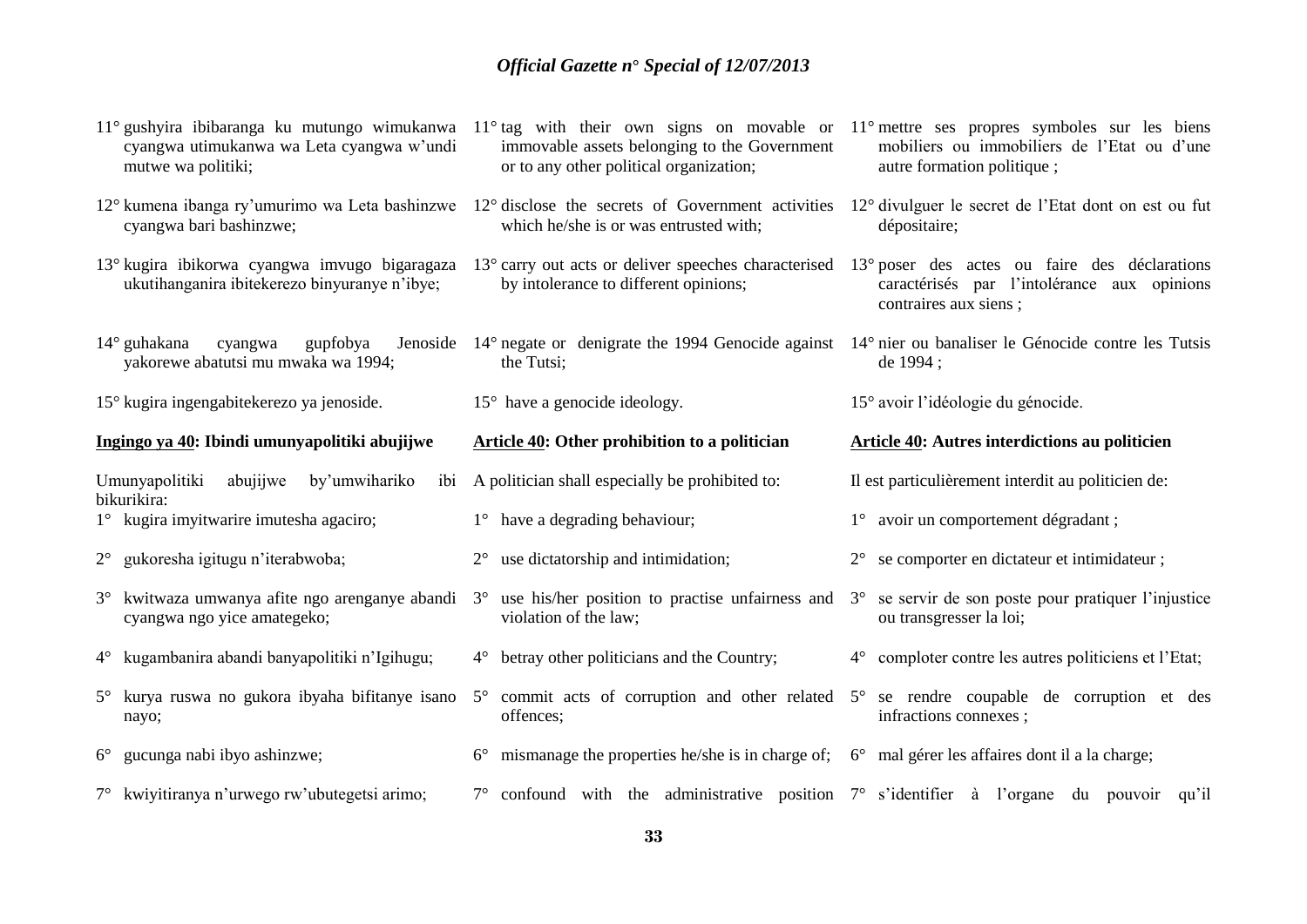he/she is in with her/himself;

8° lack of transparency in his/her action;

représente ;

8° gukorera mu bwiru;

9° gutonesha no kurenganya.

### **UMUTWE WA VIII: IBIHANO N'IBYEMEZO N'ABANYAPOLITIKI**

### **Ingingo ya 41: Urwego rushobora kurega umutwe wa politiki**

Sena ishobora kurega Umutwe wa politiki wateshutse bikomeye ku nshingano zikubiye mu ngingo ya 52, iya 53 n'iya 54 z' Itegeko Nshinga rya Repubulika y'u Rwanda ryo ku wa 04 Kamena 2003 nk'uko ryavuguruwe kugeza ubu, mu Rukiko Rukuru.

Sena kandi ishobora kuregera Urukiko Rukuru imitwe ya politiki n'abanyapolitiki bateshutse bikomeye ku nshingano ziteganywa mu ngingo ya 34, iya 35, iya 36, iya 37, iya 38, iya 39 n'iya 40 z'iri tegeko ngenga.

Bitewe n'uburemere bw'ikosa ry'umutwe wa politiki ryagaragajwe, urukiko rushobora gufata kimwe (1) mu bihano bikurikira, bitabangamiye izindi ngingo zerekeranye no gukurikiranwa mu bucamanza:

1° kwihaniza ku mugaragaro;

1° public warning;

9° be characterised by favouritism and injustice.

### **BIFATIRWA UMUTWE WA POLITIKI DECISIONS TAKEN AGAINST A POLITICAL CHAPTER VIII: SANCTIONS AND ORGANISATION AND POLITICIANS**

### **Article 41: Organ that can sue a political organization**

The Senate may sue before the High Court a political organization that acts in disrespect of Articles 52, 53, and 54 of the Constitution of the Republic of Rwanda of 04 June 2003 as amended to date.

The Senate may also sue before the High Court Political organizations and politicians that act in contrary with Articles 34, 35, 36, 37, 38, 39 and 40 of this Organic Law.

Without prejudice to other provision on prosecution before courts, the Court may take one (1) of the following sanctions depending on the gravity of fault committed by the political organization:

**CHAPITRE VIII : SANCTIONS ET** 

8° ne pas travailler dans la transparence ;

9° pratiquer le favoritisme et l'injustice.

### **DECISIONS PRISES A L'ENCONTRE D'UNE FORMATION POLITIQUE ET DES POLITICIENS**

### **Article 41: Organe qui peut introduire une action en justice contre une formation politique**

Le Sénat peut introduire une action devant la Haute Court contre une formation politique pour manquement grave aux obligations prévues dans les articles 52, 53 et 54 de la Constitution de la République du Rwanda du 04 juin 2003 telle que révisée à ce jour.

Le Sénat peut aussi saisir la Haute Cour contre une formation politique ou un politicien pour tout manquement grave aux articles 34, 35, 36, 37, 38, 39 et 40 de la présente loi organique.

Sans préjudice des autres dispositions relatives à la poursuite judiciaire, la Cour peut prononcer l'une (1) des sanctions suivantes selon la gravité du manquement de la formation politique:

1° blâme public ;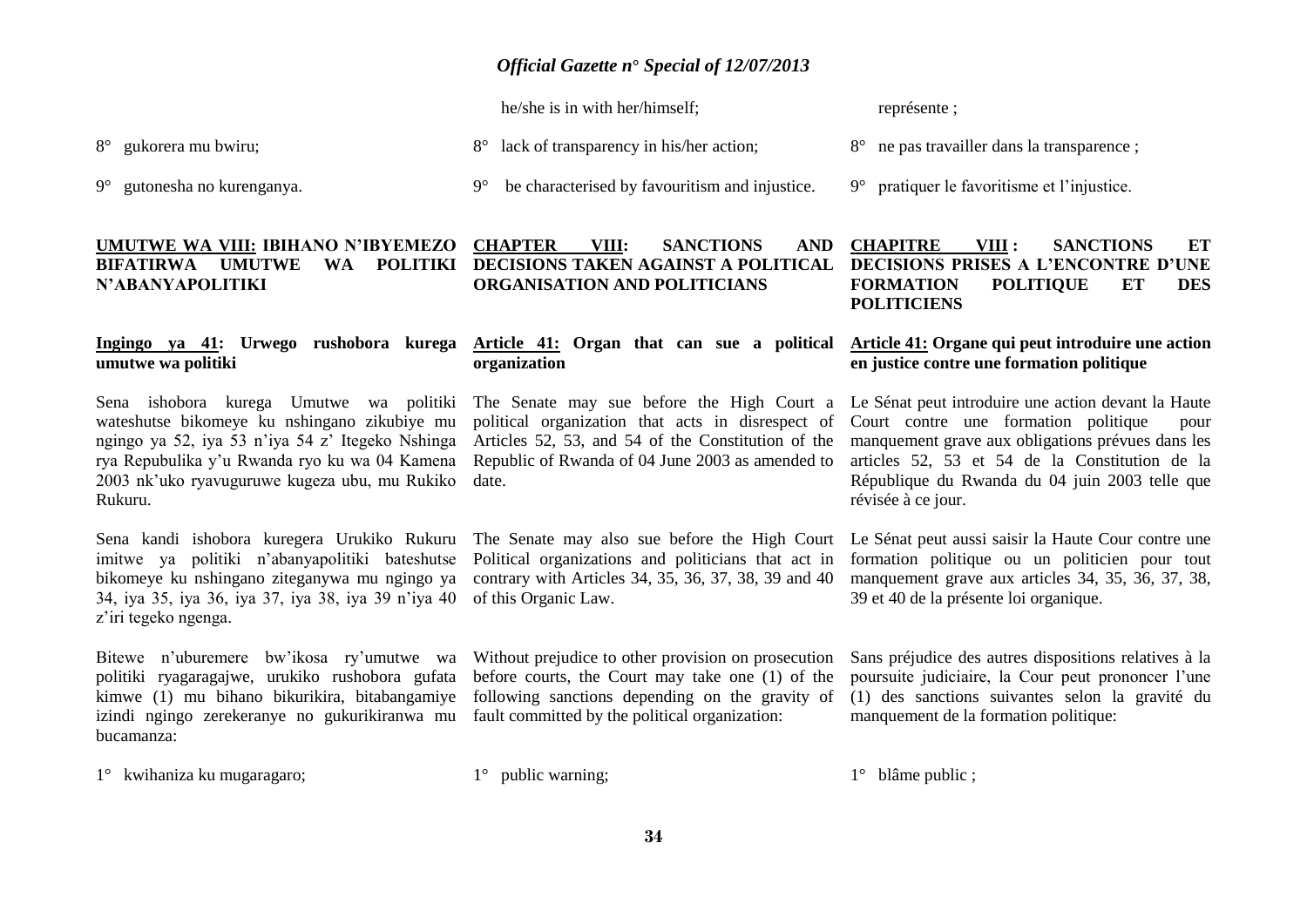- imyaka ibiri (2);
- 3° guhagarika ibikorwa byawo mu gihe cya manda yose y'Abadepite;

4° kuwusesa.

Umutwe wa politiki uregwa uhabwa uburyo bwose bwo kwiregura buteganyijwe n'amategeko.

Icyemezo ndakuka gitangazwa mu Igazeti ya Leta ya Repubulika y'u Rwanda.

### **Ingingo ya 42: Ihanwa ry'umunyapolitiki**

Bitabangamiye ibiteganywa n'ingingo ya 69 y'Itegeko Nshinga rya Repubulika y'u Rwanda ryo ku wa 04 Kamena 2003 nk'uko ryavuguruwe kugeza ubu, kandi bitabujije ko umunyapolitiki utubahiriza ibiteganywa n'ingingo ya 34, iya 35, iya 36, iya 37, iya 38, iya 39 n'iya 40 z'iri tegeko ngenga, ahanwa hakurikije amategeko abigenga, umunyapolitiki ashobora guhanishwa kwihanangirizwa n'urwego rumukuriye cyangwa kuvanwa mu mwanya wa politiki arimo.

Umunyapolitiki uregwa ahabwa uburyo bwose bwo kwiregura buteganyijwe n'amategeko.

- 2° guhagarika ibikorwa byawo mu gihe kitarenze 2° suspension of the political organization's activities for a period not exceeding two (2) years;
	- suspension of the political organization's 3° activities for the whole term of members of the Chamber of Deputies;
	- 4° dissolution.

A political organization against which a complaint has been filed shall be given all legal guarantees necessary for its defence.

The final decision shall be published in the Official Gazette of the Republic of Rwanda.

### **Article 42: Sanctions against a politician**

Without prejudice to Article 69 of the Constitution of the Republic of Rwanda of 04 June 2003 as amended to date and without prejudice to sanctions due to violation of Articles 34, 35, 36, 37, 38, 39 and 40 of this Organic Law in accordance with relevant laws, a politician may be blamed by the supervising organ or removed from the political position held.

to defend himself/herself as provided for by the légales nécessaires pour assurer sa défense. laws.

- suspension d'activités de la formation politique pour une durée n'excédant pas deux (2) ans ;
- suspension d'activités de la formation politique pour toute la durée du mandat des Députés;
- 4° dissolution.

La formation politique mise en cause dispose des garanties légales nécessaires pour assurer sa défense.

La décision définitive est publiée au Journal Officiel de la République du Rwanda.

### **Article 42: Sanctions contre un politicien**

Sans préjudice des dispositions de l'article 69 de la Constitution de la République du Rwanda du 04 juin 2003 telle que révisée à ce jour et sans empêcher qu'un politicien qui contrevient aux dispositions des articles 34, 35, 36, 37, 38, 39 et 40 de la présente loi organique soit puni conformément aux lois en la matière, un politicien peut être sanctionné par un avertissement de la part de l'autorité hiérarchique ou être démis de son poste politique.

A politician being sued shall be given all guarantees Le politicien mis en cause dispose des garanties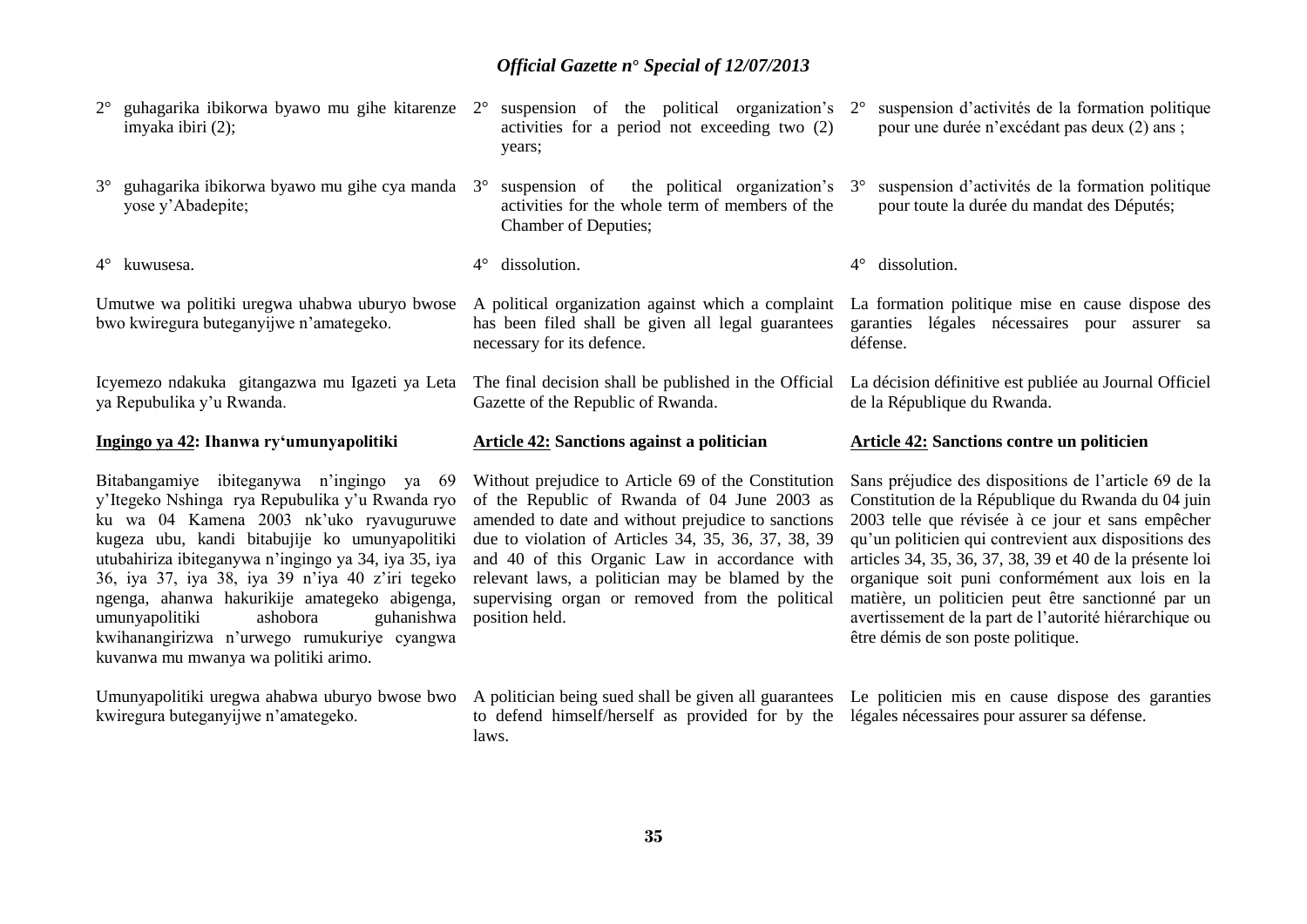**Ingingo ya 43: Isimburwa ry'Abadepite bo mu mutwe wa politiki washeshwe**

Abagize Umutwe w'Abadepite batowe baturutse mu mutwe wa politiki washeshwe bahita bakurwa ku mwanya w'Ubudepite.

Hakoreshwa itora ryo gushyiraho ababasimbura bagomba kurangiza igice cya manda cyari gisigaye iyo igihe gisigaye kirenze umwaka umwe (1). Itegeko rigenga amatora rigena uburyo bikorwa.

### **Ingingo ya 44: Uburyo ibihano byafatiwe umutwe wa politiki biwumenyeshwa**

Ibihano byafatiwe umutwe wa politiki bihita bimenyeshwa, mu buryo bwemewe n'amategeko, uhagarariye Umutwe wa politiki kandi bikamenyeshwa Perezida w'Umutwe w'Abadepite, Perezida wa Sena, urwego rufite iyandikwa ry'imitwe ya politiki mu nshingano zarwo n'Umushinjacyaha Mukuru.

### **Ingingo ya 45: Ibyemezo bifatirwa umutwe wa Politiki ugaragayeho uburiganya mu gushaka abayoboke**

Umutwe wa Politiki wagaragaweho uburiganya mu ishakwa ry'abayoboke uhanishwa ihazabu yo mu rwego rw'ubutegetsi ingana n'amafaranga y'u Rwanda kuva ku bihumbi magana atanu (500.000) kugeza kuri miliyoni imwe (1.000.000) kandi uwo mutwe ushakirwa abayoboke ntiwemererwe

### **Article 43: Replacement of Deputies from a dissolved political organization**

Members of the Chamber of Deputies elected from a dissolved political organization shall promptly lose their parliamentary seats.

Elections shall be held to elect new members to replace them and complete the remaining term if the remaining period of the parliamentary term is more than one (1) year. The law relating to elections determines how this is done.

### **Article 44: Modalities of notifying a political organization of sanctions taken against it**

Sanctions taken against a political organisation shall, according to the law, immediately be notified to the legal representative of the political organization and the Speaker of the Chamber of Deputies, the President of the Senate, the authority in charge of registration of political organizations and the Prosecutor General shall.

### **Article 45: Measures taken against a political organization that shows irregularities in the enrolment of members**

A political organization that shows irregularities in the enrolment of members shall be liable to an administrative fine of five hundred thousand (500,000) to one million (1,000,000) Rwandan francs and such political organisation enrolling members shall not be registered.

### **Article 43: Remplacement des Députés issus d'une formation politique dissoute**

Les membres de la Chambre des Députés issus d'une formation politique dissoute sont automatiquement déchus de leur mandat parlementaire.

Des élections partielles ont lieu afin d'élire leurs remplaçants qui achèvent le terme du mandat restant à courir si celui-ci est supérieur à un (1) an. La loi relative aux élections en détermine les modalités pratiques.

### **Article 44: Modalités de notifier une formation politique des sanctions prises à son encontre**

Les sanctions prononcées contre une formation politique sont immédiatement notifiées conformément à la loi, au représentant légal de la formation politique concernée et communiquées au Président de la Chambre des Députés, au Président du Sénat, à l'autorité ayant l'enregistrement des formations politiques dans ses attributions ainsi qu'au Procureur Général.

### **Article 45: Mesures contre une formation politique caractérisée par des irrégularités dans le recrutement des membres**

Toute formation politique qui est caractérisée par des irrégularités dans le recrutement des membres est passible d'une amende administrative de cinq cent mille (500.000) à un million (1.000.000) de francs rwandais et cette formation politique n'est pas autorisée à être enregistrée.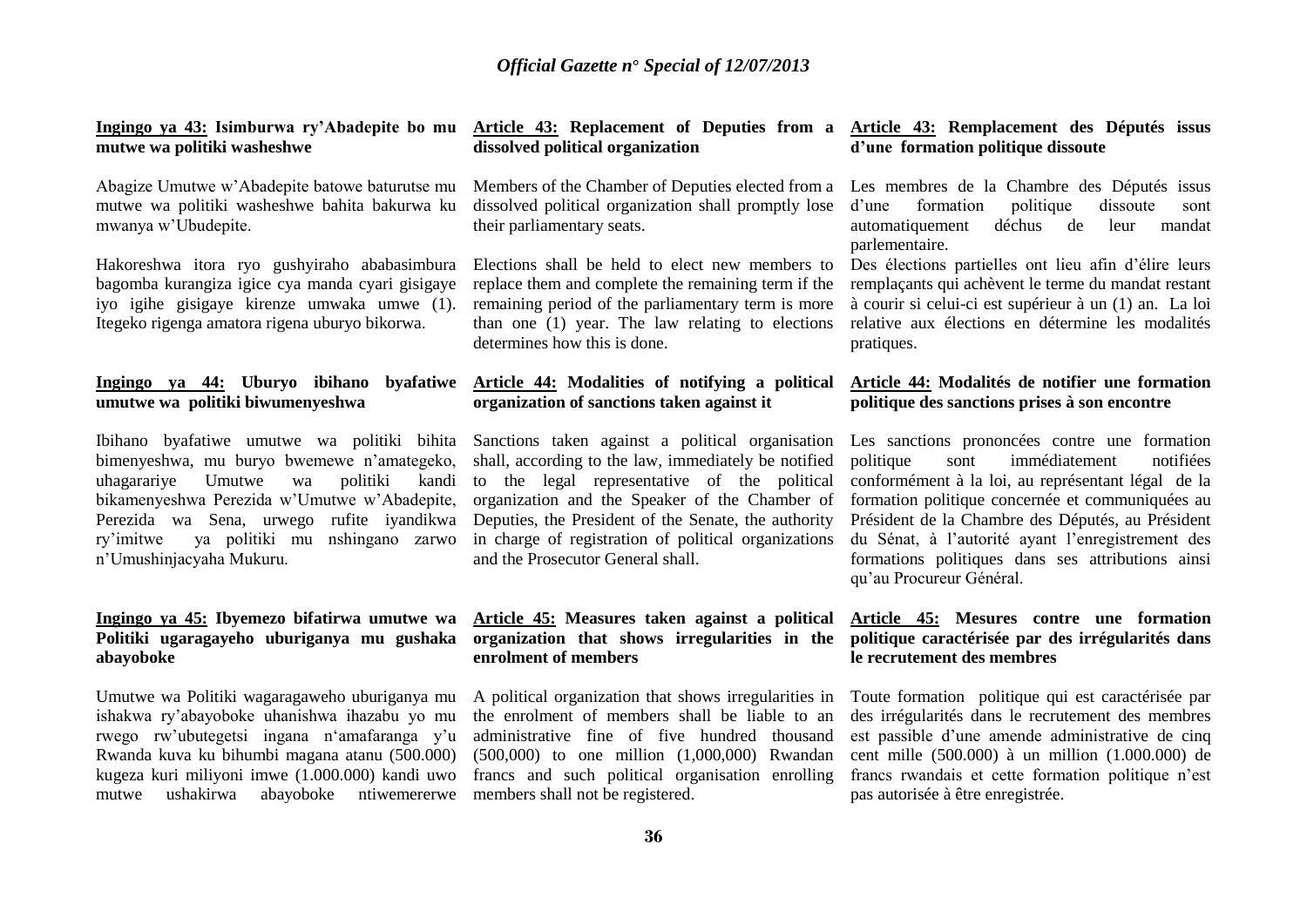kwandikwa.

### **Ingingo ya 46: Ibihano bihabwa umutwe wa politiki udashyikiriza ibitabo by'umutungo urwego rw'Umuvunyi**

Umutwe wa politiki udashyikiriza ibitabo by'umutungo Urwego rw'Umuvunyi, uhanwa ku buryo bukurikira:

- 1° kwihanangirizwa ugahabwa n'igihe ntarengwa cyo gutanga ibitabo by'umutungo kandi inkunga ya Leta ihabwa uwo mutwe igahagarikwa igihe cyose ibyo bitabo bitaratangwa;
- 2° guhagarikwa mu gihe cy'umwaka umwe (1), iyo nyuma yo kwihanangirizwa uwo mutwe wa politiki wongeye kurenza, ku nshuro ya kabiri (2), itariki ya 30 Nzeri y'umwaka w'ingengo y'imari utubahirijwe ibisabwa;
- 3° guseswa, mu gihe nyuma y'ibihano biteganywa mu gace ka 1° n'aka 2° tw'iyi ngingo, uwo mutwe wa politiki wongeye kurenza ku nshuro ya gatatu (3) itariki ya 30 Nzeri y'umwaka w'ingengo y'imari utubahirije ibisabwa.

Ibihano biteganywa mu gace ka mbere ngingo bitangwa n'urwego rw'Umuvunyi.

Ibihano biteganywa mu duce twa 2° na 3° tw'iyi ngingo bitangwa n'Urukiko rubifitiye ububasha, Article shall be imposed by the competent Court of bisabwe n'Urwego rw'Umuvunyi.

### **Article 46: Sanctions to a political organization that does not submit its financial statements to the Office of the Ombudsman**

Any political organization that does not submit its financial statements to the Office of the Ombudsman, shall face the following sanctions:

- 1° formal warning and summons to submit in a time limit period its books of accounts, otherwise the State grants allocated to the political organization shall be suspended until the submission of the books of accounts;
- $2^{\circ}$  suspension of activities for a period of one (1)  $2^{\circ}$ year if after the formal warning, for a second time such a political organization does not respect the date of September 30 of the financial year to abide by the requirements;
- $3^\circ$  dissolution where after the sanctions mentioned  $3^\circ$ in items 1° and 2° of this Article the concerned political organization has, for the third time, not respected the date of September 30 of the financial year to abide by the requirements;
- $k'$ ivi Sanctions mentioned in item  $1^{\circ}$  of this Article shall be imposed by the Office of Ombudsman.

The sanctions mentioned in items  $2^{\circ}$  and  $3^{\circ}$  of this law upon request by the Office of Ombudsman.

### **Article 46: Sanctions pour une formation politique qui ne soumet pas ses états financiers à l'Office de l'Ombudsman**

Toute formation politique qui ne soumet pas ses états financiers à l'Office de l'Ombudsman est punie des sanctions ci-après :

- 1° avertissement avec sommation de présenter dans un délai déterminé, les livres comptables faute de quoi la subvention de l'Etat allouée à cette formation politique est suspendue jusqu'à la présentation des livres comptables;
- la suspension des activités pour une période d'une (1) année, lorsque, après l'avertissement, cette formation politique ne respecte pas pour la deuxième (2) fois, la date du 30 septembre de l'exercice budgétaire pour remplir ses obligations;
- la dissolution lorsque après les sanctions visées au points1° et 2° du présent article, la formation politique concernée ne respecte pas pour la troisième fois la date du 30 septembre de l'exercice budgétaire pour remplir ses obligations.

Les sanctions prévues au point 1° du présent article sont imposées par l'Office de l'Ombudsman.

Les sanctions prévues aux points 2° et 3° du présent article sont imposées par la juridiction compétente sur requête de l'Office de l'Ombudsman.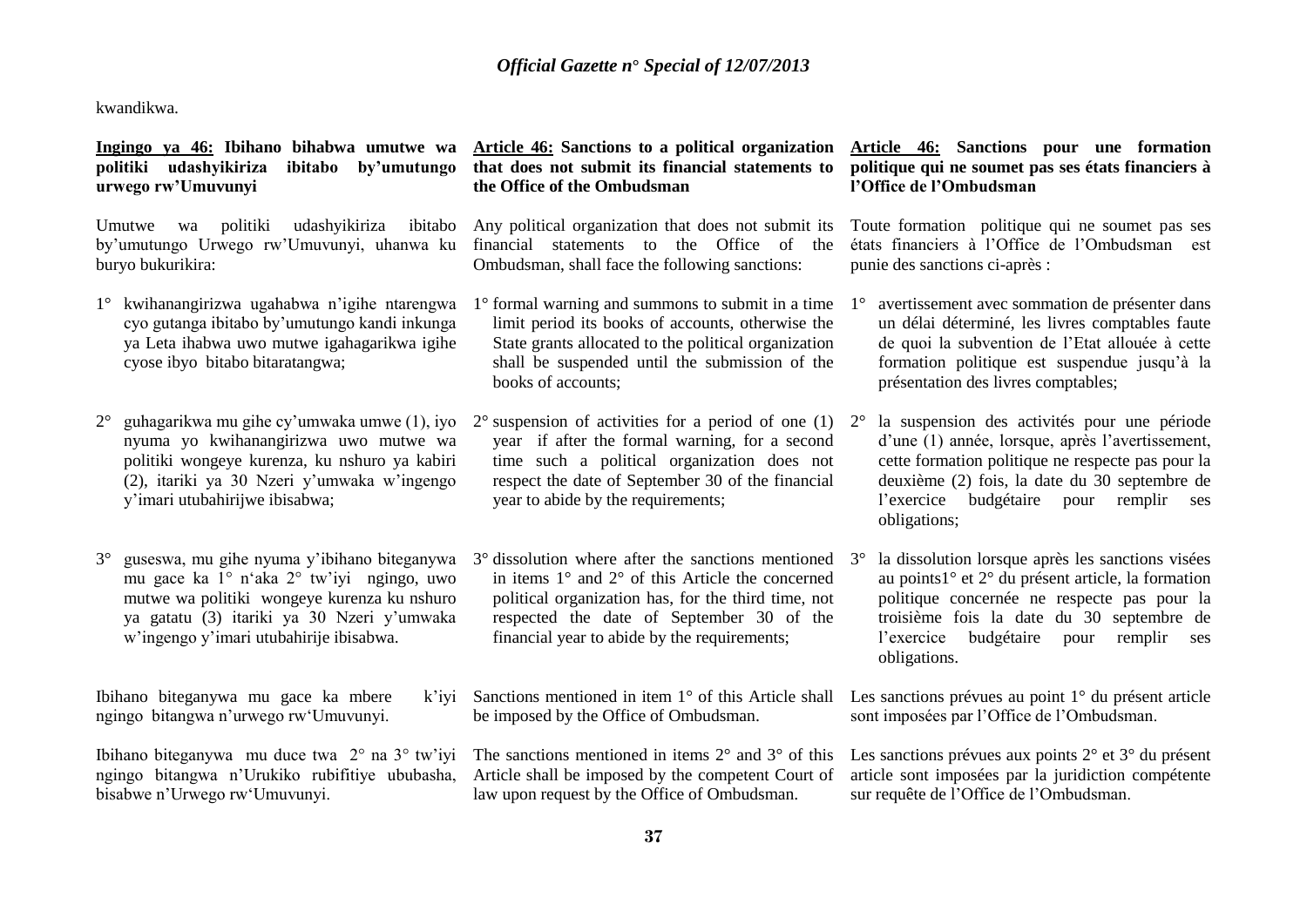Ibihano byo mu rwego rw'ubutegetsi byahawe umutwe wa politiki, bimenyeshwa ba Perezida b'Imitwe yombi y'Inteko Ishinga Amategeko, Urwego rufite iyandikwa ry'imitwe ya politiki mu nshingano zarwo, Urwego rw'Umuvunyi n'Ihuriro ry'Igihugu Nyunguranabitekerezo ry'Imitwe ya Politiki mu gihe Umutwe wa Politiki uri mu Ihuriro, bitewe n'Urwego rwafashe icyemezo.

### **Ingingo ya 47: Uburyo umutungo w'umutwe wa politiki washeshwe ukoreshwa**

Iyo umutwe wa politiki usheshwe hakurikijwe amategeko shingiro awugenga, umutungo wawo ukoreshwa icyateganyijwe n'ayo mategeko.

Iyo Umutwe wa politiki usheshwe biturutse ku cyemezo cy'urukiko, hashyirwaho ushinzwe iryo seswa. Atumiza, mu gihe gitenganywa n'icyemezo kimushyiraho, inama y'urwego rukuru rw'Umutwe wa politiki iteranira gusa gufata icyemezo kirebana n'icyo umutungo ugomba gukoreshwa hashingiwe ku mategeko shingiro yawo.

### **Ingingo ya 48: Uburyo icyemezo cyafashwe n'umutwe wa politiki gishobora kuvaho**

Umuyoboke cyangwa undi wese ubifitemo inyungu ashobora kuregera urukiko rubifitiye ububasha kugira ngo ruvaneho icyemezo cyose kinyuranyije n'amategeko shingiro agenga umutwe wa politiki cyangwa n'ingingo z'amategeko, cyafashwe n'inzego z'umutwe wa politiki cyangwa political organization or legal provisions. n'abawuhagarariye.

Administrative sanctions taken against a political organization shall be notified to the Presidents of both Chambers of the Parliament, the authority in charge of registration of political organizations, the Office of Ombudsman and the National Consultative Forum of Political organizations in case the Political organization is member of the Forum, depending on the organ that took the decision.

### **Article 47: Use of the property of a dissolved political organization**

accordance with its statutes its property shall be used as provided for in those statutes.

Where a political organization is dissolved by a court decision, a trustee shall be appointed. Within a period of time specified in the decision appointing him/her, he/she shall convene a meeting of the supreme organ of the said political organization that shall only decide on how the assets of the dissolved political organization should be used in accordance with its statutes.

### **Article 48: Cancellation of a decision taken by a political organization**

A member of a political organization or any other interested person may refer to the competent court for the cancellation of the decision taken by that political organization's organs or its representatives which is considered contrary to the statutes of that

Les sanctions administratives prises contre une formation politique sont communiquées aux Présidents des deux Chambres du Parlement, à l'autorité ayant l'enregistrement des formations politiques dans ses attributions, à l'office de l'Ombudsman et au Forum national de concertation des formations politiques au cas où la formation politique en est membre, selon l'organe qui a pris la décision.

### **Article 47: Utilisation du patrimoine d'une formation politique dissoute**

In case a political organization is dissolved in Lorsque la formation politique est dissoute selon ses statuts, ses biens sont utilisés selon les dispositions de ses statuts.

> Lorsque la formation politique est dissoute par une décision judiciaire, il est désigné une personne chargée de sa liquidation. Cette personne convoque dans un délai prévu par l'acte qui l'a désignée une réunion de l'organe suprême de la formation politique qui statue uniquement sur la destination des biens conformément à ses statuts.

### **Article 48: Annulation d'une décision prise par une formation politique**

Un membre d'une formation politique ou toute autre personne intéressée peut faire recours en annulation devant la juridiction compétente contre toute décision contraire aux statuts de cette formation politique ou à la loi, prise par les organes de cette formation politique ou par ses représentants légaux.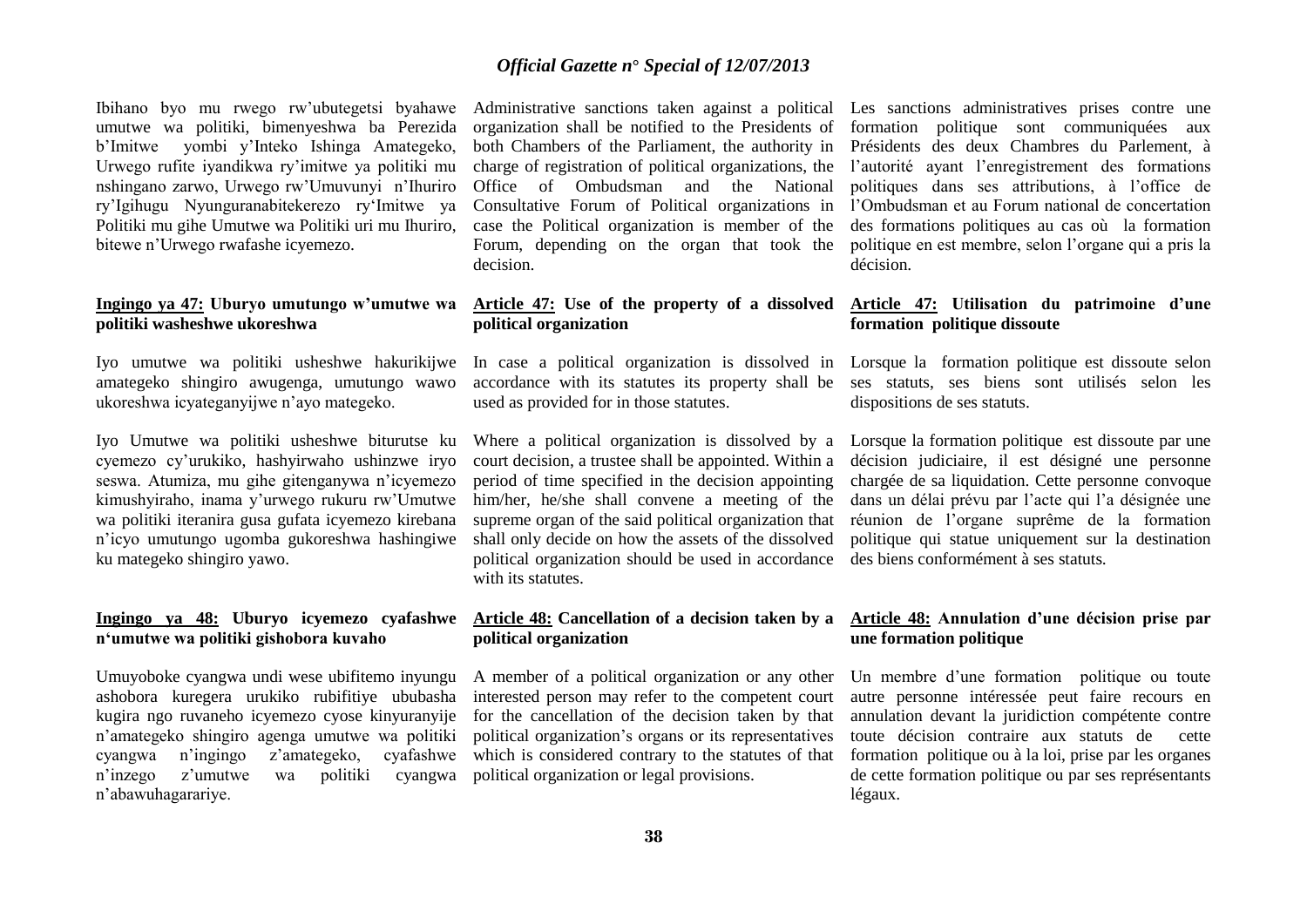Icyakora, mbere y'uko umuyoboke aregera urukiko, abanza kugeza ikibazo cye ku rwego rw'umutwe wa politiki rushinzwe kunga no gukemura impaka. Iyo atanyuzwe n'umwanzuro utanzwe n'urwo rwego, ageza ikibazo cye ku rundi rwego rugenwa n'amategeko shingiro agenga uwo mutwe wa politiki rugafata icyemezo. Iyo atanyuzwe n'icyo cyemezo gifashwe, aregera urukiko rubifitiye ububasha.

Kopi y'imikirize y'urubanza ishyikirizwa ba Perezida b'Imitwe yombi y'Inteko Ishinga Amategeko n'urwego rufite imitwe ya politiki mu nshingano zarwo.

**UMUTWE WA IX: IHURIRO RY'IGIHUGU NYUNGURANABITEKEREZO RY'IMITWE YA POLITIKI**

**Ingingo ya 49: Ubwigenge, ubwisanzure n'icyicaro by'Ihuriro ry'Igihugu Nyunguranabitekerezo ry'Imitwe ya politiki** 

Ihuriro ry'Igihugu Nyunguranabitekerezo ry'Imitwe ya Politiki riteganywa mu ngingo ya 56 y'Itegeko Nshinga rya Repubulika y'u Rwanda ryo ku wa 04 Kamena 2003 nk'uko ryavuguruwe kugeza ubu ni urwego rwigenga mu micungire y'abakozi n'umutungo kandi rufite ubwisanzure mu bitekerezo no mu gufata ibyemezo mu buryo butanyuranije n'amategeko.

w'u Rwanda.

However, before introducing the claim to the court, a member of a political organization shall first refer it to the political organization's mediation and conflict resolution organ. Where he/she is not satisfied with the decision taken by that organ, he/she shall refer the matter to another organ that is specified in the statute of that political organization for decision. When he/she is not satisfied with the decision then taken, he/she shall refer the matter to the competent court.

The copy of the court decision shall be submitted to both the President of both Chambers of the Parliament and authority in charge of registration of political organizations.

**ORGANIZATIONS**

**Article 49: Independence, freedom and head office of the National Consultative Forum of Forum de concertation des formations politiques Political organizations**

The National consultative Forum of Political Organizations provided for in Article 56 of the Constitution of the Republic of Rwanda of 04 June 2003 as amended to date shall be an independent organ both in its administrative and financial management and enjoy both freedoms of expression and decision making in accordance with the law.

Toutefois, avant de saisir la juridiction, le membre d'une formation politique porte sa plainte devant l'organe de la formation politique chargé de la médiation et de la résolution des conflits. Lorsqu'il n'est pas satisfait des conclusions de cet organe, il fait recours à un autre organe spécifié dans les statuts de cette formation politique qui prend une décision. S'il n'est pas satisfait de la décision, il peut saisir la juridiction compétente.

La copie de la décision judiciaire est transmise aux Présidents des deux Chambres du Parlement et à l'autorité ayant l'enregistrement des formations politiques dans ses attributions.

### **CHAPTER IX: THE NATIONAL CHAPITRE IX : FORUM NATIONAL DE CONSULTATIVE FORUM OF POLITICAL CONCERTATION DES FORMATIONS POLITIQUES**

**Article 49: Indépendance, liberté et siège du** 

Le Forum National de Concertation des Formations Politiques prévu à l'article 56 de la Constitution de la République du Rwanda du 04 juin 2003 telle que révisée à ce jour, est un organe jouissant de l'autonomie administrative et financière et ayant la liberté d'opinion et de prise de décision conformément à la loi.

Icyicaro cy'ihuriro kiri i Kigali, Umurwa Mukuru The head office of the National Forum shall be in Kigali, the Capital of Rwanda. Le siège du Forum est situé à Kigali, la Capitale du Rwanda.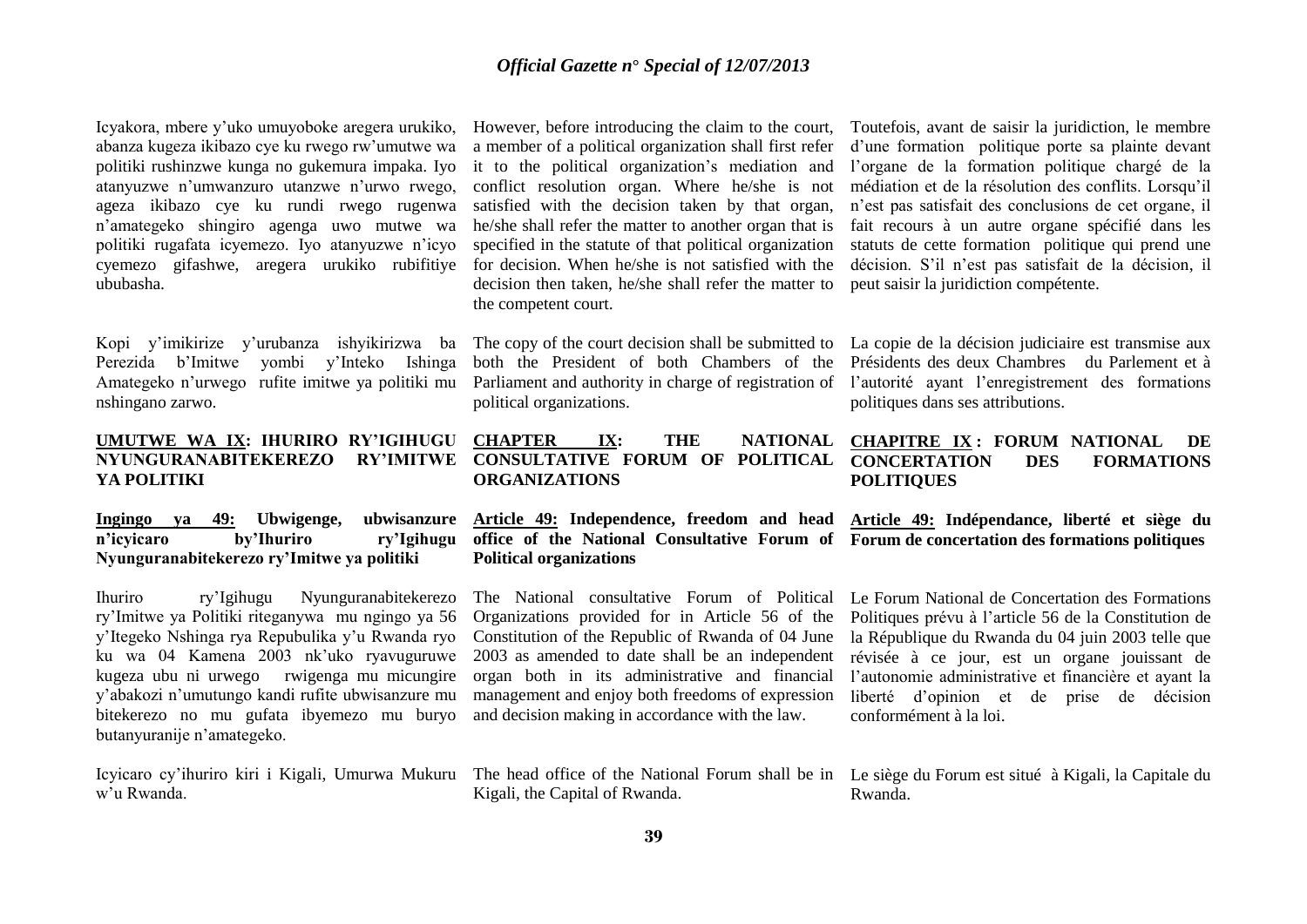| Ingingo 50: Inshingano z'Ihuriro ry'Igihugu<br>Nyunguranabitekerezo ry'Imitwe ya Politiki                                                                                                      | Article 50: Responsabilités du Forum National<br>Article 50: Responsibilities of the National<br><b>Consultative Forum of Political Organizations</b><br>de Concertation des Formations Politiques                                   |                                                                                                                                                                                                                              |  |  |
|------------------------------------------------------------------------------------------------------------------------------------------------------------------------------------------------|--------------------------------------------------------------------------------------------------------------------------------------------------------------------------------------------------------------------------------------|------------------------------------------------------------------------------------------------------------------------------------------------------------------------------------------------------------------------------|--|--|
| Ihuriro ry'Igihugu Nyunguranabitekerezo ry'Imitwe<br>ya Politiki rigizwe n'imitwe ya politiki yemewe mu<br>Rwanda ariko yemeye kubahiriza ibiteganywa<br>n'amategeko ngengamikorere y'Ihuriro. | The National Consultative Forum of Political<br>shall be composed of political<br>Organizations<br>recognised in Rwanda which<br>organisations<br>subscribed freely to it in accordance with the rules<br>of procedure of the Forum. | Le Forum National de Concertation des Formations<br>Politiques est constitué des formations politiques<br>reconnues au Rwanda<br>qui y ont adhéré<br>volontairement conformément au règlement d'ordre<br>intérieur du Forum. |  |  |
| Ihuriro rifite ishingano zo gutuma imitwe ya politiki<br>irigize yungurana ibitekerezo no kugira uruhare mu<br>kubaka ubwumvikane n'ubumwe bw'Igihugu.                                         | The Forum shall have the responsibilities of being a<br>platform for national political dialogue, consensus<br>building and national cohesion.                                                                                       | Le Forum a la responsabilité de promouvoir un<br>dialogue politique dans la recherche d'un consensus<br>et la cohésion nationale                                                                                             |  |  |
| ry'Igihugu Nyunguranabitekerezo ry'Imitwe ya Consultative Forum of Political Organization<br>Politiki ukomoka                                                                                  | Ingingo ya 51: Aho umutungo w'Ihuriro Article 51: Sources of the property of the                                                                                                                                                     | Article 51: Sources du patrimoine du Forum de<br><b>Concertation des Formations Politiques</b>                                                                                                                               |  |  |
| w'Ihuriro<br>Umutungo<br>ry'Igihugu<br>Nyunguranabitekerezo ry'Imitwe<br>Politiki<br>ya<br>ukomoka kuri ibi bikurikira:                                                                        | The National Consultative Forum of Political<br>Organization's property shall come from:                                                                                                                                             | Le patrimoine du Forum National de Concertation<br>des Formations Politiques provient :                                                                                                                                      |  |  |
| 1° inkunga ya Leta;                                                                                                                                                                            | $1^{\circ}$ State grants;                                                                                                                                                                                                            | des subventions de l'Etat;                                                                                                                                                                                                   |  |  |
| $2^{\circ}$ impano;                                                                                                                                                                            | $2^{\circ}$<br>donations;                                                                                                                                                                                                            | des dons;                                                                                                                                                                                                                    |  |  |
| $3^\circ$ irage;                                                                                                                                                                               | $3^\circ$<br>bequests;                                                                                                                                                                                                               | $3^\circ$<br>legs;                                                                                                                                                                                                           |  |  |
| inyungu zikomoka ku bikorwa by'Ihuriro.<br>$4^{\circ}$                                                                                                                                         | 4° proceeds from the Forum activities.                                                                                                                                                                                               | le produit des activités du Forum.<br>$4^{\circ}$                                                                                                                                                                            |  |  |
| Ingingo ya 52: Igenzura ry'imikoreshereze<br><b>Ihuriro</b><br>igenerwa<br>ry'Igihugu<br>y'inkunga<br>Nyunguranabitekerezo ry'Imitwe ya Politiki                                               | National Consultative Forum of Political<br><b>Organizations</b>                                                                                                                                                                     | Article 52: Audit of the use of grants given to the Article 52: Audit de l'utilisation des subventions<br>accordées au Forum National de Concertation<br>des Formations Politiques                                           |  |  |
| Imikoreshereze<br>y'inkunga<br>igenerwa<br><b>Ihuriro</b><br>igenzurwa hakurikijwe amategeko abigenga.                                                                                         | audited in accordance with relevant laws.                                                                                                                                                                                            | The use of subsidies given to the Forum shall be L'audit de l'utilisation des subventions accordées au<br>Forum est effectué conformément aux lois en la                                                                     |  |  |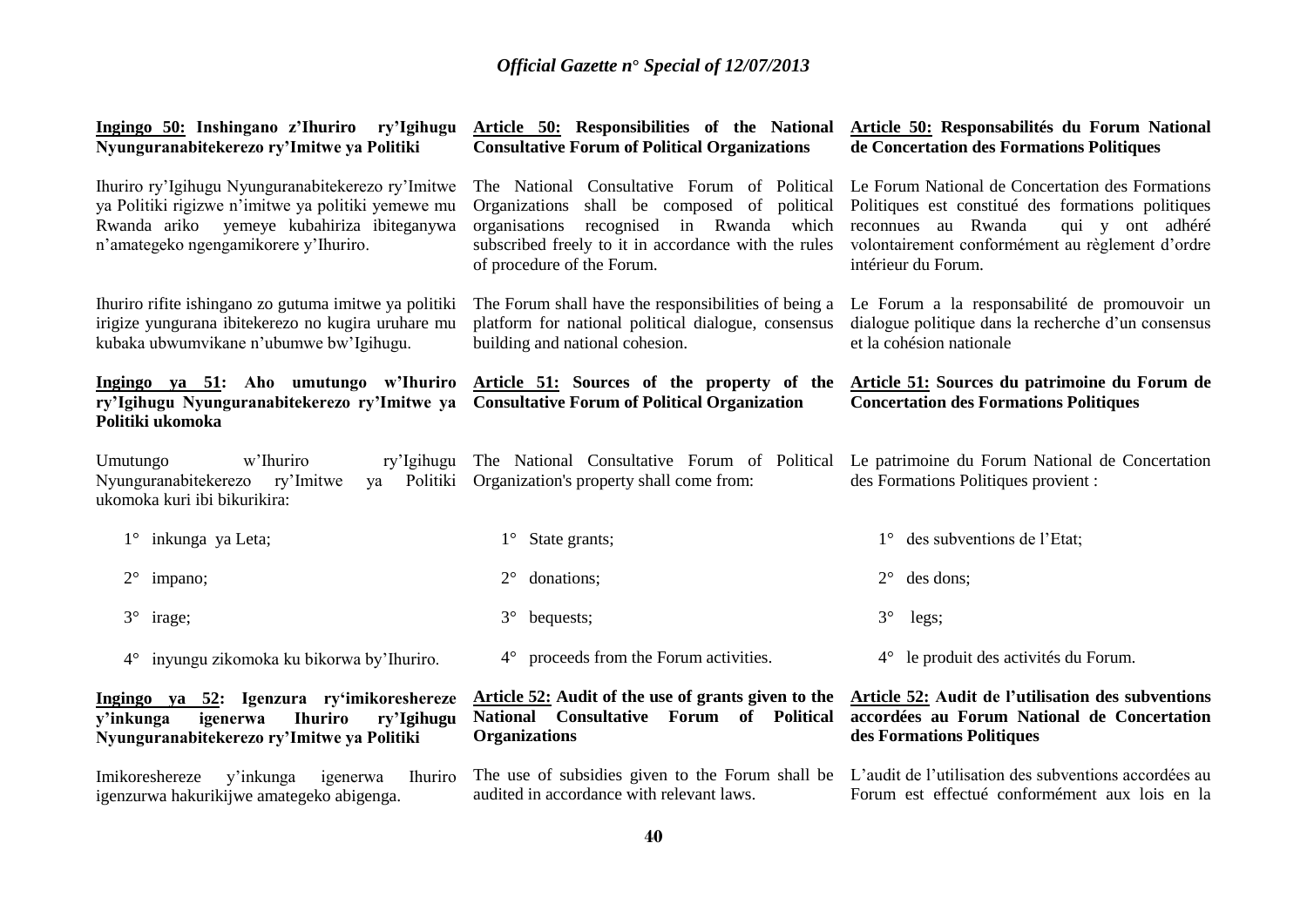### **Ingingo ya 53: Ihagararirwa rya buri mutwe wa Politiki mu nama y'Inama rusange y'Ihuriro ry'Igihugu Nyunguranabitekerezo ry'Imitwe ya Politiki**

Buri mutwe wa politiki uhagararirwa mu nama y'Inama rusange y'Ihuriro ry'Igihugu Nyunguranabitekerezo ry'Imitwe ya Politiki n'abantu bane (4) barimo nibura babiri (2) b'abagore.

### **Ingingo ya 54: Ubuyobozi bw'Ihuriro ry'Igihugu Nyungurabitekerezo ry'Imitwe ya Politiki**

Ihuriro ry'Igihugu Nyunguranabitekerezo ry'Imitwe ya Politiki rigira Umuvugizi n'Umuvugizi wungirije rikagira n'Umunyamabanga Nshingwabikorwa, batorwa mu buryo bwubahirije ibiteganywa n'amategeko ngengamikorere yaryo.

Amategeko ngengamikorere y'Ihuriro ry'Igihugu Nyunguranabitekerezo ry'Imitwe ya Politiki yemezwa n'Inama Rusange.

**Article 53: Representation of each political organization in the General Assembly of the National Consultative Forum of Political Organizations**

Each political organization shall be represented in the General Assembly of the National Consultative Forum of Political Organizations by four (4) people including at least two (2) women.

### **Article 54: Management of the National Consultative Forum of Political Organizations**

The National Consultative Forum of Political Organizations shall have a spokesperson and his/her Deputy and an Executive Secretary, elected according to its internal rules of procedure.

The internal rules of procedure of the National Consultative Forum of Political Organizations shall be approved by the General Assembly.

matière.

**Article 53: Représentation de chaque formation politique à l'assemblée générale du Forum National de Concertation des Formations Politiques**

Chaque formation politique est représentée par quatre (4) personnes à l'assemblée générale du Forum National de Concertation des Formations Politiques, dont au moins deux (2) femmes.

### **Article 54: Direction du Forum National de Concertation des Formations Politiques**

Le Forum National de Concertation des Formations Politiques dispose d'un porte-parole, de son adjoint et d'un Secrétaire Exécutif qui sont élus selon la procédure prévue par son règlement d'ordre intérieur.

Le règlement d'ordre intérieur du Forum National de Concertation des Formations Politiques est adopté par l'Assemblée Générale.

**UMUTWE WA X: INGINGO**  Z'INZIBACYUHO. **N'IZISOZA CHAPTER X: TRANSITIONAL, MISCELLENEOUS AND FINAL PROVISIONS TRANSITOIRES, DIVERSES ET FINALES CHAPITRE X: DISPOSITIONS** 

#### **Ingingo ya 55: Imitwe ya politiki isanzwe Article 55: Political organizations already Article 55: Formations politiques déjà reconnues yemewe registered**

Imitwe ya politiki isanzwe yemewe mu Rwanda igomba guhuza amategeko yayo n'iri tegeko ngenga bitarenze iminsi mirongo itatu (30) uhereye ku munsi ritangarijweho mu Igazeti ya Leta ya

shall harmonise their statutes with this Organic Law

Political organizations already registered in Rwanda Les formations politiques déjà reconnues au within thirty (30) days from the date of its présente loi organique endéans trente (30) jours à publication in the Official Gazette of the Republic partir du jour de sa publication au Journal Officiel Rwanda sont tenues à conformer leurs statuts à la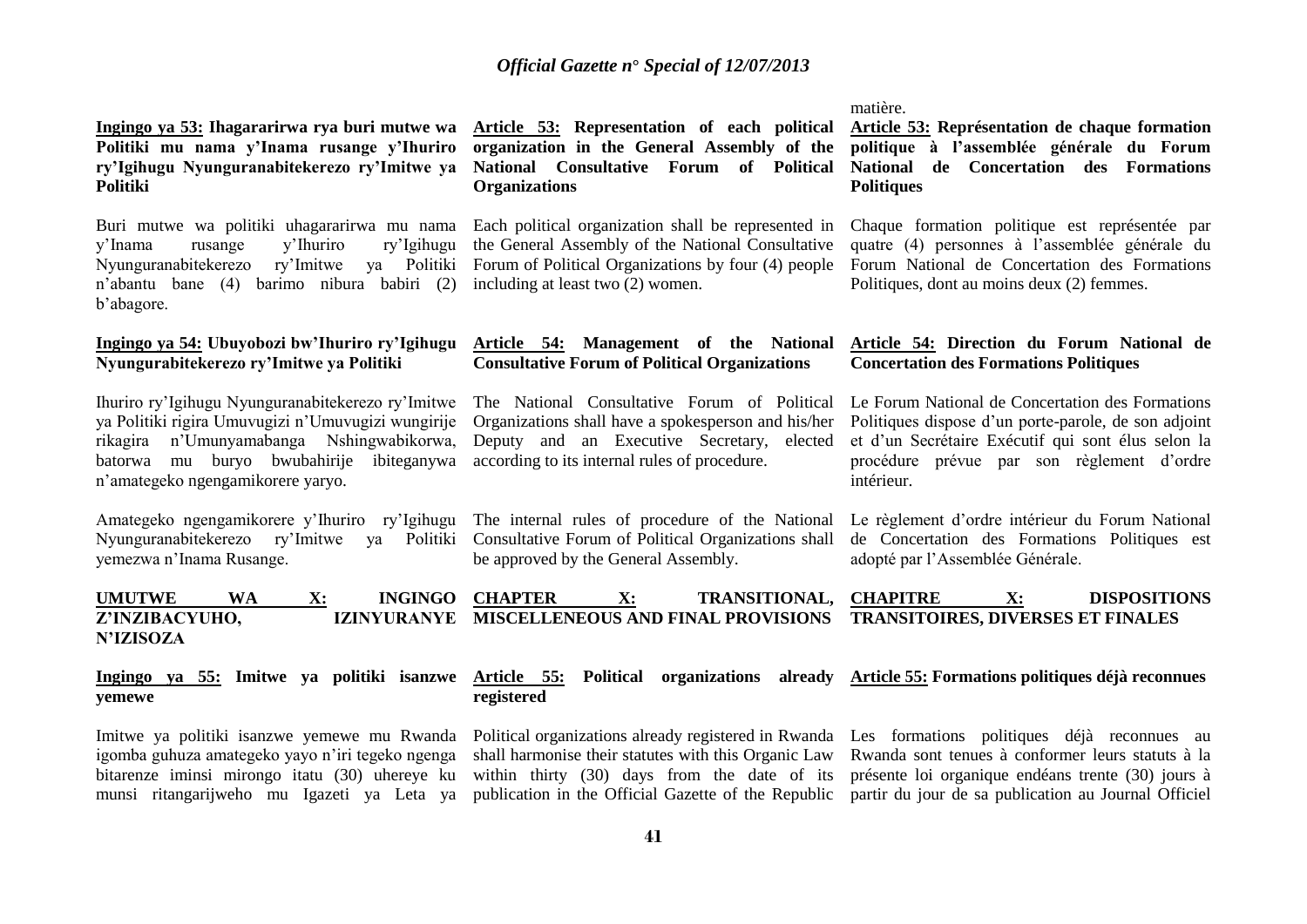Repubulika y'u Rwanda.

Umutwe wa politiki utubahirije ibikubiye mu gika cya mbere cy'iyi ngingo uba usheshwe nta mpaka.

Urwego rufite iyandikwa ry'imitwe ya politiki mu nshingano zarwo rutangaza mu Igazeti ya Leta ya Repubulika y'u Rwanda icyemezo cy'uko uwo mutwe wa politiki usheshwe kandi rugasaba ko iryo seswa rirangizwa hakurikijwe amategeko agenga uwo mutwe wa politiki, bitashoboka bigakorwa n'urukiko rubifitiye ububasha.

### **Ingingo ya 56: Amadosiye n'izindi nyandiko zari zibitswe na Minisiteri**

Amadosiye yose n'inyandiko zose zari zibitswe na Minisiteri yari isanzwe ifite imitwe ya politiki mu nshingano zayo zishyikirizwa Urwego rufite iyandikwa ry'imitwe ya politiki mu nshingano zarwo.

### **Ingingo ya 57: Itegurwa, isuzumwa n'itorwa by'iri tegeko ngenga**

Iri tegeko ngenga ryateguwe, risuzumwa kandi ritorwa mu rurimi rw'Ikinyarwanda.

### **Ingingo ya 58: Ivanwaho ry'ingingo z'amategeko zinyuranyije n'iri tegeko ngenga**

Itegeko Ngenga n° 16/2003 ryo ku wa 27/06/2003 rigenga Imitwe ya politiki n'Abanyapolitiki nk'uko ryahinduwe kandi ryujujwe kugeza ubu, n'izindi ngingo zose z'amategeko abanziriza iri kandi zinyuranye naryo bivanyweho.

### of Rwanda.

Any political organization which does not comply with the provisions of the first Paragraph of this Article shall be automatically dissolved.

The authority in charge of registration of political organizations shall publicize the dissolution of such a political organization and shall order that this dissolution be carried out in accordance with the statutes of that political organization or otherwise, by the competent court of law.

### **Article 56: Files and other documents kept by the Ministry**

Files and other documents that are kept by the Ministry formerly in charge of political organizations shall be transmitted to the authority in charge of registration of political organization.

### **Article 57: Drafting, consideration and adoption of this Organic Law**

This Organic Law was drafted, considered and adopted in Kinyarwanda.

### **Article 58: Repealing provision**

The Organic Law n° 16/2003 of 27/06/2003 governing political organizations and politicians as modified and complemented to date, and all prior legal provisions contrary to this Organic Law are hereby repealed.

de la République du Rwanda.

Toute formation politique qui ne se conforme pas aux dispositions de l'alinéa premier du présent article est d'office dissoute.

L'autorité ayant l'enregistrement des formations politiques dans ses attributions déclare que cette formation politique est dissoute et ordonne que la liquidation soit opérée conformément aux statuts de cette formation politique, et à défaut, par la juridiction compétente.

### **Article 56: Dossiers et autres documents gardés par le Ministère**

Les dossiers et autres documents gardés par le Ministère qui avait les formations politiques dans ses attributions doivent être transmis à l'autorité ayant l'enregistrement des formations politiques dans ses attributions.

### **Article 57: Initiation, examen et adoption de la présente loi organique**

La présente loi organique a été initiée, examinée et adoptée en Kinyarwanda.

### **Article 58: Disposition abrogatoire**

La Loi Organique n ° 16/2003 du 27/06/2003 régissant les formations politiques et les politiciens telle que modifiée et complétée à ce jour, ainsi que toutes les dispositions légales antérieures contraires à la présente loi organique sont abrogées.